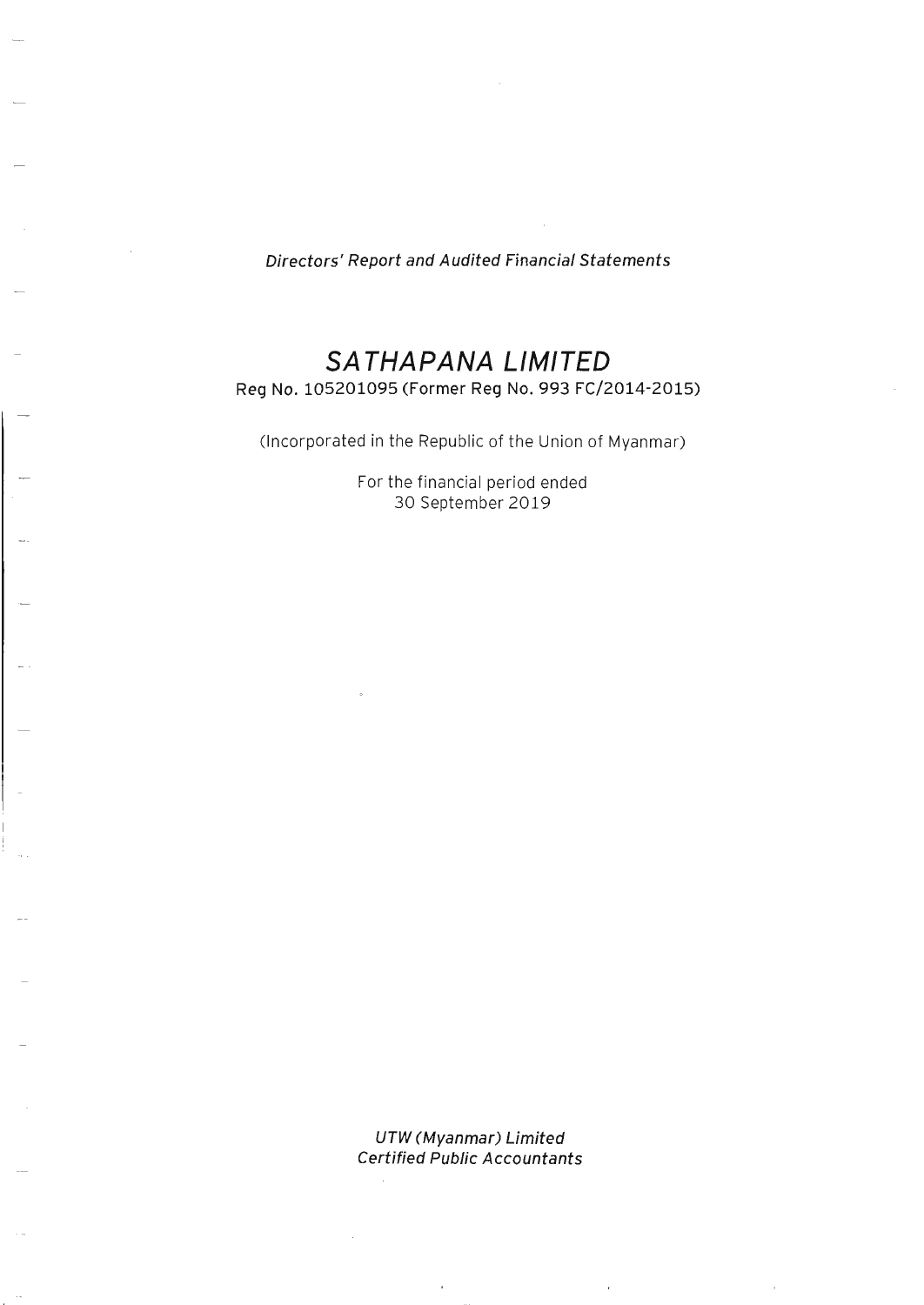## General lnformation

## Directors

Ken Han Chang-Woo Han Yu Han Kim Vada Hun Monivann Suzuki Masaru Seang Serey (Appointed as director on 5 August 2019) Susumu Watahiki

## Registered Office

No. 9718, Kaba Aye Pagoda Road

Bahan Township

Yangon, Myanmar

## Auditors

UTW (Myanmar) Limited

### Bankers

Co-operative Bank Limited (Public Bank) Kanbawza Bank Limited Ayeyarwady Bank Limited YOMA Bank Limited MUFG Bank Limited (Yangon Branch) Mizuho Bank Limited (Yangon Branch) E-Sun Bank Limited (Yangon Branch)

## lndex

## Page

| Directors' Report                 |   |
|-----------------------------------|---|
| Statement by Directors            |   |
| Independent Auditor's Report      |   |
| Statement of Financial Position   | 6 |
| Statement of Comprehensive Income |   |
| Statement of Changes in Equity    | 8 |
| Statement of Cash Flows           | 9 |
| Notes to the Financial Statements |   |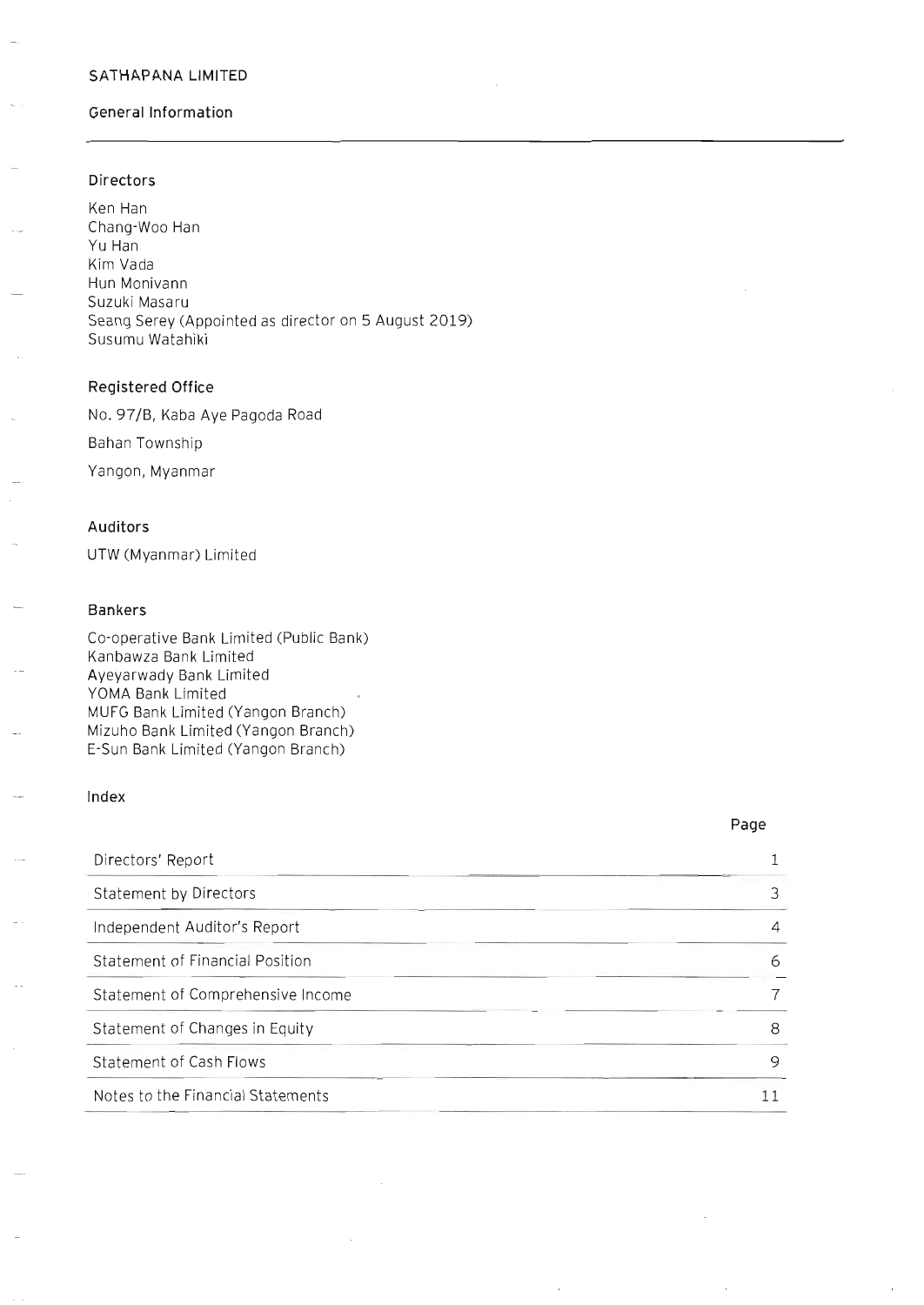## Directors' Report

The directors are pleased to present their report to the members together with the audited financial statements of SATHAPANA LIMITED (the "Company") for the financial period ended 30 September 2019 under the Section 261 of the Myanmar Companies Law 2017.

## Directors

The directors of the Company in office at the date of this report are: Ken Han Chang-Woo Han Yu Han Kim Vada Hun Monivann Suzuki Masaru Seang Serey (Appointed as director on 5 August 2019) Susumu Watahiki

## State of the Company's affairs

The Company is engage in the business to conduct microfinance business. There has been no change in the business of the Company during the financial period ended 3O September 2019.

## Financial performance

|                                            | 1 April 2019<br>to<br>30 September 2019<br><b>MMK</b> | 1 April 2018<br>to<br>31 March 2019<br>ммк |
|--------------------------------------------|-------------------------------------------------------|--------------------------------------------|
| Financial results                          |                                                       |                                            |
| Revenue (including other operating income) | 14,085,145,700                                        | 18,621,689,750                             |
| Profit before depreciation & tax           | 3,909,306,364                                         | 6,446,769,228                              |
| Less: Depreciation                         | (241, 285, 202)                                       | (318,611,696)                              |
| Profit after depreciation                  | 3,668,021,162                                         | 6,128,157,532                              |
| Less: Income taxes                         | (990, 115, 094)                                       | (1,691,068,737)                            |
| Total comprehensive income for the year    | 2,677,906,068                                         | 4,437,088,795                              |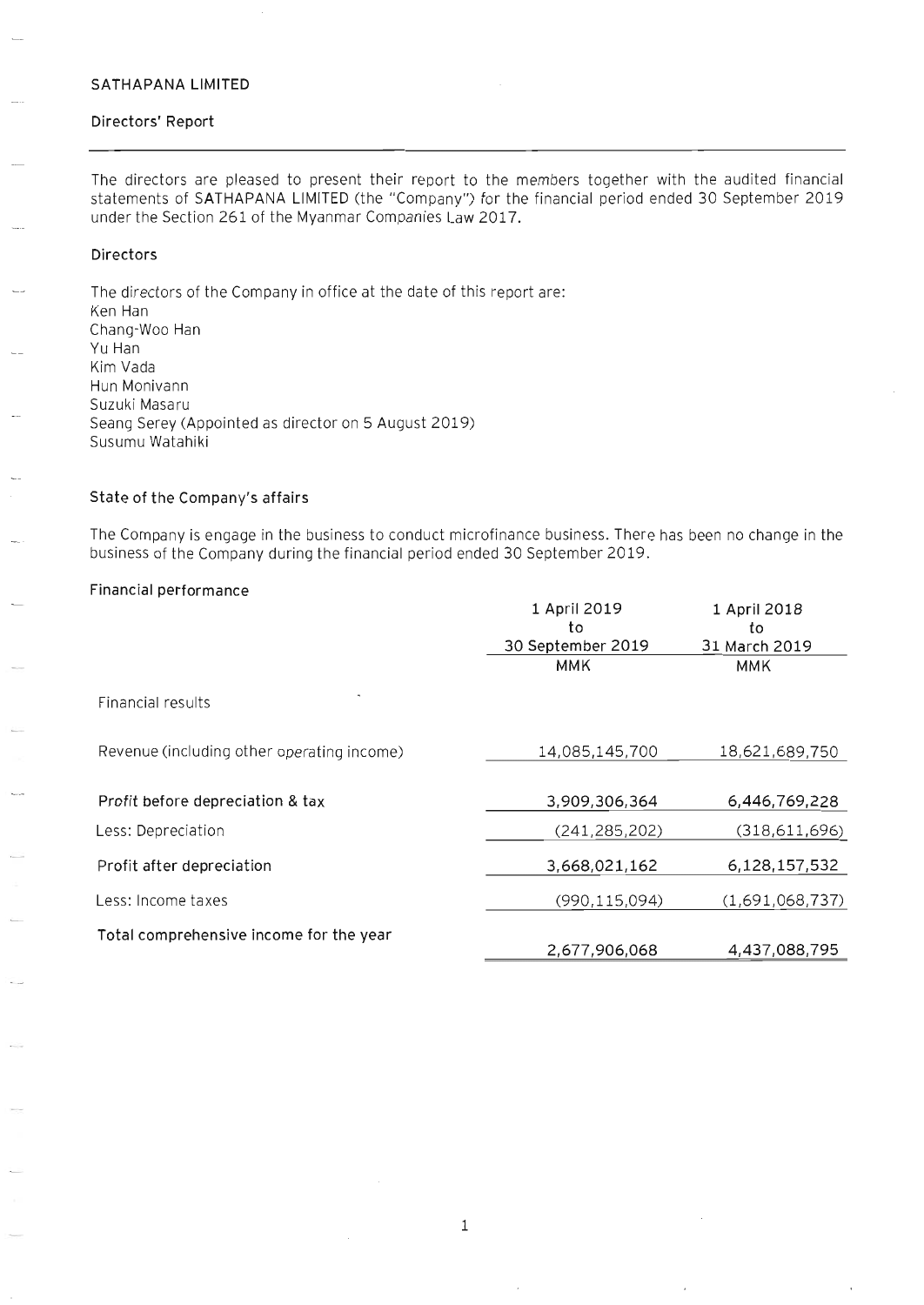## Director's Report

## Transfer to reserve account

MMK669,476,577 which represents 25% of the net profit after tax was transferred to the Reserve Account during the financial period ended 30 September 2019 in compliance with Section 33(b) of the Microfinance Law.

## Dividend

No dividend is recommended for the current financial period.

## Risks and uncertainties

The Company did not face any risks and uncertainties during the current financial period.

### Auditor

UTW (Myanmar) Limited has expressed their willingness to accept reappointment as auditor.

On behalf of the board of directors:

 $\frac{1}{\pi}$  /- $\frac{1}{\pi}$ 

Managing Director

Date: 14 February 2020 The Republic of the Union of Myanmar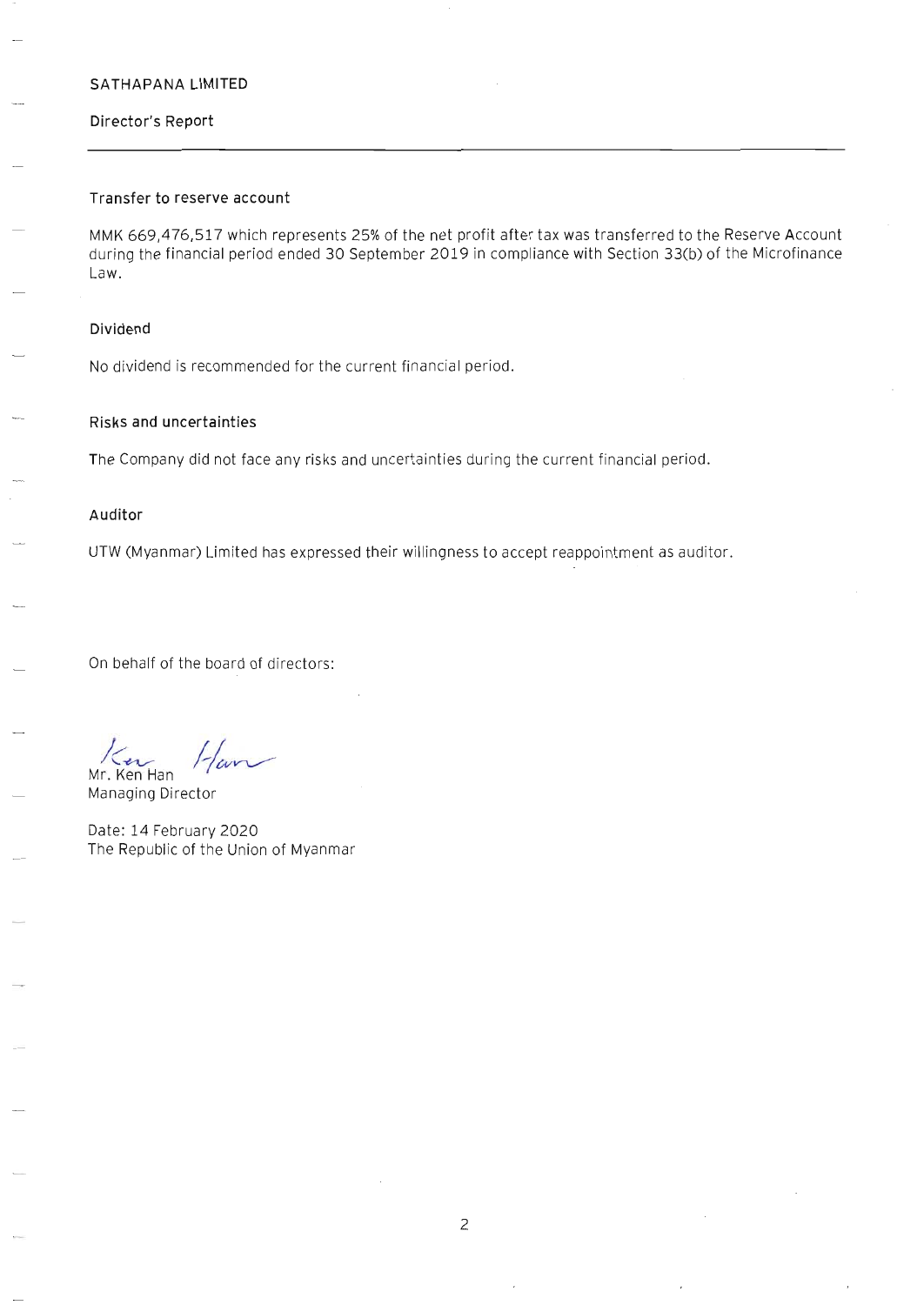## Statement by Directors

We, Ken Han and Seang Serey, being the appointed Managing Director and Director, respectively, of Sathapana Limited, do hereby state that, in the opinion of the Directors,

- 1) the accompanying statement of comprehensive income, statement of financial position, statement of changes in equity and statement of cash flows together with notes thereto are drawn up so as to give a true and fair view of the state of affairs of the Company as at 30 September 2019 and the results of the business, changes in equity and cash flows of the Company for the financial period ended on that date; and
- 2) at the date of this statement, there are reasonable grounds to believe that the Company will be able to pay its debts as and when they fall due.

On behalf of the board of directors:

 $k$ -/

Ken Han Managing Director

Seang Serey Director

Date: 14 February 2020 The Republic of the Union of Myanmar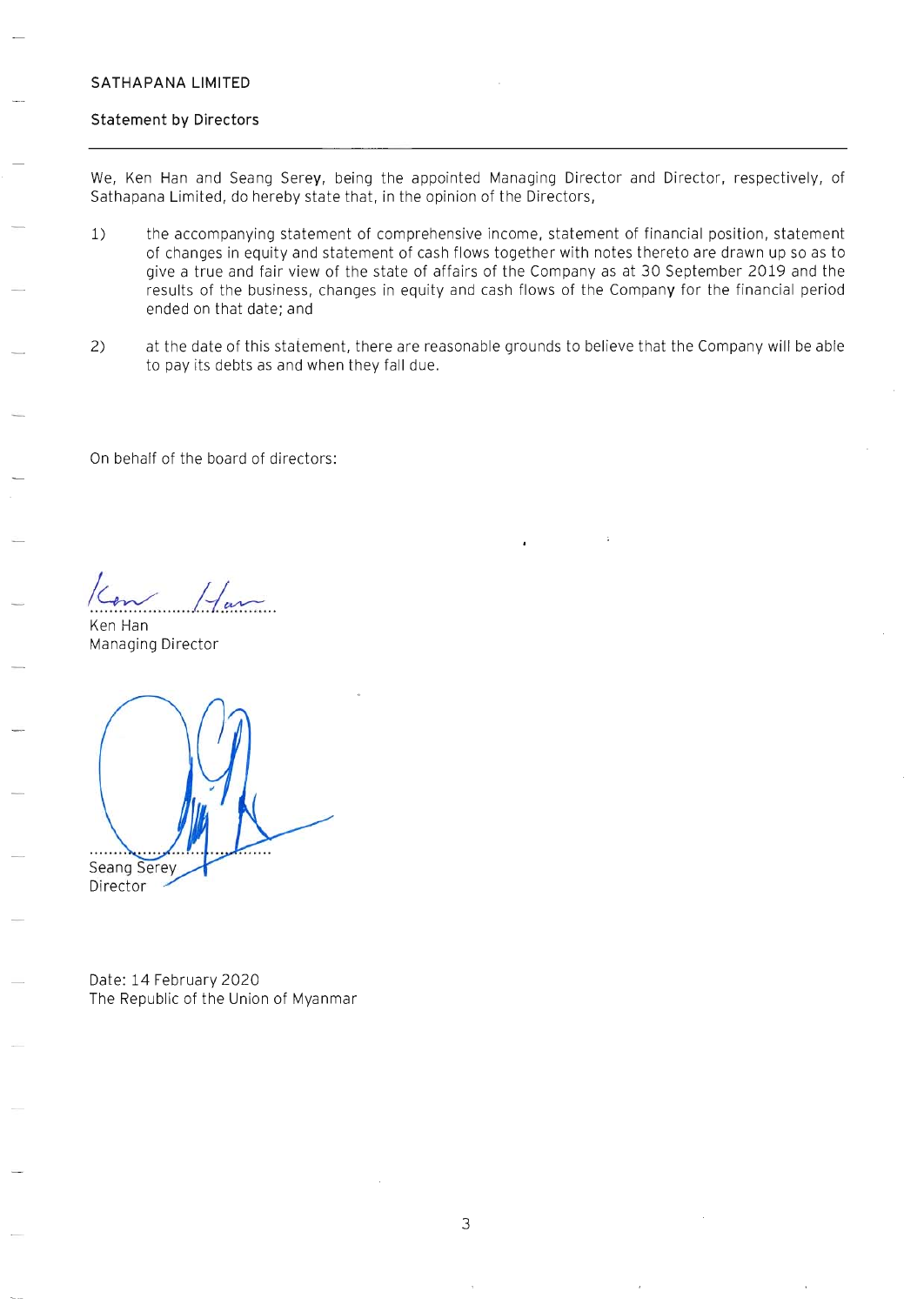

UTW (Myanmar) Limited No.3A, Bogyoke Aung San Road Unit #20-06 to 10, Level 20 Junction City Tower, Pabedan Township Yangon, Myanmar

## lndependent Auditor's Report for the financial period ended 30 Septembet 2Ol9

## To the members of SATHAPANA LIMITED

We have audited the accompanying financial statements of SATHAPANA LIMITED (the "Company"), which comprise the statement of financial position as at 30 September 2019, statement of comprehensive income, statement of changes in equity, and statement of cash flows for the period then ended, and a summary of significant accounting policies and other explanatory notes.

#### Management's Responsibility for the Financial Statements

Management is responsible for the preparation and fair presentation of these financial statements in accordance with Myanmar Financial Reporting Standards and the provisions of the Myanmar Companies Law. This responsibility includes:

- (a) devising and maintaining a system of internal accounting controls sufficient to provide a reasonable assurance that assets are safeguarded against loss from unauthorized use or disposition; and transactions are properly authorized and that they are recorded as necessary to permit the preparation of true and fair statement of comprehensive income and statement of financial position and to maintain accountability of assets;
- (b) selecting and applying appropriate accounting policies; and
- (c) making accounting estimates that are reasonable in the circumstances.

## Auditor's Responsibility

Our responsibility is to express an opinion on these financial statements based on our audit. We conducted our audit in accordance with Myanmar Standards on Auditing. Those standards require that we comply with ethical reguirements and plan and perform the audit to obtain reasonable assurance whether the financial statements are free from material misstatement.

An audit involves performing procedures to obtain audit evidence about the amounts and disclosures in the financial statements. The procedures selected depend on the auditor's judgment, including the assessment of the risks of material misstatement of the financial statements, whether due to fraud or error. ln making those risk assessments, the auditor considers internal control relevant to the entity's preparation and fair presentation of the financial statements in order to design audit procedures that are appropriate in the circumstances, but not for the purpose of expressing an opinion on the effectiveness of the entity's internal control. An audit also includes evaluating the appropriateness of accounting policies used and the reasonableness of accounting estimates made by management, as well as evaluating the overall presentation of the financial statements.

We believe that the audit evidence we have obtained is sufficient and appropriate to provide a basis for our audit opinion.

#### Opinion

ln our opinion, the financial statements present fairly, in all material respects, the financial position of SATHAPANA LIMITED as of 30 September 2019, and of its financial performance and its cash flows for the period then ended in accordance with Myanmar Financial Reporting Standards including the modification of the requirement of Myanmar Accounting Standards 39, Financial instruments: Recognition and Measurement in respect of loan loss provision by Microfinance Supervisory Committee Notification number 5/2016 and the provisions of the Myanmar Companies Law.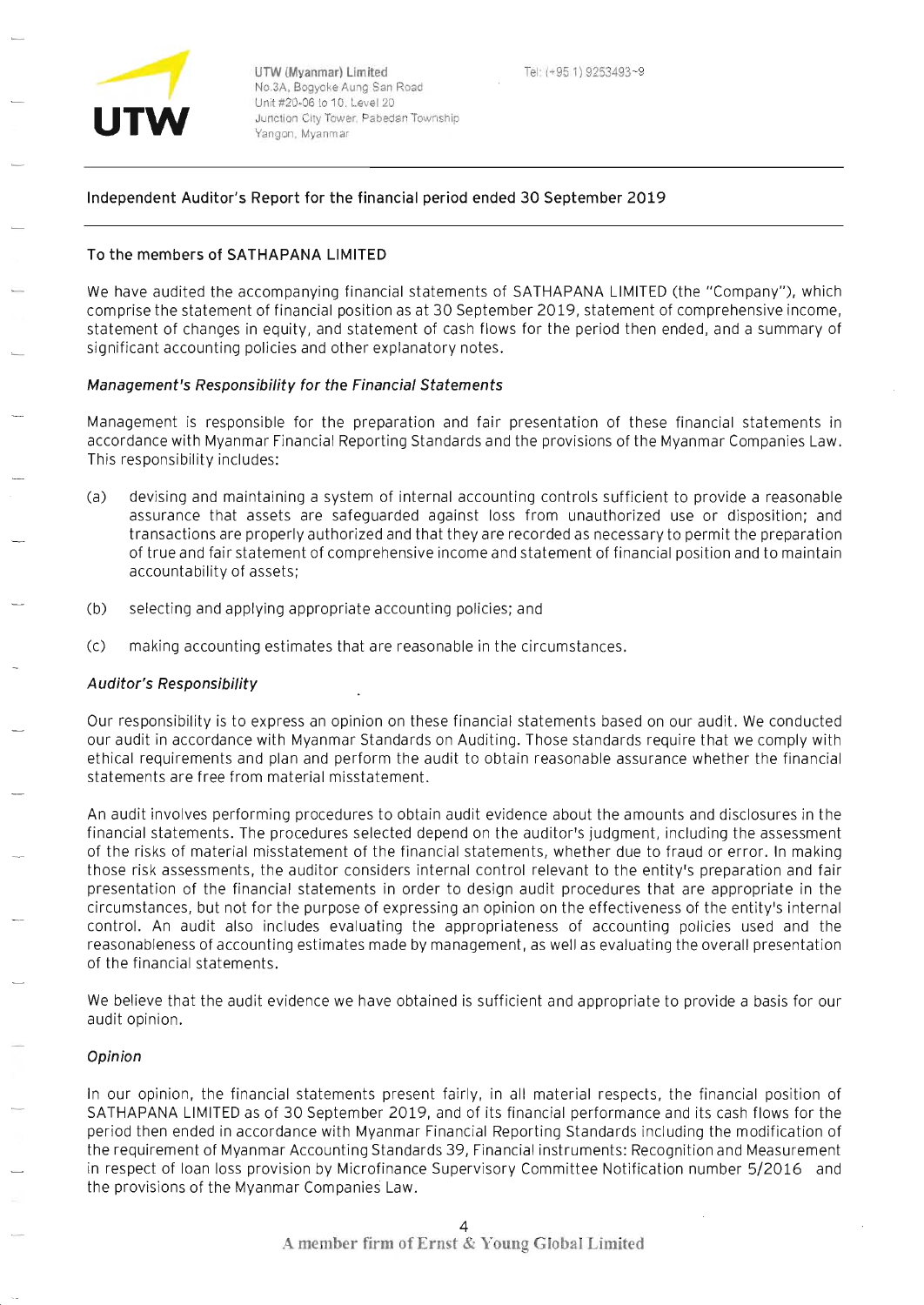

## Report on Other Leqal and Regulatory Requiremenfs

ln accordance with the provisions of the Myanmar Companies Law, we also report that:

(a) ln accordance with section 2BO (a) and (b) of the Myanmar Companies Law, we have obtained all the information and explanations, we are required;

(b) Books of account have been maintained by SATHAPANA LIMITED as required by Section 258 of the Myanmar Companies Law; and

(c) ln accordance with section 37 of Microfinance Law, we report that financial statements of the Company adequately reflect the financial position of the Company and its solvency.

Daw Moe Moe Aye (PA No. 186) UTW (Myanmar) Limited Firm Registration No: ACC005 Certified Public Accountants



Date: 14 February 2020 The Republic of the Union of Myanmar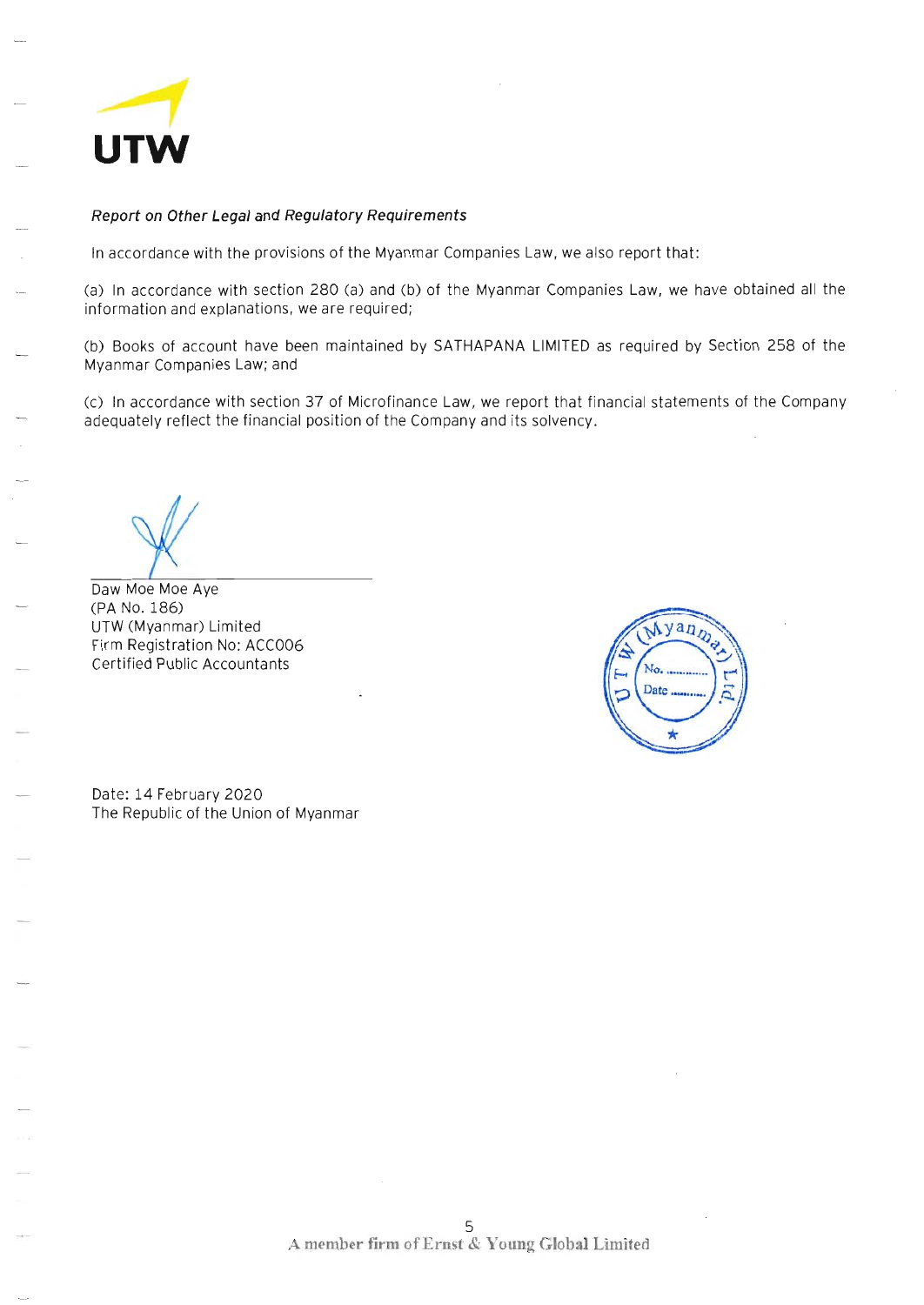## STATEMENT OF FINANCIAL POSITION AS AT 30 SEPTEMBER 2019

|                                         | Notes | 30 September 2019<br><b>MMK</b> | 31 March 2019<br><b>MMK</b> |
|-----------------------------------------|-------|---------------------------------|-----------------------------|
| Assets                                  |       |                                 |                             |
| Cash and cash at banks                  | 9     | 9,670,788,418                   | 6,439,070,841               |
| Interest receivables                    |       | 1,750,828,200                   | 1,280,851,400               |
| Loan and advance to customers - net     | 10    | 109,853,061,616                 | 73,366,666,602              |
| Prepaid expenses                        | 11    | 1,330,688,502                   | 2,356,408,757               |
| Other receivables                       | 12    | 194,670,670                     | 75,402,561                  |
| Property, plant and equipment - net     | 13    | 2,001,779,825                   | 1,702,565,828               |
| Intangible assets-net                   | 14    | 48,760,226                      | 45,330,094                  |
| Deferred tax assets                     | 15    | 35,255,679                      | 17,352,353                  |
| <b>Total assets</b>                     |       | 124,885,833,136                 | 85,283,648,436              |
| Equity and liabilities                  |       |                                 |                             |
| Deposit from customers                  | 16    | 8,734,505,000                   | 6,141,050,000               |
| Accrued interest payable for depositor  |       | 502,325,300                     | 376,231,300                 |
| Accrued expenses and other liabilities  | 17    | 2,435,491,081                   | 2,651,748,839               |
| <b>Borrowings</b>                       | 18    | 77,747,602,719                  | 51,139,000,000              |
| Employee pension                        | 19    | 720,685,715                     | 477,014,941                 |
| Deferred rent                           | 17    | 18,994,110                      | 10,280,213                  |
| <b>Total liabilities</b>                |       | 90,159,603,925                  | 60,795,325,293              |
| Equity                                  |       |                                 |                             |
| Share capital                           | 20    | 26,236,600,000                  | 18,676,600,000              |
| Retained earnings                       |       | 6,090,068,295                   | 4,081,638,744               |
| Reserve                                 | 21    | 2,399,560,916                   | 1,730,084,399               |
| Total equity                            |       | 34,726,229,211                  | 24,488,323,143              |
| Total equity and liabilities            |       | 124,885,833,136                 | 85,283,648,436              |
| Ken Han<br>Ken Han<br>Managing Director |       | Seapo Sere<br>Director          |                             |

6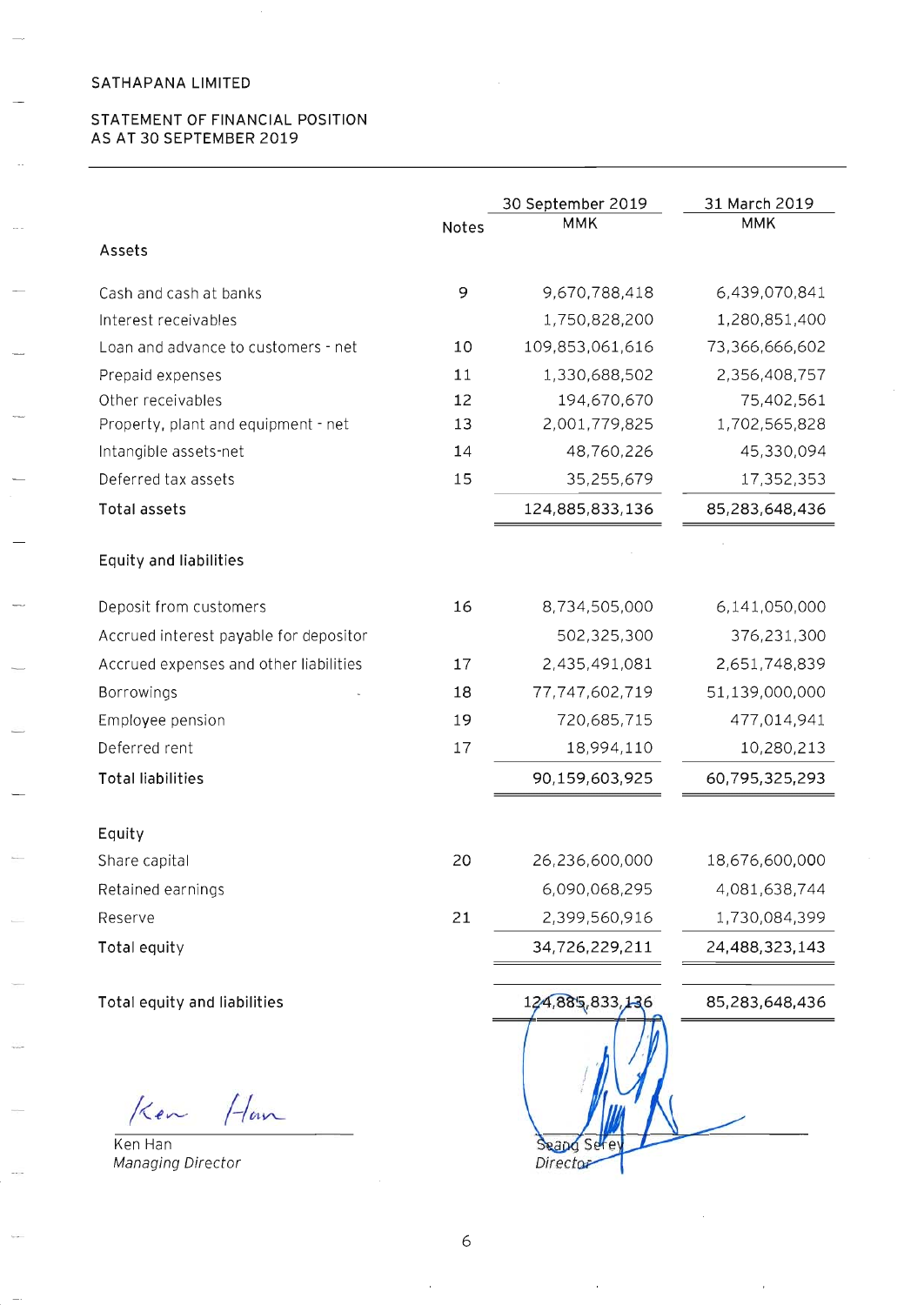## STATEMENT OF COMPREHENSIVE INCOME FOR THE FINANCIAL PERIOD ENDED 30 SEPTEMBER 2019

|                                                                                                    | <b>Notes</b> | 1 April 2019<br>to<br>30 September 2019<br><b>MMK</b> | 1 April 2018<br>to<br>31 March 2019<br><b>MMK</b> |
|----------------------------------------------------------------------------------------------------|--------------|-------------------------------------------------------|---------------------------------------------------|
| Interest income                                                                                    | 5            | 12,919,991,000                                        | 17,217,518,100                                    |
| Interest expense                                                                                   | 5            | (4,646,724,631)                                       | (5,231,019,615)                                   |
| Net interest income                                                                                |              | 8,273,266,369                                         | 11,986,498,485                                    |
| Other items of income (expenses)<br>General and administrative expenses<br>Provision for Ioan loss | 6<br>10      | (4,974,653,722)<br>(420, 286, 386)                    | (6,714,963,809)<br>(323,081344)                   |
| Loan collection/(written off)<br>Other income - net                                                | 10<br>7      | 583,500<br>789,111,401                                | (23, 707, 550)<br>1,203,411,750                   |
| Profit before tax                                                                                  |              | 3,668,021,162                                         | 6,128,157,532                                     |
| Income tax expense                                                                                 | 8            | (990,115,094)                                         | (1,691,068,737)                                   |
| Profit for the year                                                                                |              | 2,677,906,068                                         | 4,437,088,795                                     |
| Other comprehensive income                                                                         |              |                                                       |                                                   |
| Other comprehensive income for the year, net of tax                                                |              |                                                       |                                                   |
| Total comprehensive income for the year                                                            |              | 2,677,906,068                                         | 4,437,088,795                                     |

 $H_{\alpha}$ 

Ken Han Ken Han<br>Managing Director Managing Director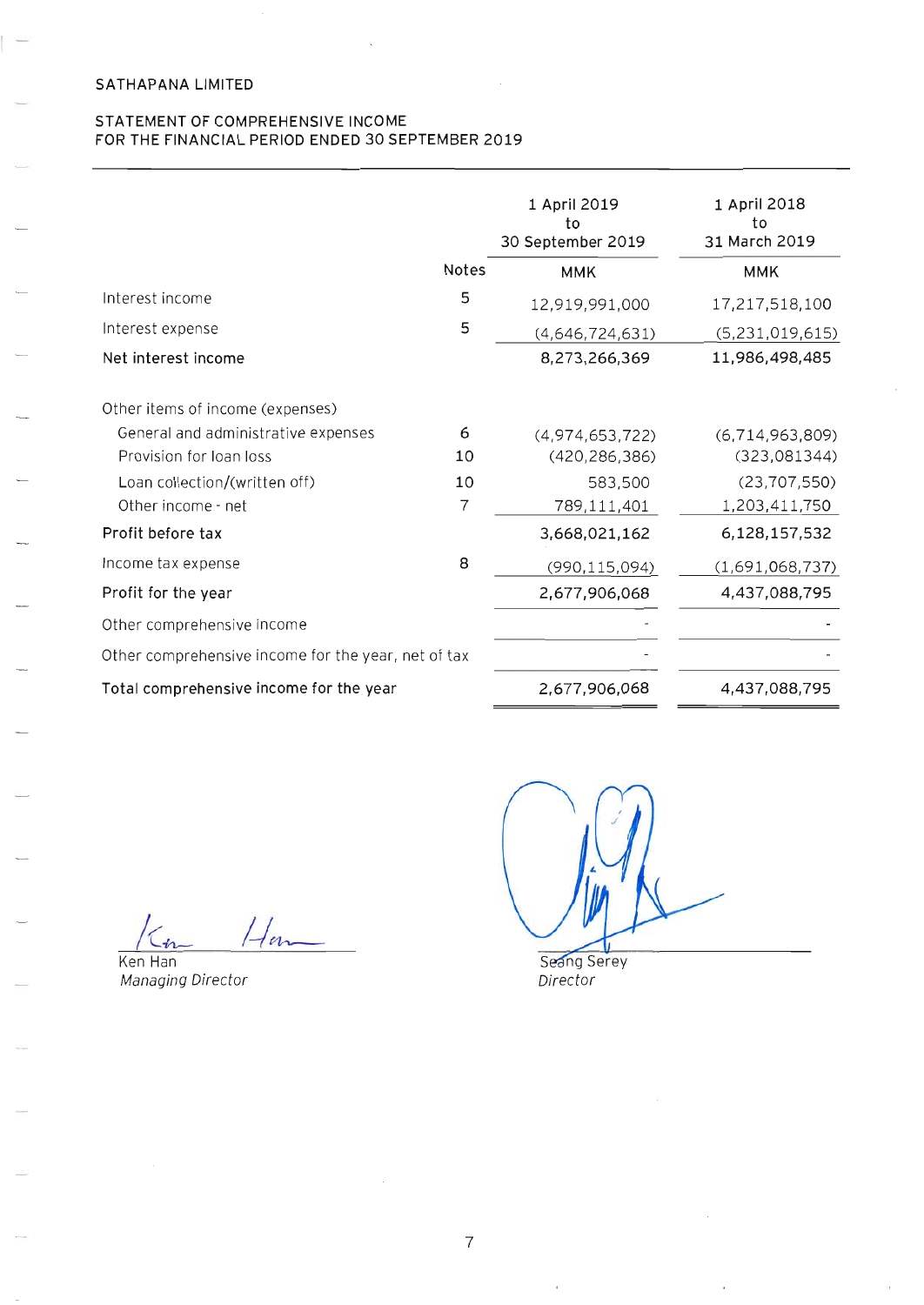2019 BER n<br>Tc lJJao EQUITY<br>ENDED 3 m<br>Zç NGES IN<br>PERIOL . LIMITED<br>OF CHAI<br>ANCIAL z z.i 고 뜻 ... T<br>E FI<br>E FI 9 si

 $\hat{\mathcal{L}}$ 

|                                    | Share capital<br>(Note 20) | Retained<br>earnings | (Note 21)<br>Reserve | Total equity   |
|------------------------------------|----------------------------|----------------------|----------------------|----------------|
|                                    | MMK                        | MMK                  | MMK                  | MMK            |
| As at 1 April 2018                 | 18,676,600,000             | 753,822,148          | 620,812,200          | 20,051,234,348 |
| Profit for the year                |                            | 4,437,088,795        |                      | 4,437,088,795  |
| Transfer to reserve                |                            | (1, 109, 272, 199)   | 1,109,272,199        |                |
| As at 31 March 2019                | 18,676,600,000             | 4,081,638,744        | 1,730,084,399        | 24,488,323,143 |
| ssuance of share during the period | 7,560,000,000              |                      |                      | 7,560,000,000  |
| Profit for the period              |                            | 2,677,906,068        |                      | 2,677,906,068  |
| Transfer to reserve                |                            | (669, 476, 517)      | 669,476,517          |                |
| As at 30 September 2019            | 26,236,600,000             | 6,090,068,295        | 2,399,560,916        | 34,726,229,211 |
|                                    |                            |                      |                      |                |

 $\infty$ 

l,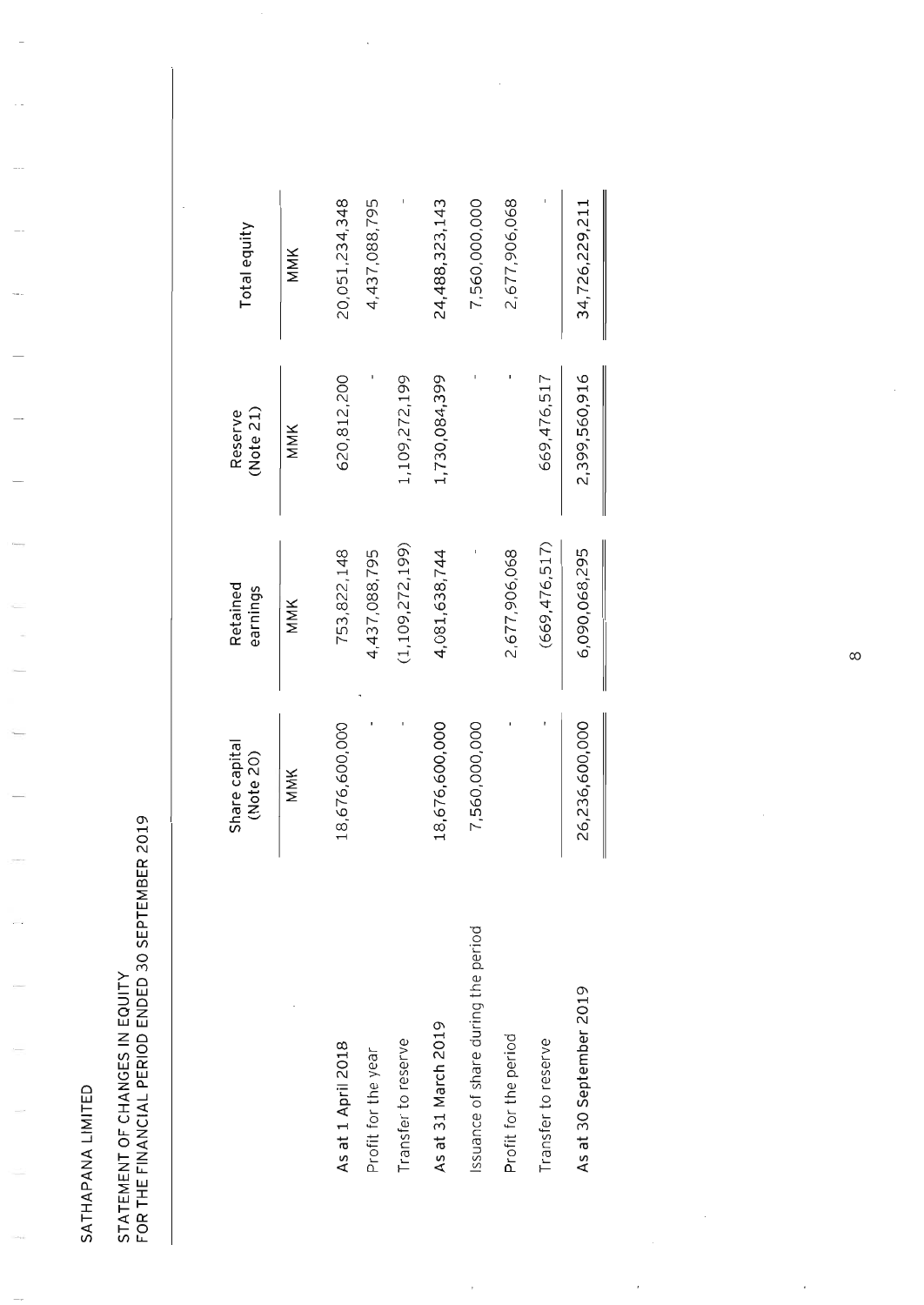## STATEMENT OF CASH FLOWS FOR THE FINANCIAL PERIOD ENDED 30 SEPTEMBER 2019

|                                                                                    |              | 30 September2019<br><b>MMK</b> | 31 March 2019<br><b>MMK</b> |
|------------------------------------------------------------------------------------|--------------|--------------------------------|-----------------------------|
|                                                                                    | <b>Notes</b> |                                |                             |
| Operating activities                                                               |              |                                |                             |
| Profit before tax from continuing operation                                        |              | 3,668,021,162                  | 6,128,157,532               |
| Adjustments for:                                                                   |              |                                |                             |
| Depreciation of property, plant and equipment<br>Amortization of intangible assets | 13<br>14     | 233,212,909<br>8,072,293       | 304,868,237<br>13,743,459   |
| Provisions for loan loss and loan written off                                      | 10           | 420,286,386                    | 346,788,894                 |
| Unrealized foreign exchange (gain)/loss - net                                      |              | (55, 743, 912)                 | 60,310,118                  |
| Loss on fixed asset write off/transfer                                             | 13           | 737,929                        | 5,135,960                   |
| Operating cash flows before changes in working                                     |              |                                |                             |
| capital                                                                            |              | 4,274,586,767                  | 6,859,004,200               |
| Changes in working capital:                                                        |              |                                |                             |
| Increase in loans and interest receivables                                         |              | (37, 376, 658, 200)            | (29, 643, 561, 400)         |
| Increase in other receivables                                                      |              | (119, 268, 109)                | (92, 394)                   |
| Decrease in prepaid expenses                                                       |              | 1,680,566,047                  | 11,776,220                  |
| (Decrease)/increase in accrued expenses and other<br>liabilities                   |              | (1, 220, 367, 906)             | 36,720,049                  |
| Increase in customer savings and interest payable                                  |              | 2,719,549,000                  | 2,647,216,400               |
| Increase in pension payable                                                        |              | 243,670,774                    | 201,044,501                 |
| Increase in deferred rent                                                          |              | 8,713,897                      | 10,280,213                  |
| Net changes in working capital                                                     |              | (29, 789, 207, 730)            | (26, 736, 616, 411)         |
| Tax paid                                                                           |              | (869, 147, 601)                | (1, 169, 651, 314)          |
| Net cash flows used in operating activities                                        |              | (30, 658, 355, 331)            | (21, 047, 263, 525)         |
| Investing activities                                                               |              |                                |                             |
| Purchase of property, plant and equipment                                          | 13           | (533, 164, 835)                | (1,079,060,280)             |
| Purchase of intangible assets                                                      | 14           | (11,502,425)                   | (15, 421, 788)              |
| Net cash flows used in investing activities                                        |              | (544, 667, 260)                | (1,094,482,068)             |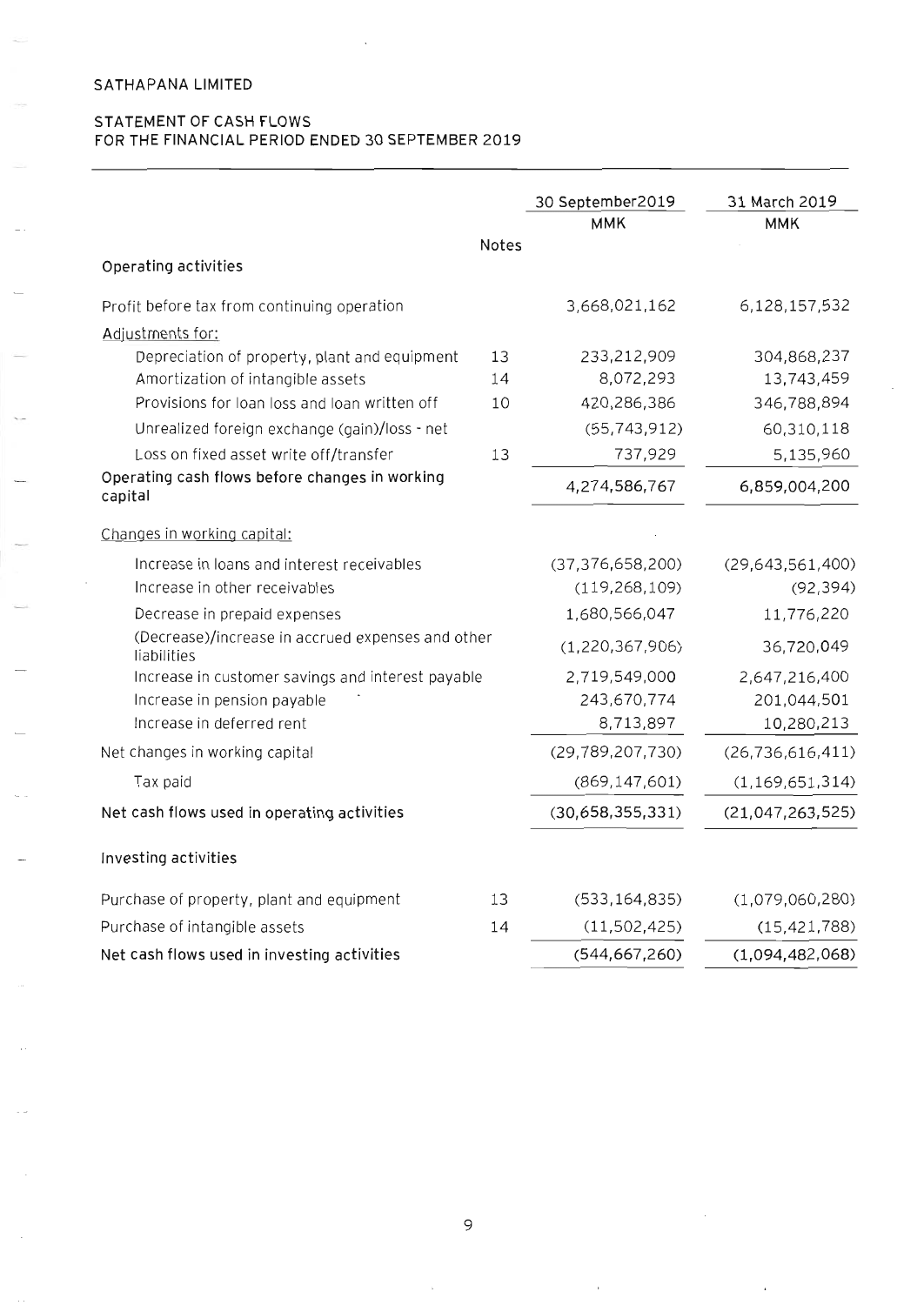$\sim$ 

## STATEMENT OF CASH FLOWS FOR THE FINANCIAL PERIOD ENDED 30 SEPTEMBER 2019

|                                                |              | 30 September2019 | 31 March 2019   |
|------------------------------------------------|--------------|------------------|-----------------|
|                                                |              | ммк              | <b>MMK</b>      |
|                                                | <b>Notes</b> |                  |                 |
| Financing activities                           |              |                  |                 |
| Proceeds from borrowings                       | 18           | 29,078,400,000   | 26,076,250,000  |
| Repayment of borrowings                        | 18           | (1,019,250,000)  | (1,019,250,000) |
| Payment of loan transaction costs              |              | (1,236,245,472)  | (548, 026, 600) |
| Proceeds from share issuance                   | 20           | 7,560,000,000    |                 |
| Net cash flows from financing activities       |              | 34,382,904,528   | 24,508,973,400  |
| Net increase in cash and cash at banks         |              | 3,179,881,937    | 2,367,227,807   |
| Currency realignment                           |              | 51,835,640       | 37,086,652      |
| Cash and cash at bank at beginning period/year |              | 6,439,070,841    | 4,034,756,382   |
| Cash and cash at bank at end of period/year    |              | 9,670,788,418    | 6,439,070,841   |
|                                                |              |                  |                 |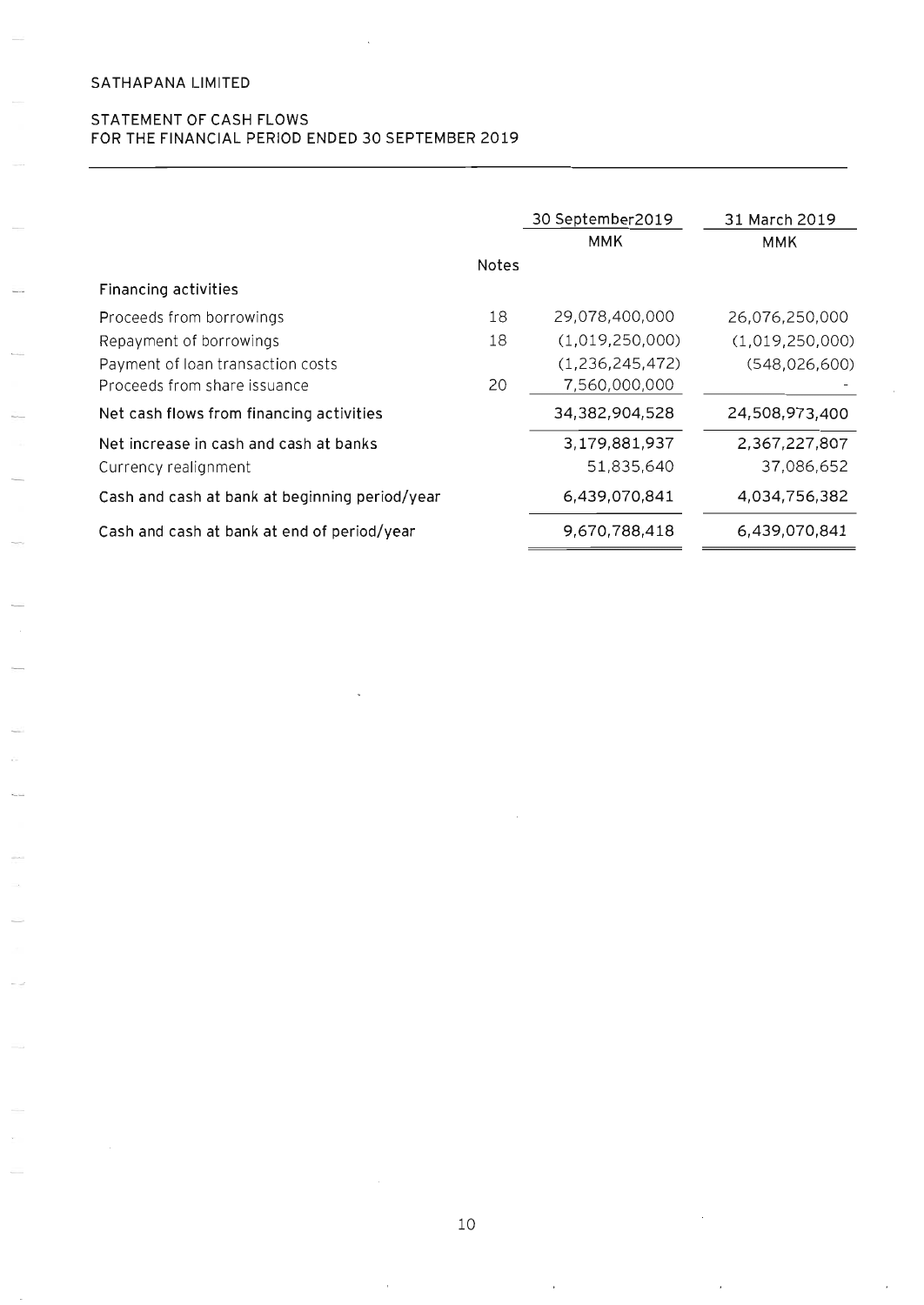## NOTES TO THE FINANCIAL STATEMENTS FOR THE FINANCIAL PERIOD ENDED 30 SEPTEMBER 2019

## 1. General

SATHAPANA LIMITED (the "Company") is established in the Republic of the Union of Myanmar and obtained certificate of registration No. 105201095 (Former No. 993 FCl2074 - 2015) on 2 January 2015 in pursuance of the Myanmar Companies Law by the Ministry of National Planning and Economic Development. The Company is a subsidiary of Maruhan lnvestment Asia Pte. Ltd. The ultimate parent is Maruhan Corporation whose shares are not publicly traded in Japan.

As stated in its amended permit to trade No. 993 FC/2014-2015 dated 28 April 2015, the scope of activities of the Company is to conduct microfinance business. The Company obtained its microfinance license from the Microfinance Supervisory Committee.

The registered office of the Company is located at No. 97/B, Kaba Aye Pagoda Road, Bahan Township, Yangon, Republic of the Union of Myanmar.

#### Basis of preparation 2.

The financial statements of the Company have been prepared in accordance with the Myanmar Financial Reporting Standard ("MFRS").

The financial statements have been prepared on a historical cost basis. The functional and presentation currency used in the financial statement is the Myanmar Kyat (MMK).

## Presentation of financial statements

The Company presents its statement of financial position broadly in order of liquidity. An analysis regarding recovery or settlement within 12 months after the statement of financial position date (current) and more than 12 months after the statement of financial position date (non-current) is presented in Note 23.

## Changes in accounting policies

The significant accounting policies have been consistently applied by the Company in the preparation of the financial statements as of and for the period ended 30 September 2019 and are consistent with those used in the previous year.

## Change in financial reporting period

The Republic of the Union of Myanmar approved the change of financial year from fiscal year which begins on the first day of April and ends on the last day of March of the following year to fiscal year which shall begin on the first day of October and end on the last day of September of the following year. The change of financial year is to be first implemented in the financial statements for the financial year from 1 October 2019 to 30 September 2020.

Based on the Ministry of Planning and Finance, lnternal Revenue Department Notification letter No.4(1)OuSa-2/PaTaKhal2Ot9(5229) dated 15 May 2079, all Companies should close their accounts for the transition period from 1 April 2019 to 30 September 2019. Accordingly, the Company then prepared its financial statements for the period ended 30 September 2019 as its transition to the new accounting period. The amount presented in the financial statements are not entirely comparable.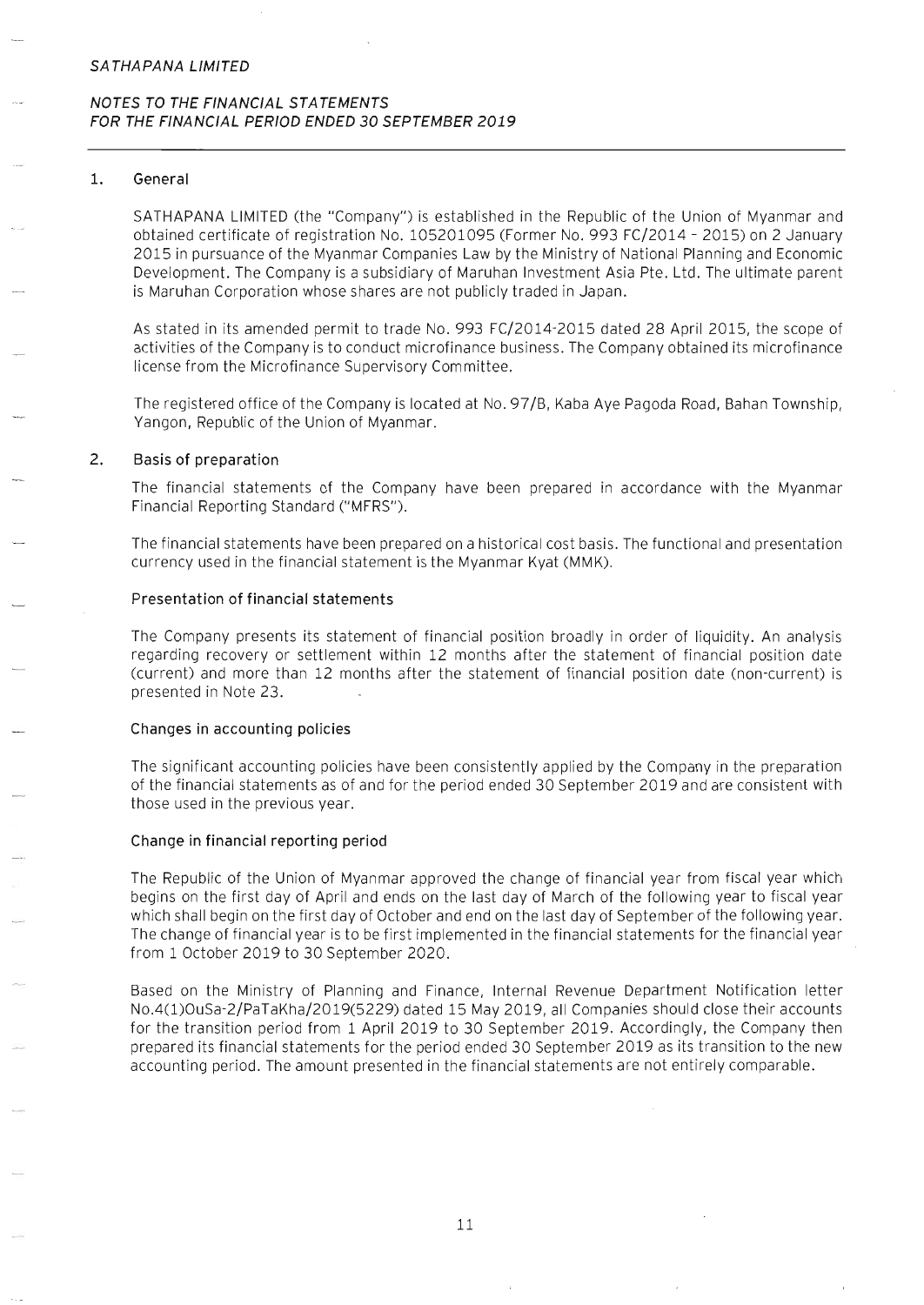## NOTES TO THE FINANCIAL STATEMENTS FOR THE FINANCIAL PERIOD ENDED 30 SEPTEMBER 2019

#### 3. Significant accounting policies

#### (a) Assets and liabilities classification

The Company presents assets and liabilities in statement of financial position in the order from the most liquid assets or liabilities to the least liquid ones and disclose in the note to financial statement on current/non-current classification. An asset is current when it is:

- Expected to be realized or intended to be sold or consumed in normaloperating cycle
- Held primarily for the purpose of trading
- Expected to be realized within twelve months after the reporting period, or
- Cash or cash at banks unless restricted from being exchanged or used to settle and;
- Liability for at least twelve months after the reporting period

All other assets are classified as non-current.

A liability is current when:

- lt is expected to be settled in normal operating cycle
- lt is held primarily for the purpose of trading
- lt is due to be settled within twelve months after the reporting period
- There is no unconditional right to defer the settlement of the liability for at least twelve months after the reporting period

The Company classifies all other liabilities as non-current.

#### (b) Revenue recognition

lnterest income is recognized to the extent that it is probable that the economic benefits will flow to the Company and the revenue can be reliably measured, regardless of when the payment is being made.

lnterest income includes the amortization of any discount or premium or other differences between the initial carrying amount of an interest-bearing instrument and its'amount if maturity is calculated on an effective interest basis.

## (c) Cash and cash at bank

Cash and cash at bank comprise of cash on hand and cash at bank.

#### (d) Pension benefit - Defined contribution pension plan

The Company operates a defined contribution pension plan. The contribution payable to a defined contribution plan is in proportion to the services rendered to the Company by the employees with a fixed share both from employer and employee and is recorded as an expense under'Salaries and wages'. Unpaid contributions are recorded as a liability.

#### (e) Provisions

Provisions are recognized when the Company has a present obligation (legal or constructive) as a result of past event, it is probable that an outflow of resources embodying economic benefits will be required to settle the obligation and the amount of obligation can be estimated reliably.

72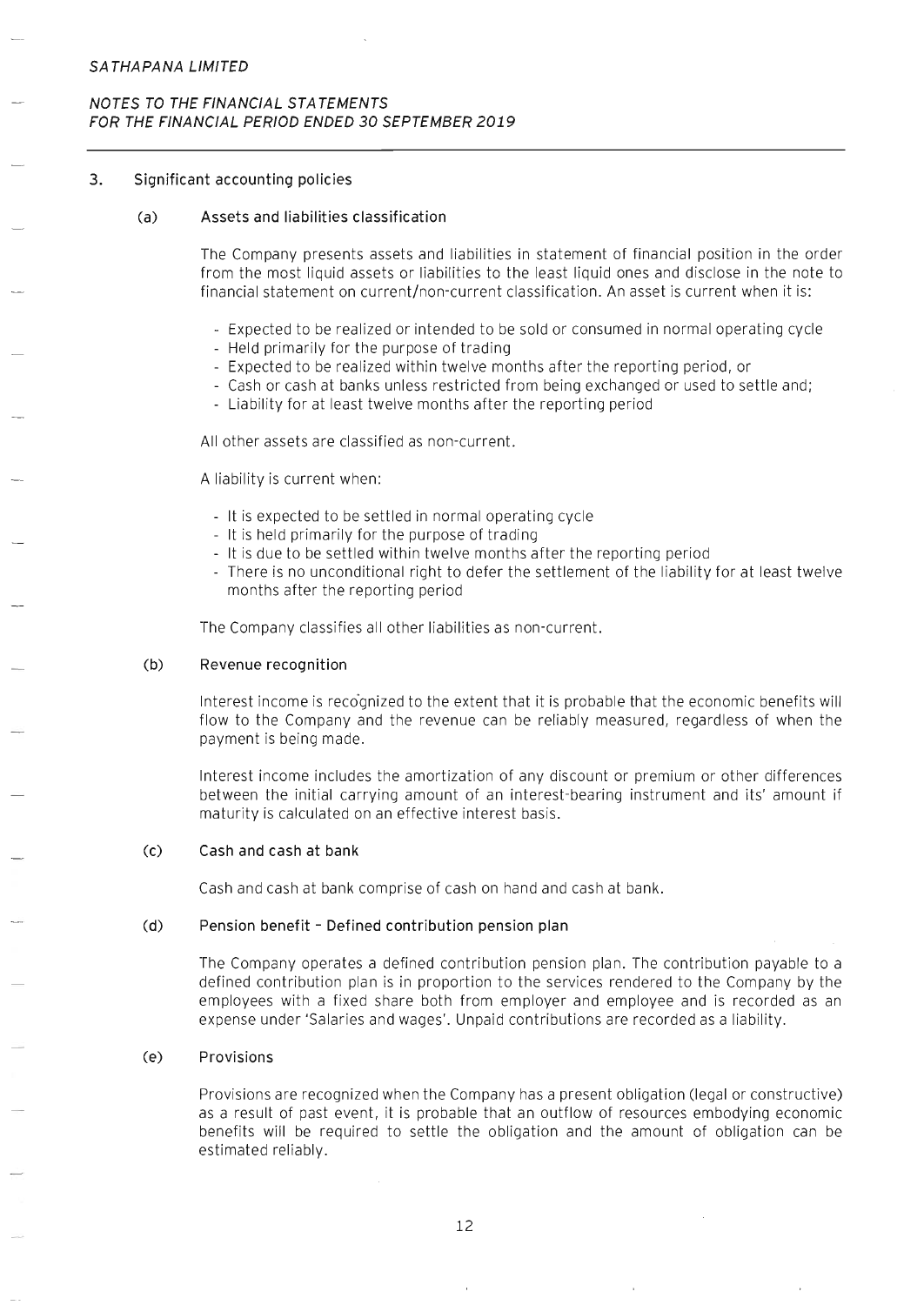## NOTES TO THE FINANCIAL STATEMENTS FOR THE FINANCIAL PERIOD ENDED 30 SEPTEMBER 2019

## 3. Significant accounting policies (Cont'd)

#### Foreign currency transactions and balances (f)

The presentation and functional currency of the Company is MMK. Transactions in foreign currencies are measured in the functional currencies of the Company and are recorded on initial recognition in the functional currencies at exchange rates approximating those ruling at the transaction dates. Monetary assets and liabilities denominated in foreign currencies are translated at the rate of exchange ruling at the end of the reporting period.

Non-monetary items that are measured in terms of historical cost in a foreign currency are translated using the exchange rates as at the dates of the initial transactions. Non-monetary items measured at fair value in a foreign currency are translated using the exchange rates at the date when the fair value was determined.

Exchange differences arising on the settlement of monetary items or on translating monetary items at the end of the reporting period are recognized in profit or loss.

#### (q) Property, plant and equipment

All property, plant and equipment are initially recognized at cost, which comprises its purchase price and any costs directly attributable in bringing the asset to the location and condition necessary for it to be capable of operating in the manner intended by management.

Subsequent to initial recognition, property, plant and equipment are carried at cost Iess accumulated depreciation and impairment losses. Such cost includes the cost of replacing part of fixed assets when that cost is incurred, if the recognition criteria are met. Likewise, when a major inspection is performed, its cost is recognized in the carrying amount of fixed assets as a replacement if the recognition criteria are satisfied. All repairs and maintenance costs that do not meet the recognition criteria are recognized in profit or loss as incurred.

Depreciation is computed using the straight-line method over the estimated useful lives of the assets as follows:

| Leasehold improvements             | Term of lease (1 to 10 years) |
|------------------------------------|-------------------------------|
| Furniture and fixture              | 5 years                       |
| Equipment                          | 5 years                       |
| Motor vehicles (car)               | 10 years                      |
| Motor vehicles (motorbike)         | 5 years                       |
| Computer equipment                 | 5 years                       |
| Other fixed asset (security house) | 5 years                       |

An item of property, plant and equipment is derecognized upon disposal or when no future economic benefit is expected from its use or disposal. Any gain or loss arising on derecognition of the asset (calculated as the difference between the net disposal proceeds and the carrying amount of the asset) is included in the income statement in the year the asset is derecognized.

The residual values, useful lives and methods of depreciation of property, plant and equipment are reviewed at each financial year end and adjusted prospectively, if appropriate.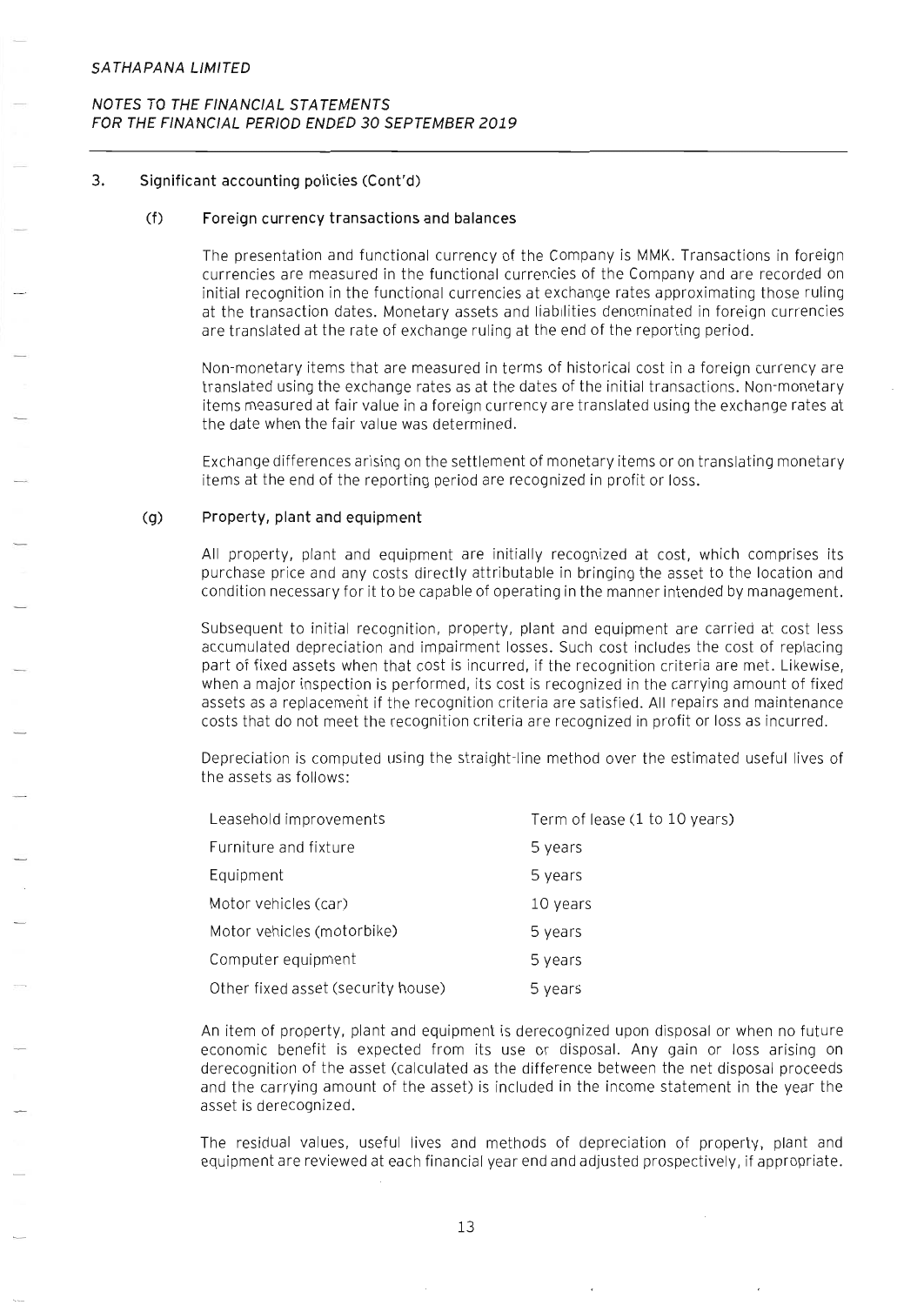## NOTES TO THE FINANCIAL STATEMENTS FOR THE FINANCIAL PERIOD ENDED 30 SEPTEMBER 2019

#### Significant accounting policies (Cont'd) 3.

## (h) lntangible assets

lntangible assets acquired separately are measured initially at cost. Following initial acquisition, intangible assets are carried at cost less any accumulated amortization and any accumulated impairment losses. lnternally generated intangible assets, excluding capitalized development costs, are not capitalized and expenditure is reflected in profit or loss in the year in which the expenditure is incurred.

The useful lives of intangible assets are assessed as either finite or indefinite. Intangible assets with finite useful lives are amortized over the estimated useful Iives and assessed for impairment whenever there is an indication that the intangible asset may be impaired. The amortization period and the amortization method are reviewed at least at each financial yearend. Changes in the expected useful life or the expected pattern of consumption of future economic benefits embodied in the asset is accounted for by changing the amortization period or method, as appropriate, and are treated as changes in accounting estimates.

lntangible assets with indefinite useful lives or not yet available for use are tested for impairment annually, or more frequently if the events and circumstances indicate that the carrying value may be impaired either individually or at the cash-generating unit level. Such intangible assets are not amortized. The useful life of an intangible asset with an indefinite useful life is reviewed annually to determine whether the useful life assessment continues to be supportable. lf not, the change in useful life from indefinite to finite is made on a prospective basis.

Gains or losses arising from de-recognition of an intangible asset are measured as the difference between the net disposal proceeds and the carrying amount of the asset and are recognized in profit or loss when the asset is derecognized.

The Company has a software called Micro Banking System Windows (the "MBWin") acquired separately during the year and it is amortized on straight line basis over its finite useful life of 5 years.

## (i) Reserves

The reserves recorded in equity on the Company's statement of financial position pertains to 25% of the net profit after tax will be set aside as capital reserve at the end of the fiscal year in compliance with Section 33(b) of the Microfinance Law.

## (j) Leases

The determination of whether an arrangement is (or contains) a lease is based on the substance of the arrangement at the inception date. The arrangement is assessed for whether fulfilment of the arrangement is dependent on the use of a specific asset or assets or the arrangement conveys a right to use the asset or assets, even if that right is not explicitly specified in an arrangement.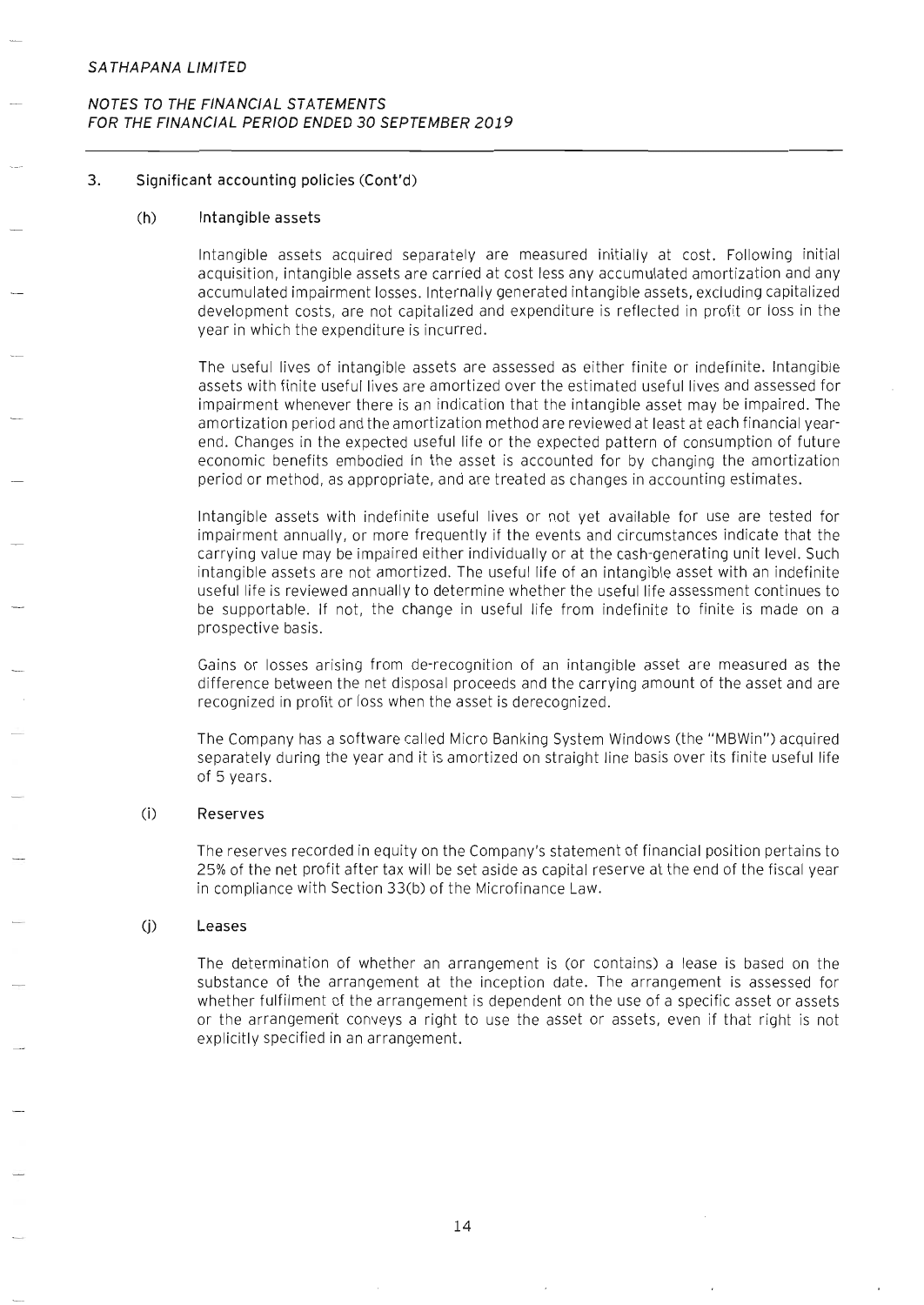#### Significant accounting policies (Cont'd) 3.

#### (j) Leases (cont'd)

#### The Company as a /essee

The Company does not have finance leases as of 30 September 2019.

Operating lease payments are recognized as an expense in the statement of profit or loss on a straight-line basis over the lease term.

The Company does not have any operating leases as lessor as of 30 September 2019.

#### Taxation (k)

lncome tax expense represents the sum of the corporate income tax currently payable and any penalty in the statement of profit or loss.

Corporate income tax is measured at the amount expected to be paid to or recovered from the taxation authorities, using the tax rates enacted or substantially enacted as at the reporting date.

#### Deferred tax

Deferred tax is provided using the liability method on temporary differences between the tax bases of assets and liabilities and their carrying amounts for financial reporting purposes at the reporting date.

Deferred tax liabilities are recognized for all taxable temporary differences, except:

- When the deferred tax liability arises from the initial recognition of goodwill or an asset or liability in a transaction that is not a business combination and, at the time of the transaction, affects neither the accounting profit nor taxable profit or loss
- In respect of taxable temporary differences associated with investments in subsidiaries, associates and interests in joint ventures, when the timing of the reversal of the temporary differences can be controlled and it is probable that the temporary differences will not reverse in the foreseeable future

Deferred tax assets are recognized for all deductible temporary differences, the carry forward of unused tax credits and any unused tax losses. Deferred tax assets are recognized to the extent that it is probable that taxable profit will be available against which the deductible temporary differences, and the carry forward of unused tax credits and unused tax losses can be utilized, except:

- When the deferred tax asset relating to the deductible temporary difference arises from the initial recognition of an asset or liability in a transaction that is not a business combination and, at the time of the transaction, affects neither the accounting profit nor taxable profit or loss
- In respect of deductible temporary differences associated with investments in subsidiaries, associates and interests in joint ventures, deferred tax assets are recognized only to the extent that it is probable that the temporary differences will reverse in the foreseeable future and taxable profit will be available against which the temporary differences can be utilized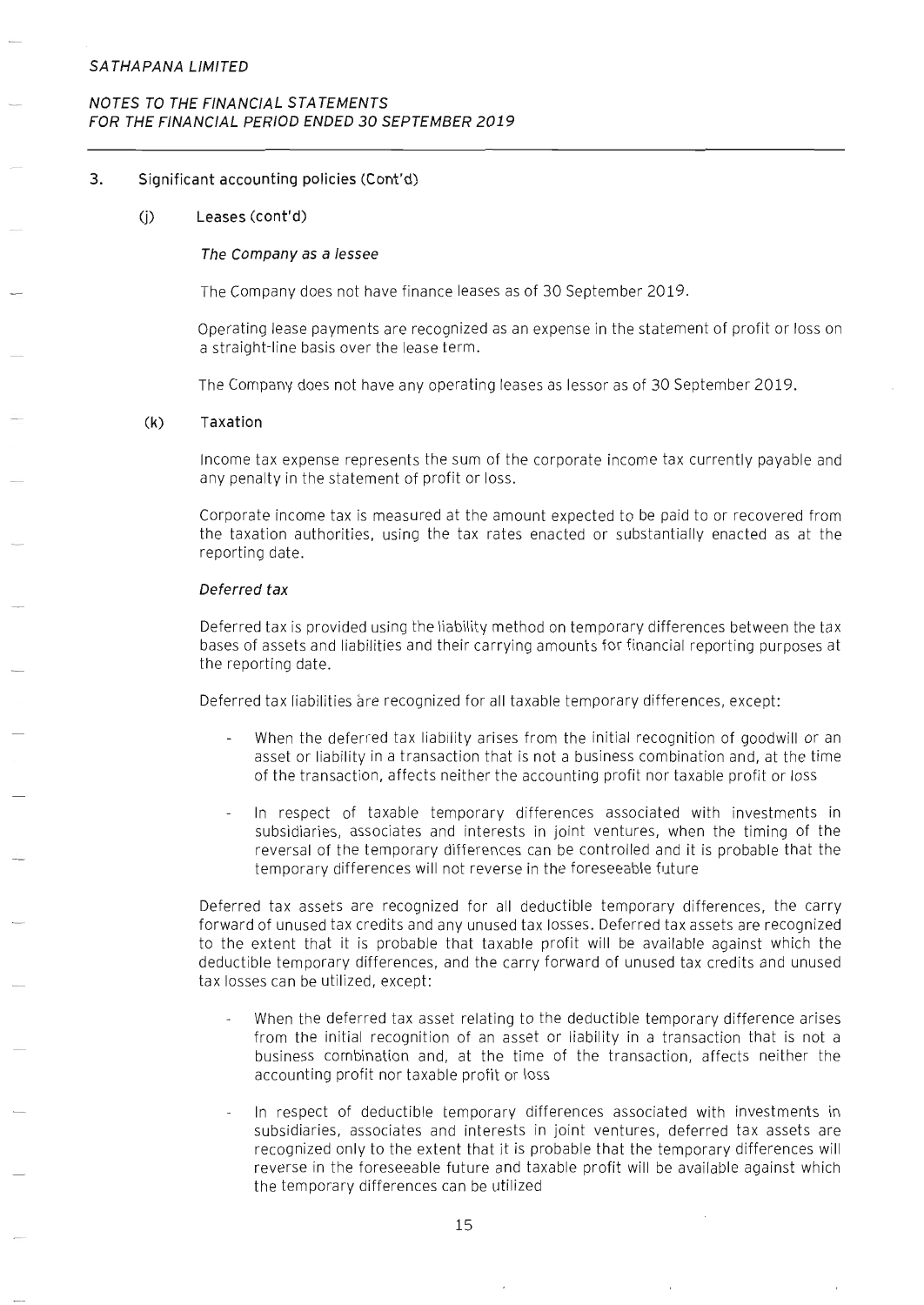### 3. Significant accounting policies (Cont'd)

## (k) Taxation (Cont'd)

The carrying amount of deferred tax assets is reviewed at each reporting date and reduced to the extent that it is no longer probable that sufficient taxable profit will be available to allow all or part of the deferred tax asset to be utilized.

Unrecognized deferred tax assets are re-assessed at each reporting date and are recognized to the extent that it has become probable that future taxable profits will allow the deferred tax asset to be recovered.

Deferred tax assets and liabilities are measured at the tax rates that are expected to apply in the year when the asset is realized, or the liability is settled, based on tax rates (and tax laws) that have been enacted or substantively enacted at the reporting date.

#### (l) Financial instruments - initial recognition and subsequent measurement

A financial instrument is any contract that gives rise to a financial asset of one entity and a financial liability or equity instrument of another entity.

#### i) Financial assets

#### lnitial recognition and measurement

Financial assets are classified, at initial recognition, as financial assets at fair value through profit or loss, loans and receivables, held-to-maturity investments, available-forsale financial assets, or as derivatives designated as hedging instruments in an effective hedge, as appropriate. All financial assets are recognized initially at fair value plus, in the case of financial assets not recorded at fair value through profit or loss, transaction costs that are attributable to the acquisition of the financial asset.

Purchases or sales of financial assets that require delivery of assets within a time frame established by regulation or convention in the market place (regular way trades) are recognized on the trade date, i.e., the date that the Company commits to purchase or sell the asset.

### Subsequent measurement

For purposes of subsequent measurement financial assets are classified in four categories:

- Financial assets at fair value through profit or loss
- Loans and receivables
- Held to maturity investments
- Available for sale financial investments

#### Financial assets at fair value through profit or loss

Financial assets at fair value through profit or loss include financial assets held for trading and financial assets designated upon initial recognition at fair value through profit or loss. Financial assets are classified as held for trading if they are acquired for the purpose of selling or repurchasing in the near term. Derivatives, including separated embedded derivatives are also classified as held for trading unless they are designated as effective hedging instruments as defined by MAS 39. Financial assets at fair value through profit or loss are carried in the statement of financial position at fair value with net changes in fair value presented as finance costs (negative net changes in fair value) or finance income (positive net changes in fair value) in the statement of comprehensive income. The Company has not designated any financial assets at fair value through profit or loss.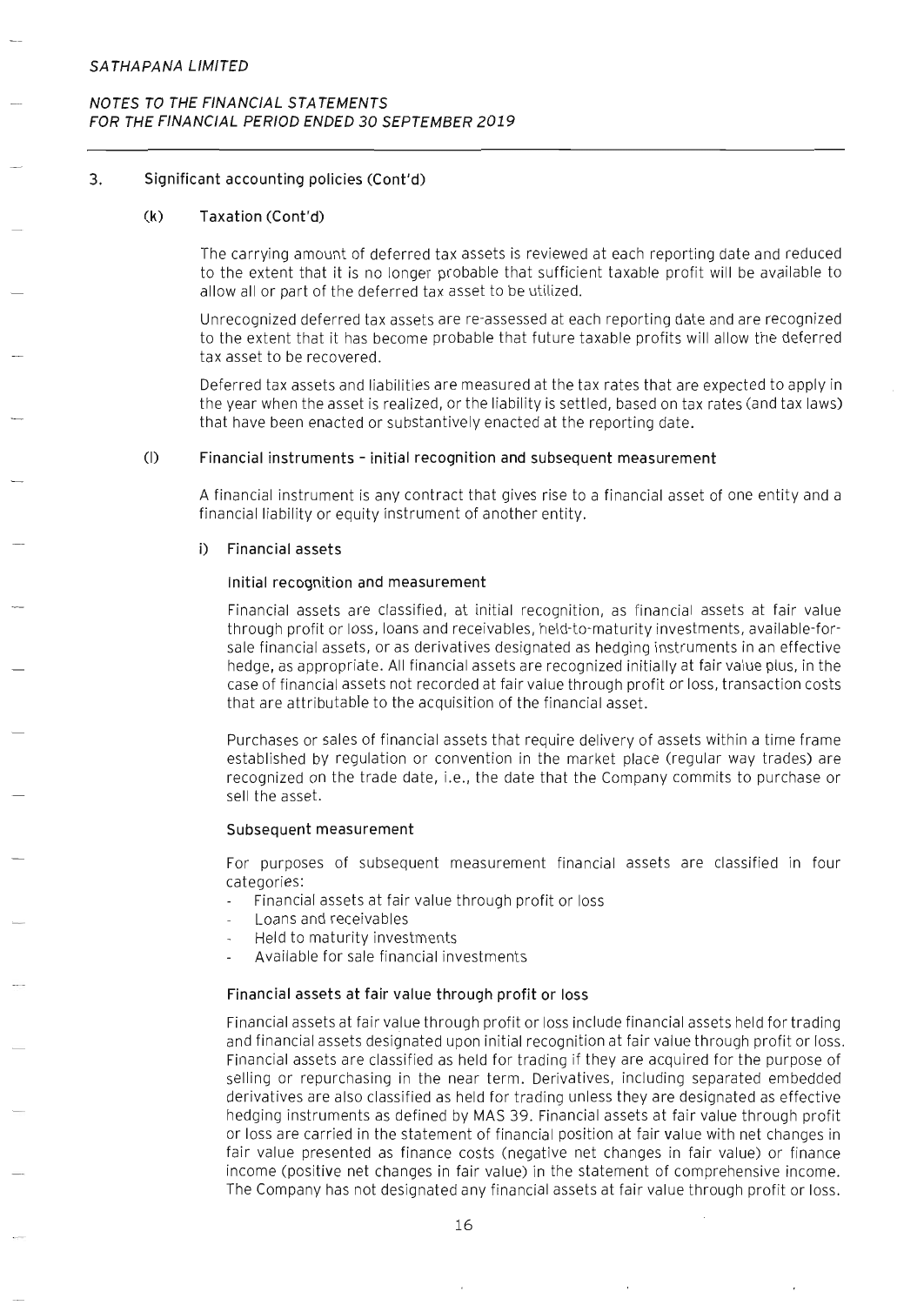## NOTES TO THE FINANCIAL STATEMENTS FOR THE FINANCIAL PERIOD ENDED 30 SEPTEMBER 2019

### 3. Significant accounting policies (Cont'd)

- (l) Financial instruments initial recognition and subsequent measurement (Cont'd)
	- i) Financial assets (Cont'd)

#### Loans and receivables

Loans and receivables are non-derivative financial assets with fixed or determinable payments that are not quoted in an active market. After initial measurement, such financial assets are subsequently measured at amortized cost using the effective interest rate (ElR) method, less impairment. Amortized cost is calculated by taking into account any discount or premium on acquisition and fees or costs that are an integral part of the EIR.

The EIR amortization is included in finance income in the statement of comprehensive income. The losses arising from impairment are recognized in the statement of comprehensive income in finance costs for loans and in cost of sales or other operating expenses for receivables. This category generally applies to loans to customer and other receivables.

#### Held-to-maturity investments

Non-derivative financial assets with fixed or determinable payments and fixed maturities are classified as held to maturity when the Company has the positive intention and ability to hold them to maturity. After initial measurement, held to maturity investments are measured at amortized cost using the ElR, less impairment.

Amortized cost is calculated by taking into account any discount or premium on acquisition and fees or costs that are an integral part of the ElR. The EIR amortization is included as finance income in the statement of comprehensive income. The losses arising from impairment are recognized in the statement of comprehensive income as finance costs. The Company did not have any held-to-maturity investments for the year ended 30 September 2019.

#### Available-for-sale (AFS) financial investments

AFS financial investments include equity investments and debt securities. Equity investments classified as AFS are those that are neither classified as held for trading nor designated at fair value through profit or loss. Debt securities in this category are those that are intended to be held for an indefinite period of time and that may be sold in response to needs for liquidity or in response to changes in the market conditions. After initial measurement, AFS financial investments are subsequently measured at fair value with unrealized gains or losses recognized in Other Comprehensive lncome (OCl) and credited in the AFS reserve until the investment is derecognized, at which time the cumulative gain or loss is recognized in other operating income, or the investment is determined to be impaired, when the cumulative loss is reclassified from the AFS reserve to the statement of comprehensive income in finance costs. lnterest earned whilst holding AFS financial investments is reported as interest income using the EIR method.

The Company evaluates whether the ability and intention to sell its AFS financial assets in the near term is still appropriate. When, in rare circumstances, the Company is unable to trade these financial assets due to inactive markets, the Company may elect to reclassify these financial assets if the management has the ability and intention to hold the assets for foreseeable future or until maturity. The Company did not have any AFS investments during the year ended 30 September 2019.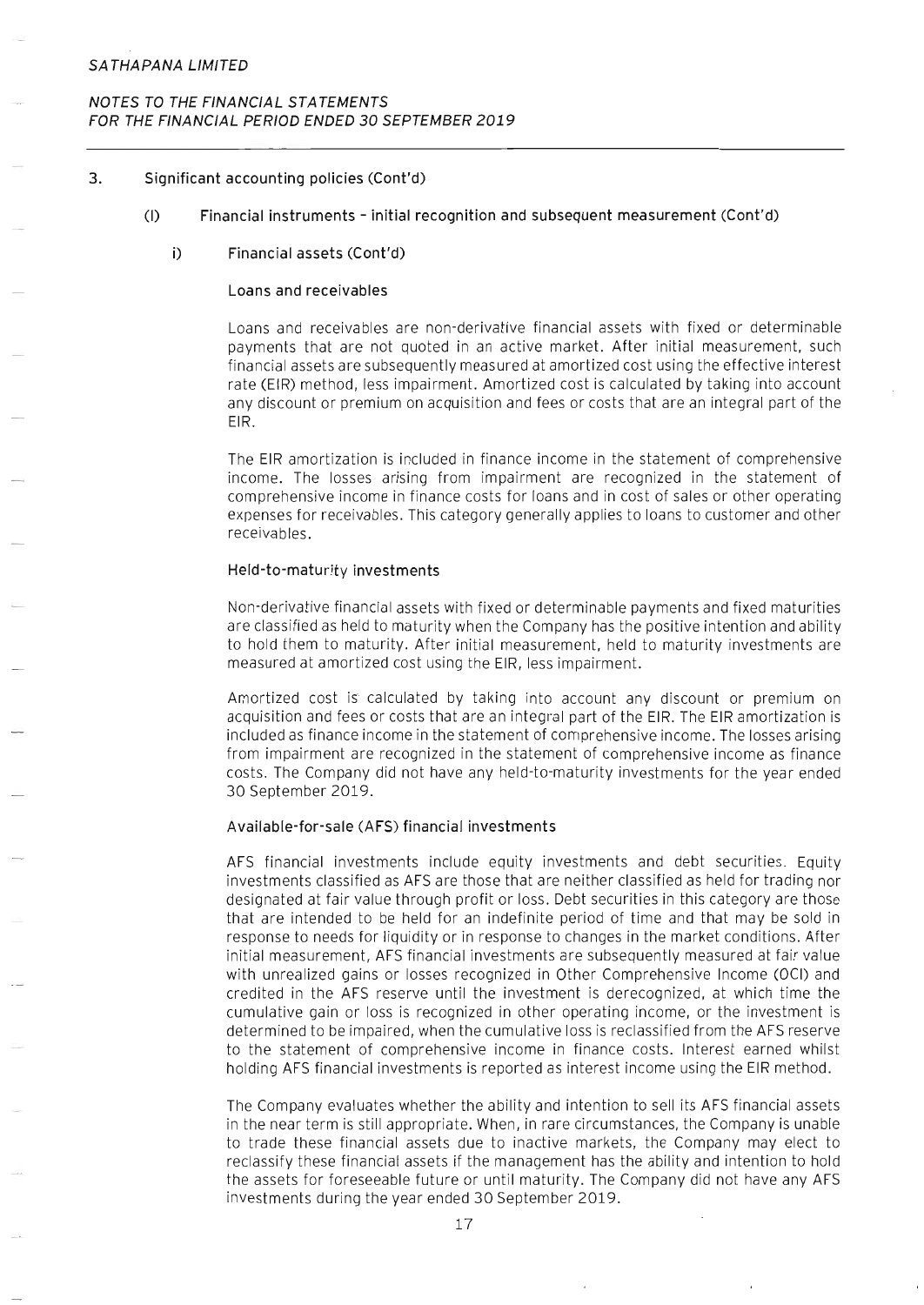## NOTES TO THE FINANCIAL STATEMENTS FOR THE FINANCIAL PERIOD ENDED 30 SEPTEMBER 2079

#### Significant accounting policies (Cont'd) 3.

() Financial instruments - initial recognition and subsequent measurement (Cont'd)

### i) Financial assets (Cont'd)

For a financial asset reclassified from the AFS category, the fair value carrying amount at the date of reclassification becomes its new amortized cost and any previous gain or loss on the asset that has been recognized in equity is amortized to profit or Ioss over the remaining life of the investment using the ElR. Any difference between the new amortized cost and the maturity amount is also amortized over the remaining life of the asset using the ElR. lf the asset is subsequently determined to be impaired, then the amount recorded in equity is reclassified to the statement of comprehensive income.

#### Derecognition

A financial asset (or, where applicable, a part of a financial asset or part of a group of similar financial assets) is primarily derecognized (i.e. removed from the Company's statement of financial position) when:

- The rights to receive cash flows from the asset have expired, or
- The Company has transferred its rights to receive cash flows from the asset or has assumed an obligation to pay the received cash flows in full without material delay to a third party under a 'pass-through'arrangement; and either (a) the Company has transferred substantially all the risks and rewards of the asset, or (b) the Company has neither transferred nor retained substantially all the risks and rewards of the asset, but has transferred control of the asset.

## Impairment of financial assets

The Company assesses, at each reporting date, wheiher there is objective evidence that a financial asset or a group of financial assets is impaired. An impairment exists if one or more events that has occurred since the initial recognition of the asset (an incurred 'loss event'), has an impact on the estimated future cash flows of the financial asset or the group of financial assets that can be reliably estimated. Evidence of impairment may include indications that the debtors or a group of debtors is experiencing significant financial difficulty, defaulter delinquency in interest or principal payments, the probability that they will enter bankruptcy or other financial reorganization and observable data indicating that there is a measurable decrease in the estimated future cashflows, such as changes in arrears or economic conditions that correlate with defaults.

## Financial assets carried at amortized cost

For financial assets carried at amortized cost, the Company first assesses whether impairment exists individually for financial assets that are individually significant, or collectively for financial assets that are not individually significant. lf the Company determines that no objective evidence of impairment exists for an individually assessed financial asset, whether significant or not, it includes the asset in a group of financial assets with similar credit risk characteristics and collectively assesses them for impairment. Assets that are individually assessed for impairment and for which an impairment loss is, or continues to be, recognized are not included in a collective assessment of im pairment.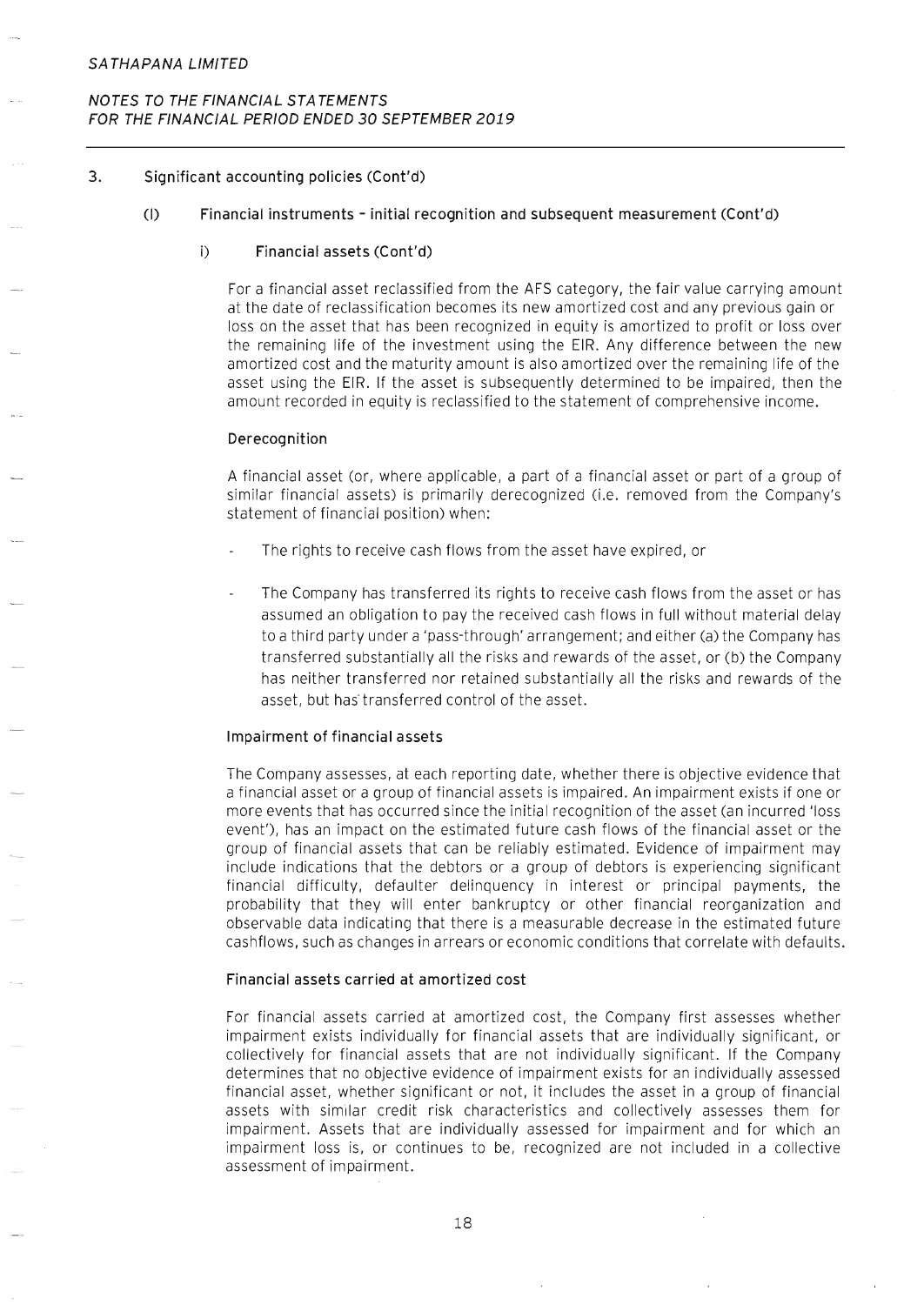## NOTES TO THE FINANCIAL STATEMENTS FOR THE FINANCIAL PERIOD ENDED 30 SEPTEMBER 2019

### 3. Significant accounting policies (Cont'd)

## $\cdot$  (I) Financial instruments - initial recognition and subsequent measurement (Cont'd)

The amount of any impairment loss identified is measured as the difference between the asset's carrying amount and the present value of estimated future cash flows (excluding future expected credit losses that have not yet been incurred). The present value of the estimated future cash flows is discounted at the financial asset's original effective interest rate. The carrying amount of the asset is reduced through the use of an allowance account and the Ioss is recognized in statement of comprehensive income.

Interest income (recorded as finance income in the statement of comprehensive income) continues to be accrued on the reduced carrying amount and is accrued using the rate of interest used to discount the future cash flows for the purpose of measuring the impairment loss.

Loans together with the associated allowance are written off when there is no realistic prospect of future recovery and all collateral has been realized or has been transferred to the Company. If, in a subsequent year, the amount of the estimated impairment loss increases or decreases because of an event occurring after the impairment was recognized, the previously recognized impairment loss is increased or reduced by adjusting the allowance account. lf a write-off is later recovered, the recovery is credited in the statement of comprehensive income.

#### AFS financial investments

For AFS financial investments, the Company assesses at each reporting date whether there is objective evidence that an investment or a group of investments is impaired.

ln the case of equity investments classified as AFS, objective evidence would include a significant or prolonged decline in the fair value of the investment below its cost. 'Significant' is evaluated against the original cost of the investment and 'prolonged' against the period in which the fair value has been below its original cost. When there is evidence of impairment, the cumulative loss - measured as the difference between the acquisition cost and the current fair value, less any impairment loss on that investment previously recognized in the statement of comprehensive income - is removed from OCI and recognized in the statement of comprehensive income. lmpairment losses on equity investments are not reversed through profit or loss; increases in their fair value after impairment are recognized in OCl.

ln the case of debt instruments classified as AFS, the impairment is assessed based on the same criteria as financial assets carried at amortized cost. However, the amount recorded for impairment is the cumulative loss measured as the difference between the amortized cost and the current fair value, less any impairment loss on that investment previously recognized in the statement of comprehensive income.

Future interest income continues to be accrued based on the reduced carrying amount of the asset, using the rate of interest used to discount the future cash flows for the purpose of measuring the impairment loss. The interest income is recorded as part of finance income. lf, in a subsequent year, the fair value of a debt instrument increases and the increase can be objectively related to an event occurring after the impairment loss was recognized in the statement of comprehensive income, the impairment loss is reversed through the statement of comprehensive income.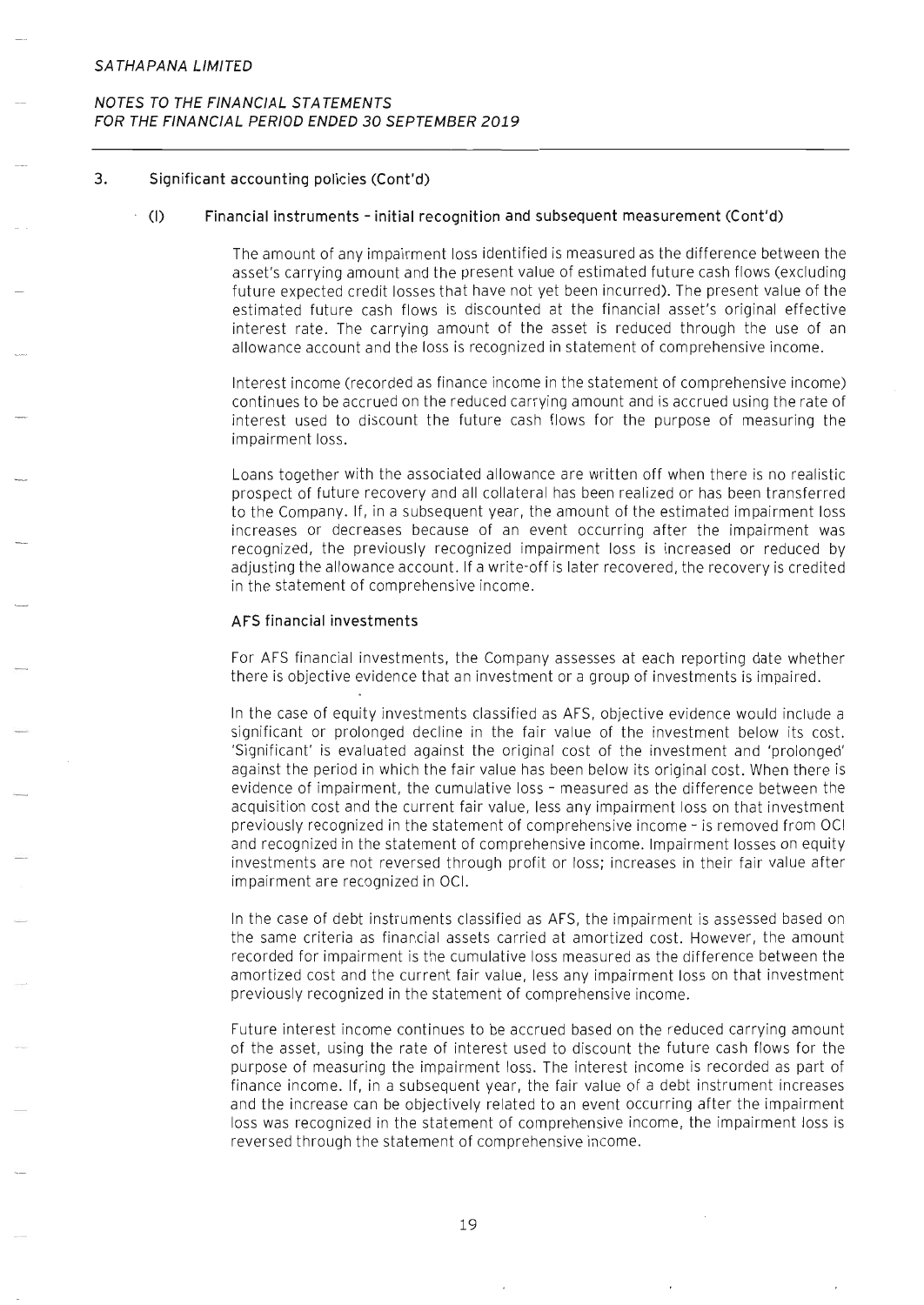## NOTES TO THE FINANCIAL STATEMENTS FOR THE FINANCIAL PERIOD ENDED 30 SEPTEMBER 2079

## 3. Significant accounting policies (Cont'd)

## (l) Financial instruments - initial recognition and subsequent measurement (Cont'd)

### ii) Financial liabilities

#### lnitial recognition and measurement

Financial liabilities are classified, at initial recognition, as financial liabilities at fair value through profit or loss, loans and borrowings, payables, as appropriate.

All financial Iiabilities are recognized initially at fair value and, in the case of loans and borrowings and payables, net of directly attributable transaction costs.

The Company's financial Iiabilities include savings and other payables.

#### Subsequent measurement

The measurement of financial liabilities depends on their classification, as described below:

#### Financial liabilities at fair value through profit or loss

Financial liabilities at fair value through profit or loss include financial liabilities held for trading and financial liabilities designated upon initial recognition as at fair value through profit or loss.

Financial liabilities are classified as held for trading if they are incurred for the purpose of repurchasing in the near term.

Gains or losses on liabilities held for trading are recognized in the statement of com prehensive income.

Financial liabilities designated upon initial recognition at fair value through profit or loss are designated at the initial date of recognition, and only if the criteria in MAS 39 are satisfied. The Company has not designated any financial liability as at fair value through profit or loss.

## Loans and borrowings

After initial recognition, loans and borrowings, including install payment obligation for the purchase of license, is subsequently measured at amortized cost using the EIR method. Gains and losses are recognized in profit or loss when the liabilities are derecognized as well as through the EIR amortization process.

Amortized cost is calculated by taking into account any discount or premium on acquisition and fees or costs that are an integral part of the ElR. The EIR amortization is included as finance costs in the statement of comprehensive income.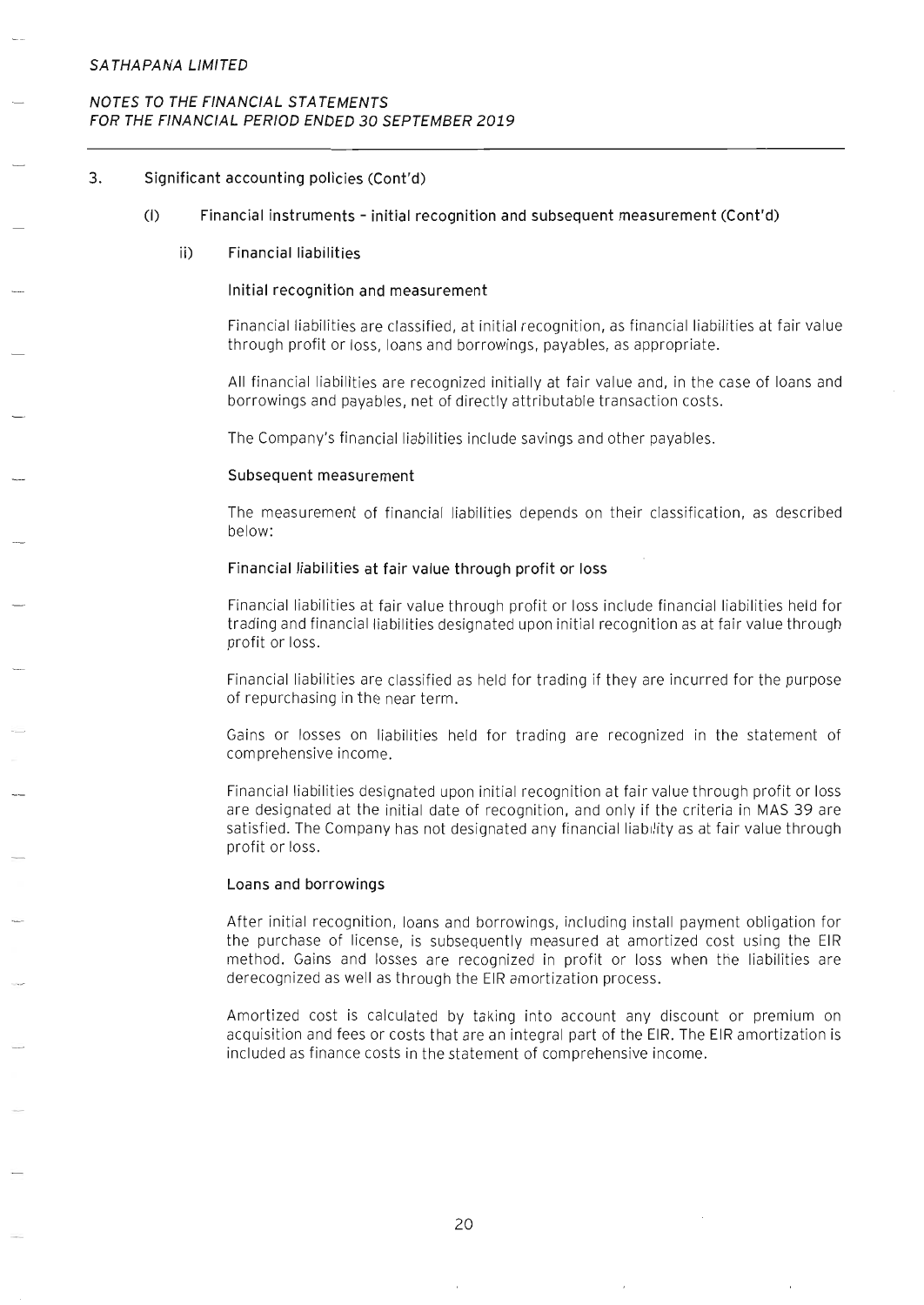## NOTES TO THE FINANCIAL STATEMENTS FOR THE FINANCIAL PERIOD ENDED 30 SEPTEMBER 2019

#### Significant accounting policies (Cont'd) 3.

ii) Financial liabilities (Cont'd)

#### Derecognition

A financial liability is derecognized when the obligation under the liability is discharged or cancelled, or expires.

When an existing financial liability is replaced by another from the same lender on substantially different terms, or the terms of an existing liability are substantially modified, such an exchange or modification is treated as the derecognition of the original liability and the recognition of a new liability. The difference in the respective carrying amounts is recognized in the statement of comprehensive income.

#### 4. Significant accounting judgements, estimates and assumptions

The preparation of the Company's financial statements requires management to make judgments, estimates and assumptions that affect the reported amounts of revenues, expenses, assets and liabilities, and the accompanying disclosures, and the disclosure of contingent liabilities. Uncertainty about these assumptions and estimates could result in outcomes that require a material adjustment to the carrying amount of assets or liabilities affected in future years.

#### Judgement

ln the process of applying the Company's accounting policies, management has made the following judgements, apart from those involving estimations, which have the most significant effect on the amounts recognized in the financial statements.

#### Impairment losses on loans receivables

The Company reviews its individually significant loans at each statement of financial position date to assess whether an impairment loss should be recorded in the income statement. The amount and timing of recorded expenses for any period would therefore differ depending on the judgments and estimates made for each year.

## Estimates

The key assumptions concerning the future and the other key sources of estimation uncertainty at the reporting date, that have significant risk of causing a material adjustment to the carrying amount of assets and liabilities within the next financial year, are described below. The Company based its assumptions and estimates on parameters available when the financial statements were prepared. Existing circumstances and assumptions about future developments, however, may change due to market changes or circumstances arising beyond the control of the. Company. Such changes are reflected in the assumptions when they occur.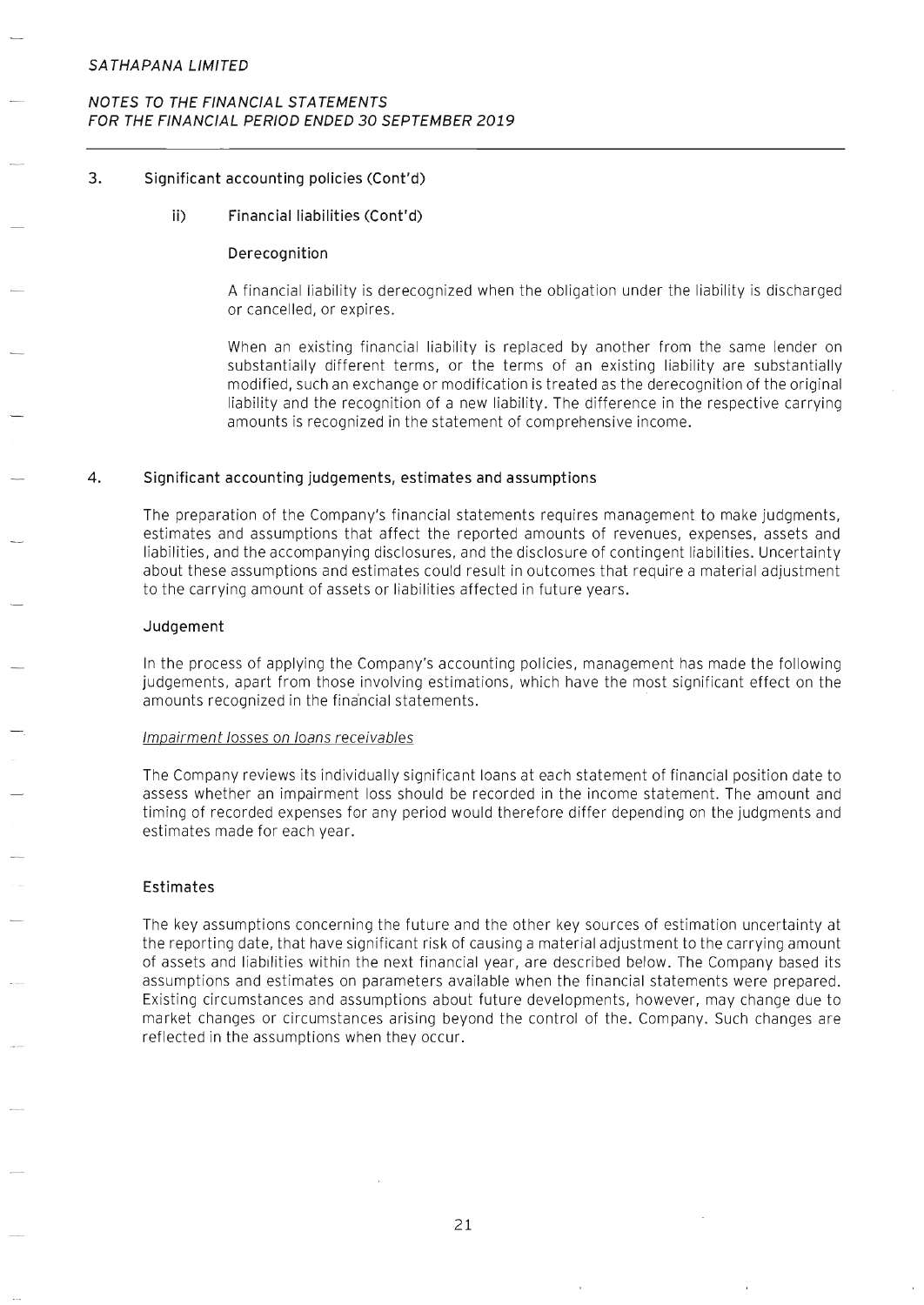## NOTES TO THE FINANCIAL STATEMENTS FOR THE FINANCIAL PERIOD ENDED 30 SEPTEMBER 2019

## 4. Significant accounting judgements, estimates and assumptions (cont'd)

#### Recognition of deferred income tax assets

The Company assesses at each reporting date and recognizes deferred income tax assets to the extent of probable future taxable profits and reversing taxable temporary differences that will allow the deferred income tax assets to be utilized. Management uses judgment and estimates in assessing the probability of future taxable profits, considering management's future plan of actions, including the timing of reversal of deferred income tax liability, aided by forecasting and budgeting techniques. Deferred income tax assets recognized amounted to MMK 35,255,679 and MMK 17,352,353 as of 30 September 2019 and 31 March 2019, respectively (see Note 15).

#### Estimation of useful lives and residual values of property and equipment and intangible assets

The Company estimates the useful lives of property and equipment and intangible assets based on internal technical evaluation and experience with similar assets. The estimated useful lives and residual values are reviewed periodically and updated if expectations differ from previous estimates due to physical wear and tear, technical and commercial obsolescence and other limits on the use of the assets. The carrying amount of depreciable property and equipment, net of accumulated depreciation, amounted to MMK 2,001,779,825 and MMK 1,702,565,828 as of 30 September 2019 and 31 March 2019, respectively (see Note 13). The carrying amount of depreciable intangible assets, net of amortization expense, amounted to MMK 48,750,226 and MMK 45,330,094 as of 30 September 2019 and 31 March 2019, respectively (see Note 14).

#### lnterest income and interest expense 5.

|                               | 1 Apr 2019     | 1 Apr 2018     |
|-------------------------------|----------------|----------------|
|                               | to             | to             |
| $\sim$                        | 30 Sep 2019    | 31 Mar 2019    |
|                               | ммк            | ммк            |
| Income from Ioan to customers | 12,919,991,000 | 17,217,518,100 |
|                               |                |                |

lnterest income is derived from loan and advance to customer charged at the rate 2.5% per month on the loan outstanding balance.

|                                             | 1 Apr 2019<br>to<br>30 Sep 2019 | 1 Apr 2018<br>to<br>31 Mar 2019 |
|---------------------------------------------|---------------------------------|---------------------------------|
|                                             | MMK                             | ммк                             |
| Interest expense                            |                                 |                                 |
| Interest expense on borrowings              | 4,120,053,831                   | 4,505,800,215                   |
| Interest expense on deposits from customers | 526,670,800                     | 725,219,400                     |
|                                             | 4,646,724,631                   | 5,231,019,615                   |

These interest expenses are relating to the borrowings from creditors and savings deposits from customers which are paid  $12\%$  to  $13\%$  per annum (p.a) and  $15\%$  p.a respectively.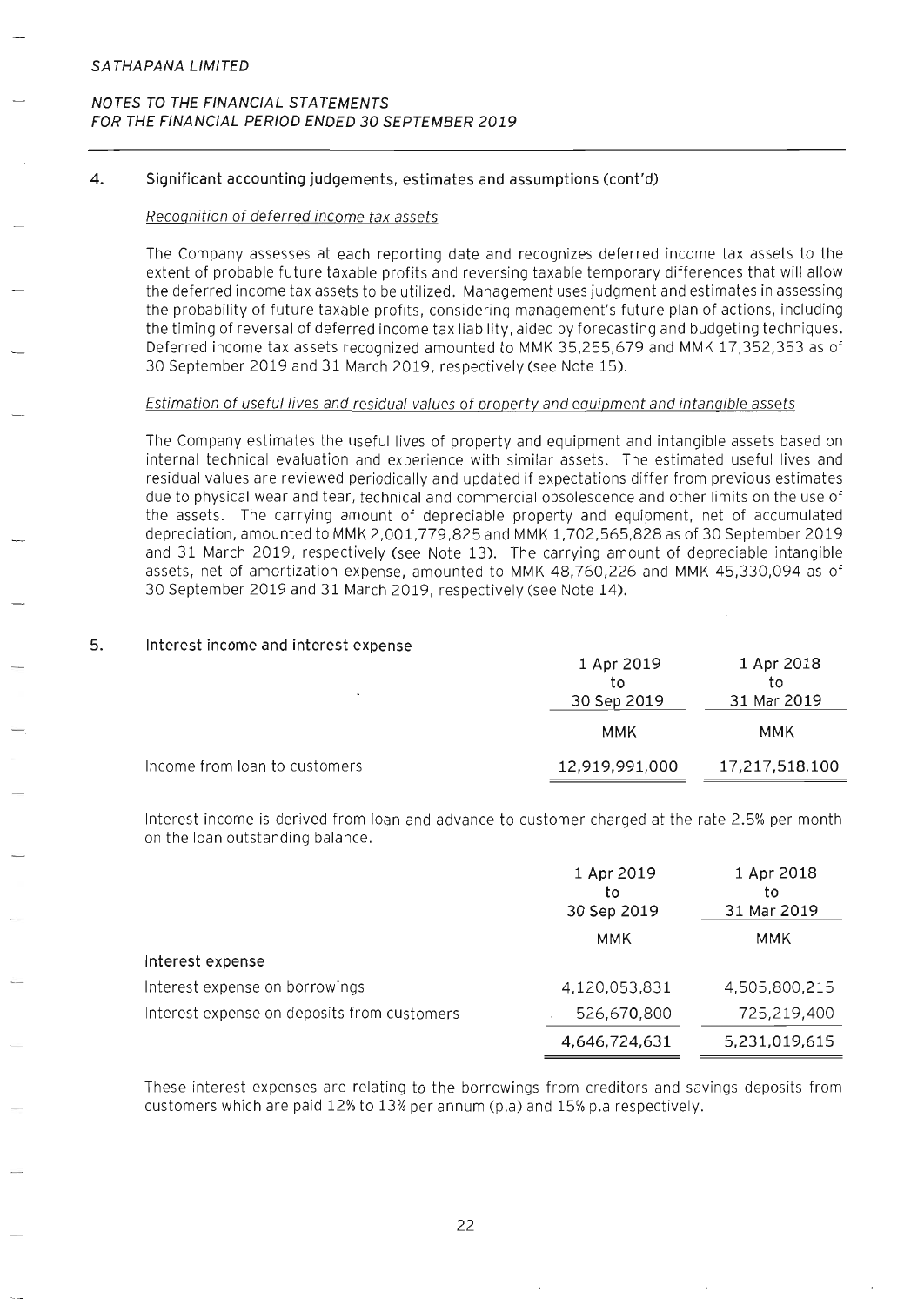## NOTES TO THE FINANCIAL STATEMENTS FOR THE FINANCIAL PERIOD ENDED 30 SEPTEMBER 2019

#### General and administrative expenses 6.

|                                    | Notes | 1 Apr 2019<br>to<br>30 Sep 2019 | 1 Apr 2018<br>to<br>31 Mar 2019 |
|------------------------------------|-------|---------------------------------|---------------------------------|
|                                    |       | <b>MMK</b>                      | ммк                             |
| Salaries and wages                 |       | 3,258,441,606                   | 4,362,596,054                   |
| Rental lease payments              |       | 489,723,124                     | 732,656,961                     |
| Travel and transportation expenses |       | 254,264,184                     | 368,288,635                     |
| Depreciation and amortization      | 13,14 | 241,285,202                     | 318,611,696                     |
| Professional fees                  |       | 163,530,630                     | 146,338,021                     |
| Office supplies                    |       | 131,298,938                     | 203,662,183                     |
| Communication expense              |       | 45,494,198                      | 68,951,073                      |
| Marketing and advertising          |       | 45,481,989                      | 94,241,740                      |
| Others                             |       | 345,133,851                     | 419,617,446                     |
|                                    |       | 4,974,653,722                   | 6,714,963,809                   |

Others include staff training and uniform, repair and maintenance, utility, security, and other expenses.

#### Other income - net 7.

| $\alpha$                           | 1 Apr 2019      | 1 Apr 2018      |
|------------------------------------|-----------------|-----------------|
|                                    | to              | to              |
|                                    | 30 Sep 2019     | 31 Mar 2019     |
|                                    | ммк             | ммк             |
| Loan fee income                    | 1,165,154,700   | 1,404,171,650   |
| Fee and commission on borrowings   | (432, 277, 169) | (100, 298, 075) |
| Foreign exchange gain/(loss) - net | 56,233,870      | (100, 461, 825) |
|                                    | 789,111,401     | 1,203,411,750   |

The loan fee income is charged from loan customer as loan processing and commission fee for 1% on the loan disbursement amount.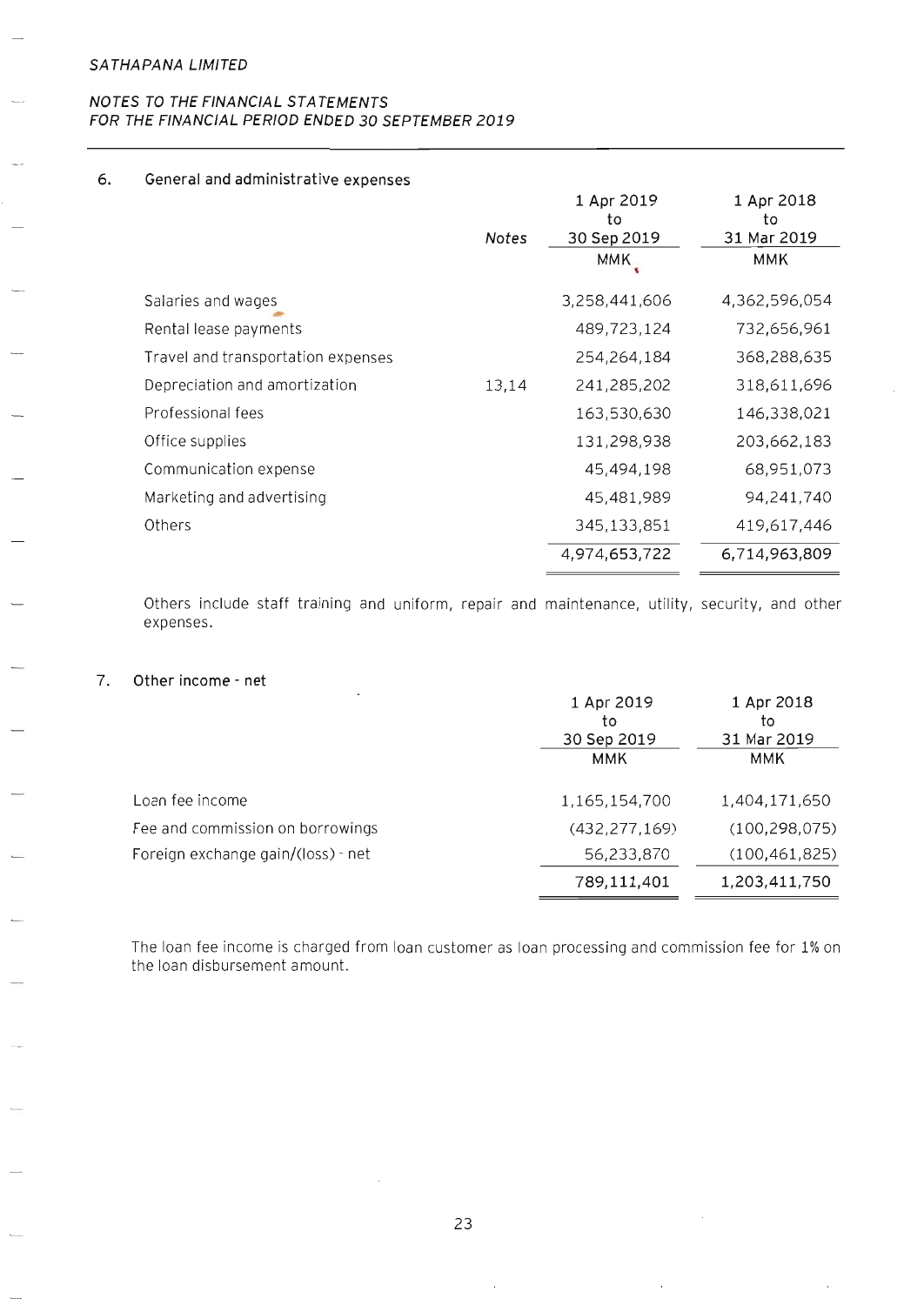## NOTES TO THE FINANCIAL STATEMENTS FOR THE FINANCIAL PERIOD ENDED 30 SEPTEMBER 2019

## 8. lncome tax expense

## Major components of income tax expense

The major components of income tax expense for the years ended 30 September 2019 and 2018 are:

|                                       | 1 Apr 2019<br>$\overline{r}$<br>to | 1 Apr 2018<br>to |
|---------------------------------------|------------------------------------|------------------|
|                                       | 30 Sep 2019                        | 31 Mar 2019      |
|                                       | MMK                                | <b>MMK</b>       |
| Current income tax                    | 1,008,018,420                      | 1,700,370,695    |
| Deferred income tax                   |                                    |                  |
| -Origination of temporary differences | (17,903,326)                       | (9,301,958)      |
|                                       | 990.115,094                        | 1,691,068,737    |

## Reconciliation between tax expenses and accounting profit

|                                                     | 1 Apr 2019<br>to<br>30 Sep 2019 | 1 Apr 2018<br>to<br>31 Mar 2019 |
|-----------------------------------------------------|---------------------------------|---------------------------------|
|                                                     | MMK                             | ммк                             |
| Accounting profit before tax                        | 3,668,021,162                   | 6,128,157,432                   |
| Tax at 25%                                          | 917,005,291                     | 1,532,039,358                   |
| Adjustments:                                        |                                 |                                 |
| Nondeductible expenses                              | 90,989,744                      | 95,847,843                      |
| Deferred income tax                                 | (17,903,326)                    | (9,301,958)                     |
| Under provision for previous year                   | 23,385                          | 72,483,494                      |
| Income tax expenses recognized in profit or<br>loss | 990,115,094                     | 1,691,068,737                   |

#### 9. Cash and cash at banks

|              | 30 September 2019 | 31 March 2019 |
|--------------|-------------------|---------------|
|              | MMK               | MMK           |
| Cash on hand | 703,399,704       | 321,628,295   |
| Cash at bank | 8,967,388,714     | 6,117,442,546 |
|              | 9,670,788,418     | 6,439,070,841 |

Currently, the cash at bank only consist of current account with banks in both MMK and USD currency, and they bear no interest.

Cash and cash at bank denominated in foreign currencies at the end of the reporting period:

|                      | 30 September 2019 | 31 March 2019 |
|----------------------|-------------------|---------------|
|                      | ммк               | ммк           |
| United States Dollar | 7,687,342,197     | 312,273,488   |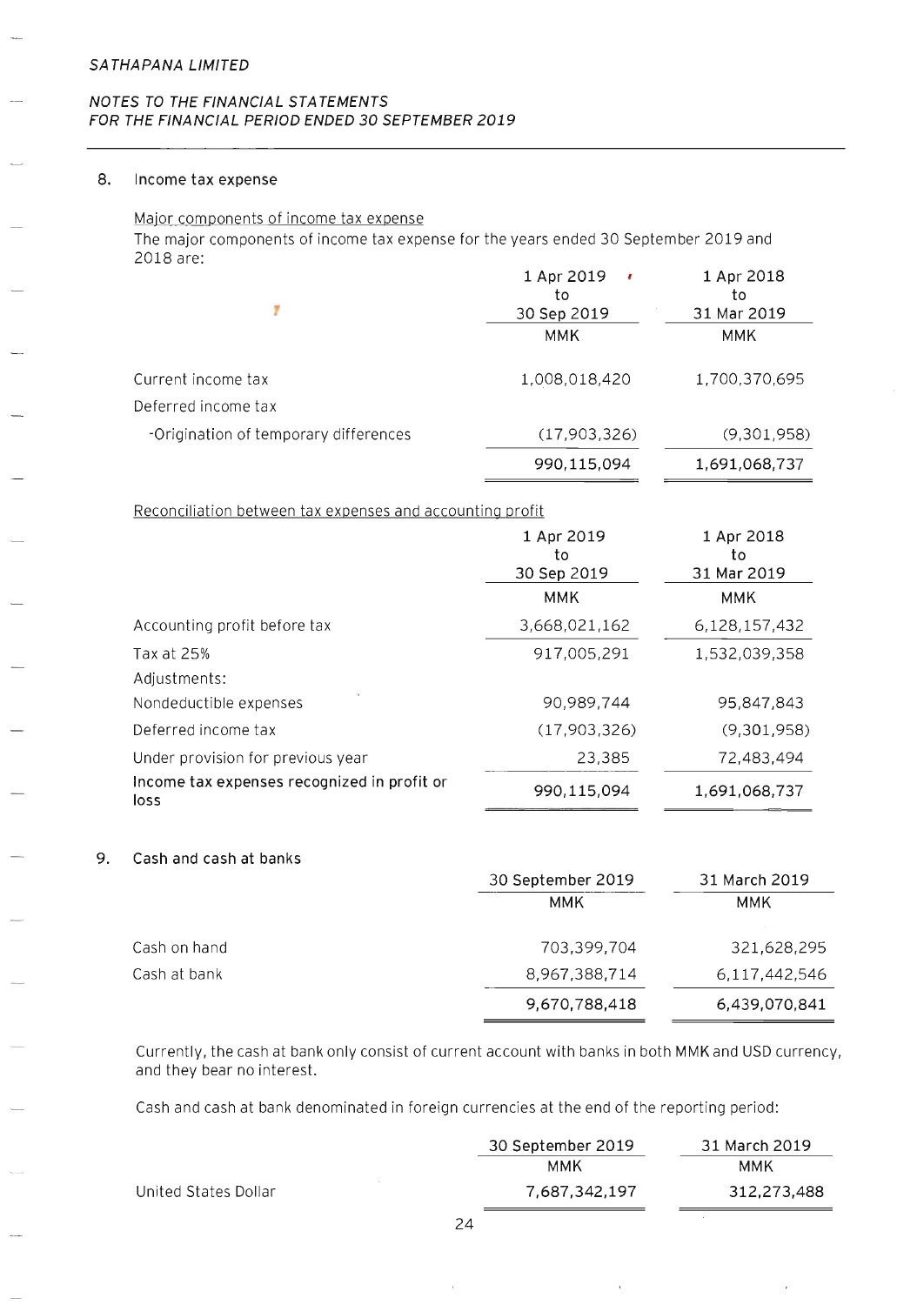## NOTES TO THE FINANCIAL STATEMENTS FOR THE FINANCIAL PERIOD ENDED 30 SEPTEMBER 2019

### 10. Loan and advance to customers

|                           | 30 September 2019 | 31 March 2019   |
|---------------------------|-------------------|-----------------|
|                           | <b>MMK</b>        | ммк             |
| Group loan                | 92,287,082,950    | 69,598,003,950  |
| Individual loan           | 18,775,994,700    | 4,558,392,300   |
|                           | 111,063,077,650   | 74,156,396,250  |
| Less: Loan loss provision | (1,210,016,034)   | (789, 729, 648) |
| Net Ioan portfolio        | 109,853,061,616   | 73,366,666,602  |

Loan portfolio is divided into 2 categories based on remaining tenure as of:

|                           | 30 September 2019 | 31 March 2019   |
|---------------------------|-------------------|-----------------|
|                           | ммк               | ммк             |
| Current Ioan              | 100,917,421,150   | 71,693,635,650  |
| Non-current loan          | 10,145,656,500    | 2,462,760,600   |
|                           | 111,063,077,650   | 74,156,396,250  |
| Less: Loan loss provision | (1,210,016,034)   | (789, 729, 648) |
| Net loan portfolio        | 109,853,061,616   | 73,366,666,602  |

As of 30 September 2019, the Company calculated the loan loss provision in accordance with Financial Regulatory Department (FRD)'s regulation as follows:

| Loan Classification | Number of<br>Days Past Due | <b>Provision Rate</b> |
|---------------------|----------------------------|-----------------------|
| Normal              | $\Omega$                   | $1\%$                 |
| Below Normal        | $1 - 30$                   | 10%                   |
| Poor                | $31 - 60$                  | 50%                   |
| Doubtful Debt       | $61 - 90$                  | 75%                   |
| Default             | >90                        | 100%                  |

A reconciliation of the reserve for loan losses for the loans to customers, is as follows:

|                                      | 30 September 2019<br><b>MMK</b> | 31 March 2019<br><b>MMK</b> |
|--------------------------------------|---------------------------------|-----------------------------|
| Balances at beginning of period/year | 789,729,648                     | 466,648,304                 |
| Provision for the year               | 420,286,386                     | 323,081,344                 |
| Balances at end of period/year       | 1,210,016,034                   | 789,729,648                 |

On 30 September 2019 and 31 March 2079, the Company collected loan written off amounting to MMK 583,500 and nil, respectively.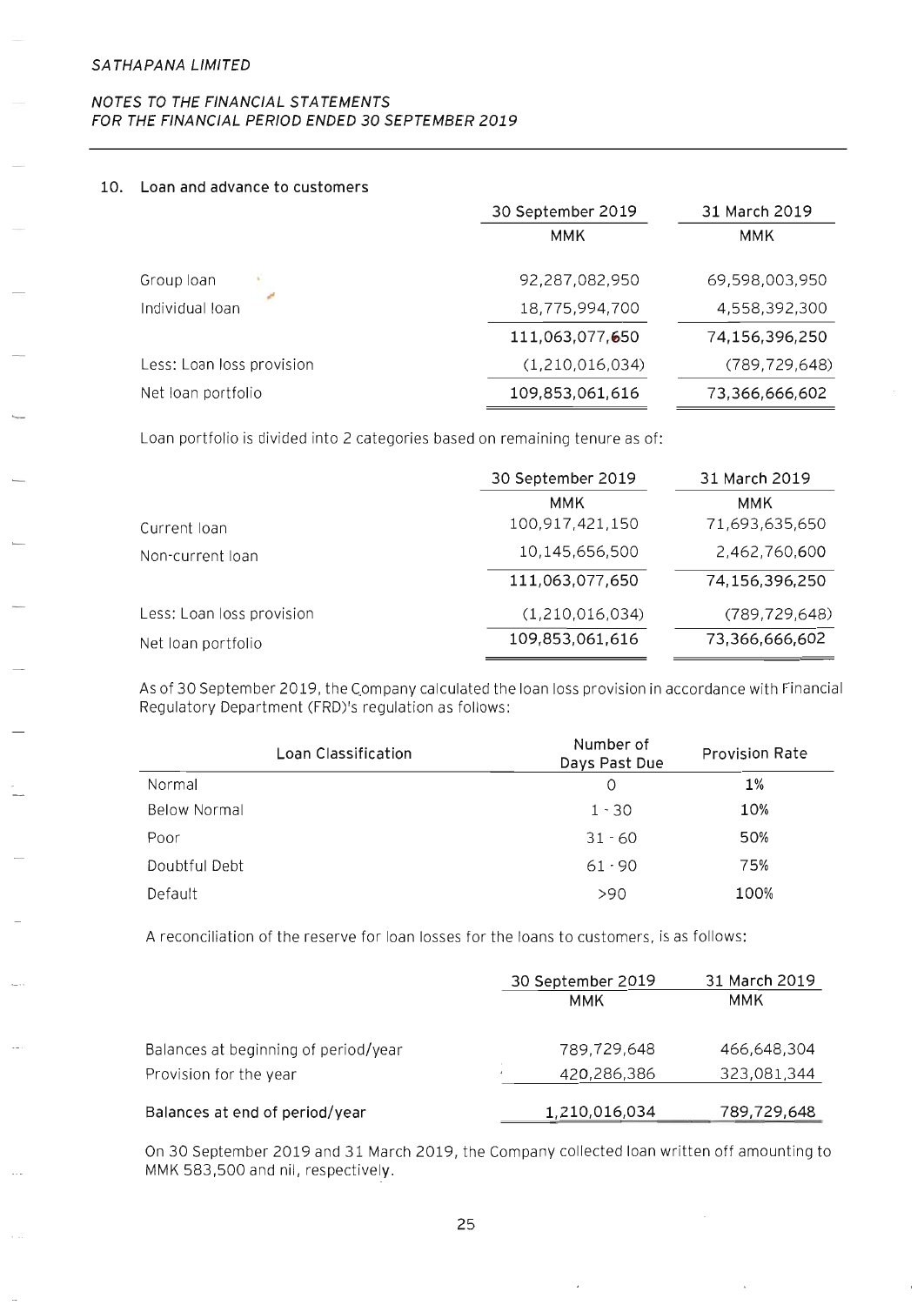## NOTES TO THE FINANCIAL STATEMENTS FOR THE FINANCIAL PERIOD ENDED 30 SEPTEMBER 2019

## 11. Prepaid expenses

|                          | 30 September 2019 | 31 March 2019 |
|--------------------------|-------------------|---------------|
|                          | MMK               | <b>MMK</b>    |
| Prepaid rent - office    | 797,010,275       | 340,677,002   |
| Prepaid rent - apartment | 52,523,871        | 64,095,162    |
| Prepaid - others         | 481,154,356       | 1,951,636,593 |
|                          | 1,330,688,502     | 2,356,408,757 |

Prepaid others include prepaid profit tax, and others etc.

## 12. Other receivables

|                                    | 30 September 2019 | 31 March 2019 |
|------------------------------------|-------------------|---------------|
|                                    | ммк               | ммк           |
| Other advance payments or deposits | 194.670.670       | 75,402,561    |

Other advance payments or deposit include advance payments or deposit for buying fixed asset, other items, for travel or mission, and other receivables.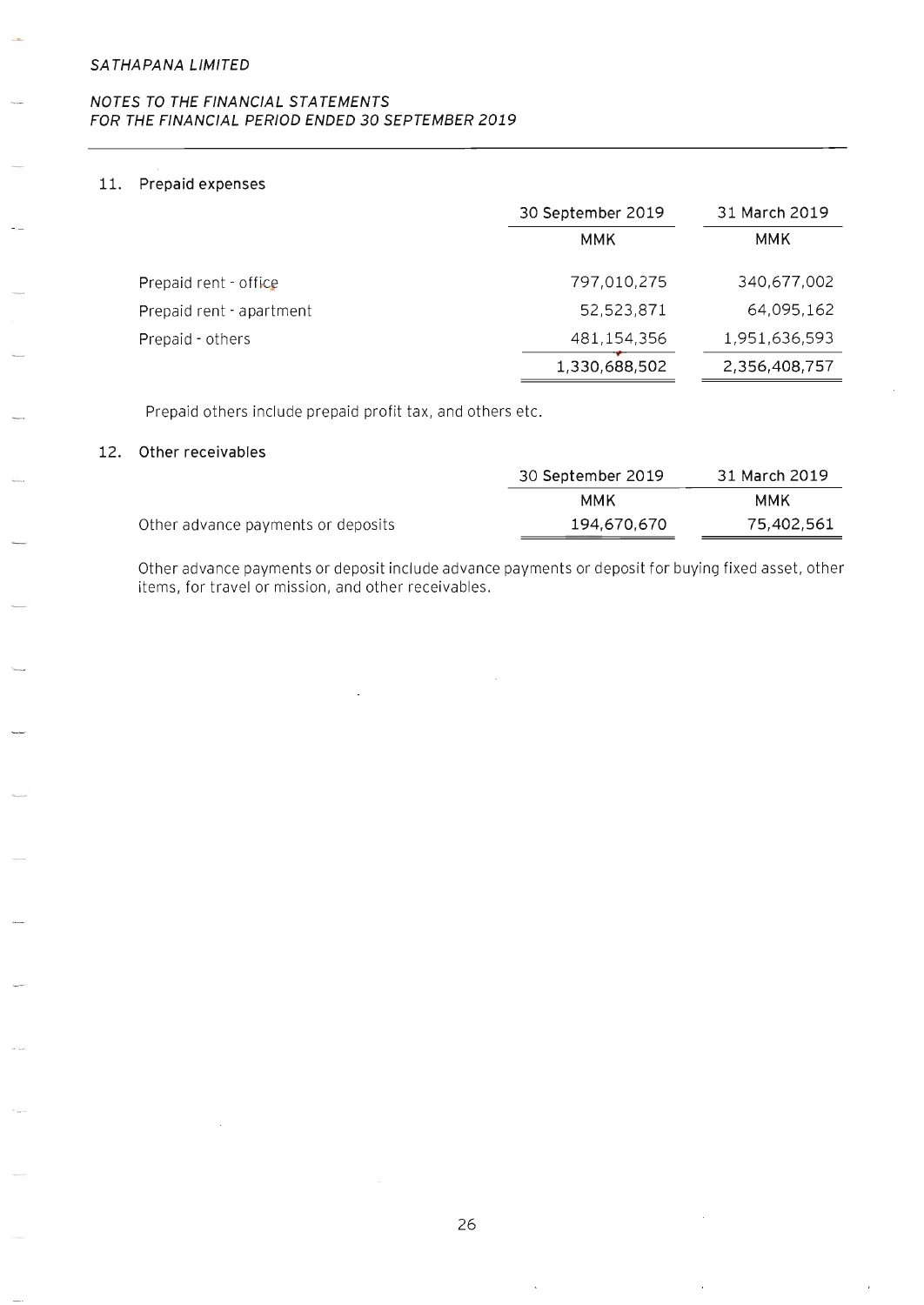$\sim$ 

÷

J.

BER 2019 TS<br>O SEPTEI :MEN<br>FD 3 STATEI<br>D FNDI ,<br>כ CIAL<br>PFRI( IITED<br>INANC<br>JAI PI PANA LIMIT<br>TO THE FIN<br>IF FINANCIA SATHA<br>NOTES<br>FOR TI

ent and equipm ה<br>ה Property, pl :<br>1<br>ا

ý.

|                                    | improvements<br>Leasehold | Furniture and<br>fixture | Equipment       | equipment<br>Computer | Motor vehicles  | Other fixed<br>asset | Total           |
|------------------------------------|---------------------------|--------------------------|-----------------|-----------------------|-----------------|----------------------|-----------------|
|                                    | <b>MMK</b>                | <b>MMK</b>               | <b>MMK</b>      | MMK                   | <b>MMK</b>      | $M_{\rm N}$          | MMK             |
| Cost                               |                           |                          |                 |                       |                 |                      |                 |
| At 1 April 2018                    | 38,628,860                | 222,085,170              | 216,924,419     | 181,581,698           | 580,369,395     | 1,604,000            | 1,241,193,542   |
| Additions                          | 15,863,350                | 173,441,040              | 243,540,401     | 146,664,489           | 498,353,000     | 1,198,000            | 1,079,060,280   |
| Write-off                          |                           | (100, 000)               | (8,490,000)     | (1, 231, 650)         |                 |                      | (9,821,650)     |
| At 31 March 2019                   | 54,492,210                | 395,426,210              | 451,974,820     | 327,014,537           | 1,078,722,395   | 2,802,000            | 2,310,432,172   |
| Additions                          | 8,244,950                 | 83,129,809               | 105,528,335     | 82,082,091            | 250,040,000     | 4,139,650            | 533,164,835     |
| Write-off                          |                           | (872, 500)               | (572,000)       | (206, 700)            |                 |                      | (1,651,200)     |
| At 30 September 2019               | 62,737,160                | 477,683,519              | 556,931,155     | 408,889,928           | 1,328,762,395   | 6,941,650            | 2,841,945,807   |
| Accumulated depreciation           |                           |                          |                 |                       |                 |                      |                 |
| At 1 April 2018                    | (30, 476, 715)            | (47, 922, 283)           | (49,007,433)    | (42,609,733)          | (136, 940, 500) | (727, 133)           | (307, 683, 797) |
| Depreciation charge for the year   | (9,654,836)               | (58, 127, 006)           | (58,038,008)    | (48, 755, 261)        | (129, 926, 058) | (367,068)            | (304, 868, 237) |
| Write-off                          |                           | 48,333                   | 4,025,321       | 612.036               |                 |                      | 4,685,690       |
| At 31 March 2019                   | (40, 131, 551)            | (106,000,956)            | (103, 020, 120) | (90, 752, 958)        | (266, 866, 558) | (1,094,201)          | (607, 866, 344) |
| Depreciation charge for the period | (4,100,097)               | (42, 663, 502)           | (48, 786, 675)  | (35,884,962)          | (101, 365, 443) | (412, 230)           | (233, 212, 909) |
| Write-off                          |                           | 422,767                  | 369,929         | 120,575               |                 |                      | 913,271         |
| At 30 September 2019               | (44, 231, 648)            | (148, 241, 691)          | (151, 436, 866) | (126, 517, 345)       | (368, 232, 001) | (1,506,431)          | (840, 165, 982) |
| Net carrying amount:               |                           |                          |                 |                       |                 |                      |                 |
| At 31 March 2019                   | 14,360,659                | 289,425,254              | 348,954,700     | 236,261,579           | 811,855,837     | 1,707,799            | 1,702,565,828   |
| At 30 September 2019               | 18,505,512                | 329,441,828              | 405,494,289     | 282,372,583           | 960,530,394     | 5,435,219            | 2,001,779,825   |
|                                    |                           |                          |                 |                       |                 |                      |                 |

 $\epsilon$ 

 $\overline{\phantom{a}}$ 

F- N

 $\cdot$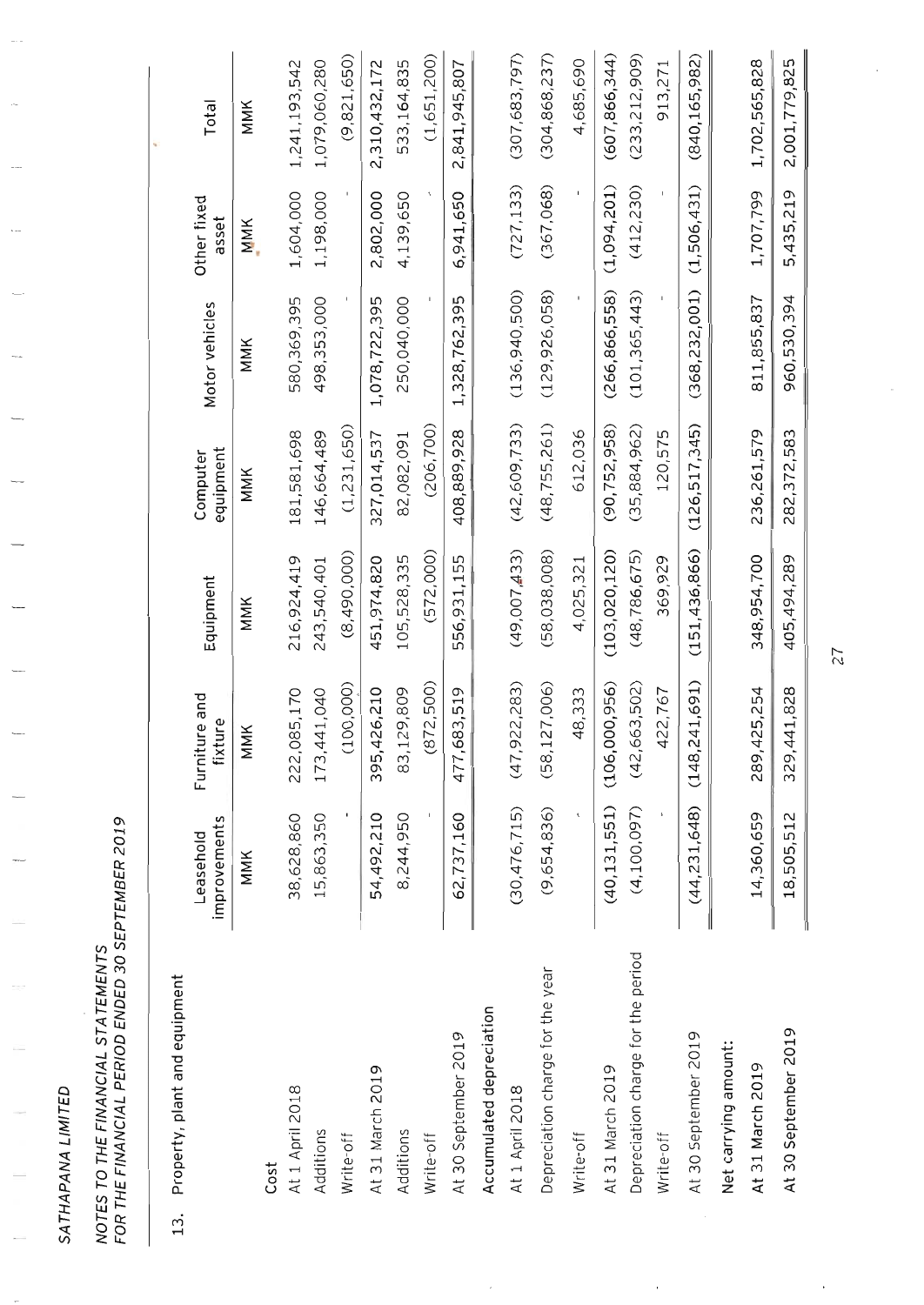## NOTES TO THE FINANCIAL STATEMENTS FOR THE FINANCIAL PERIOD ENDED 30 SEPTEMBER 2019

14. Intangible assets

|                                    | 30 September 2019 | 31 March 2019  |
|------------------------------------|-------------------|----------------|
|                                    | ммк               | <b>MMK</b>     |
| Cost                               |                   |                |
| As at 1 April                      | 78,466,692        | 63,044,904     |
| Additions                          | 11,502,425        | 15,421,788     |
| As at 30September/31March          | 89,969,117        | 78,466,692     |
| Accumulated amortization           |                   |                |
| As at 1 April                      | (33, 136, 598)    | (19, 393, 139) |
| Amortization charge for the period | (8,072,293)       | (13, 743, 459) |
| As at 30September/31March          | (41, 208, 891)    | (33, 136, 598) |
| Net carrying amount:               |                   |                |
| As at 30September/31March          | 48,760,226        | 45,330,094     |

lntangible assets currently consist of only operating system license which called Micro Banker for Window (MBWin).

## 15. Deferred tax assets

| $\sim$                                                                       | 30 September 2019 | 31 March 2019 |  |
|------------------------------------------------------------------------------|-------------------|---------------|--|
|                                                                              | ммк               | <b>MMK</b>    |  |
| Beginning balance                                                            | 17,352,353        | 8,050,395     |  |
| This period movement (due to difference<br>in depreciation and prepaid rent) | 17,903,326        | 9.301.958     |  |
| Ending balance                                                               | 35,255,679        | 17,352,353    |  |

## 16. Deposit from customer

|                    | 30 September 2019 | 31 March 2019 |  |
|--------------------|-------------------|---------------|--|
|                    | ммк               | <b>MMK</b>    |  |
| Less than one year | 8,189,820,000     | 6,009,750,000 |  |
| Over one year      | 544,685,000       | 131,300,000   |  |
|                    | 8,734,505,000     | 6,141,050,000 |  |

As of the reporting date, the Company has only the compulsory deposit collected from the borrower 5% on loan disbursed amount and the Company offer interest rate 15% per annum.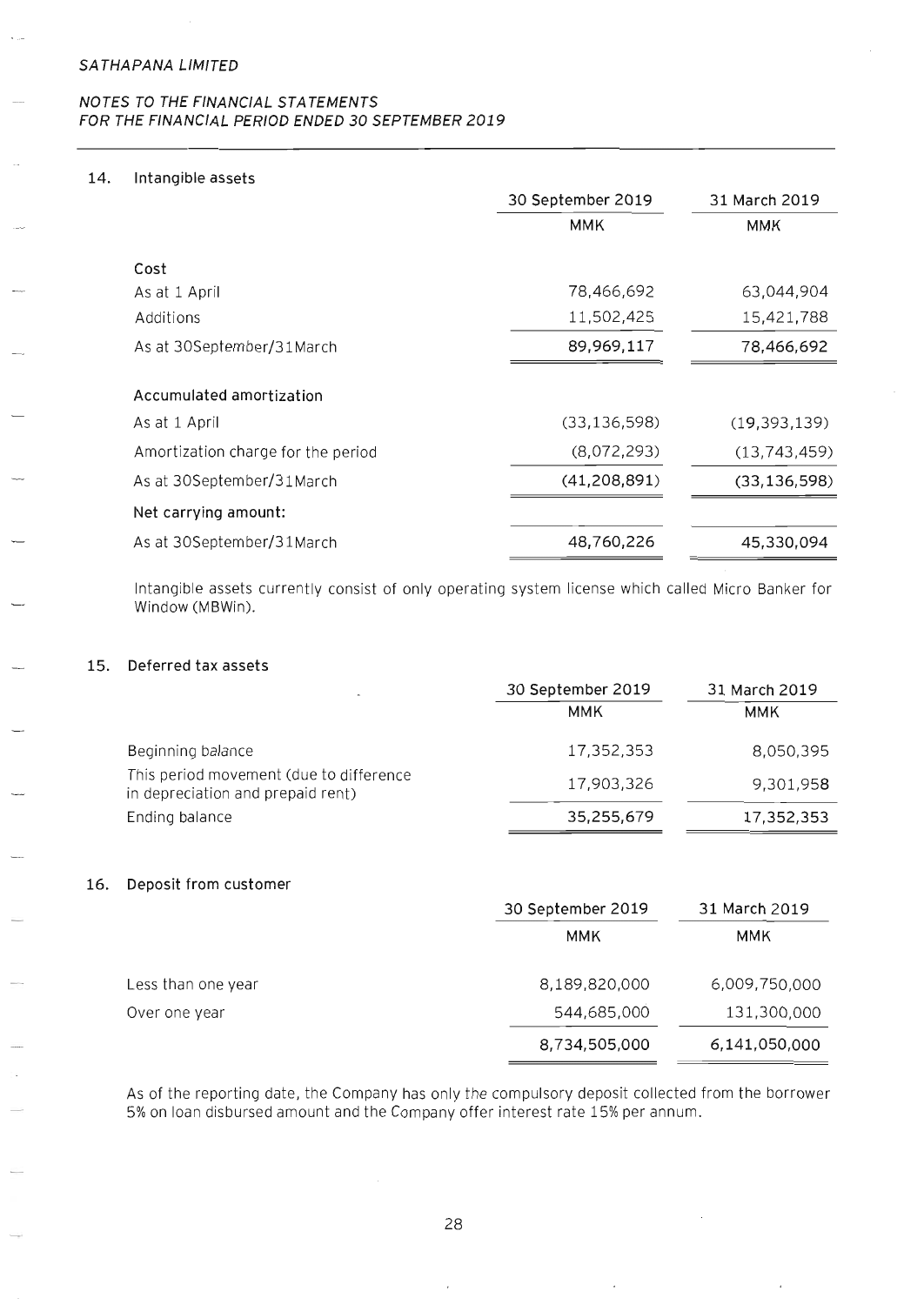## NOTES TO THE FINANCIAL STATEMENTS FOR THE FINANCIAL PERIOD ENDED 30 SEPTEMBER 2019

## 17. Accrued expenses and other liabilities

|                                        | 30 September 2019 | 31 March 2019 |
|----------------------------------------|-------------------|---------------|
|                                        | <b>MMK</b>        | <b>MMK</b>    |
| Accrued tax payable                    | 599,267,089       | 1,664,357,299 |
| Accrued interest payable for borrowing | 1,244,366,259     | 515,533,085   |
| Accrued expenses and other liabilities | 591,857,733       | 471,858,455   |
| Deferred rent                          | 18,994,110        | 10,280,213    |
|                                        | 2,454,485,191     | 2,662,029,052 |

## 18. Borrowings

|                       | 30 September 2019 | 31 March 2019  |  |
|-----------------------|-------------------|----------------|--|
|                       | <b>MMK</b>        | <b>MMK</b>     |  |
| By lenders            |                   |                |  |
| Mizuho Bank           | 24,132,850,000    | 24,132,850,000 |  |
| Triodos               | ,2,025,778,250    | 3,057,750,000  |  |
| <b>Blue Orchard</b>   | 15,612,136,972    | 15,948,400,000 |  |
| AYA Bank              | 7,924,863,224     | 8,000,000,000  |  |
| Symbiotics Sicav      | 3,054,029,333     |                |  |
| CB Bank               | 11,899,945,713    |                |  |
| E-Sun Bank            | 13,097,999,227    |                |  |
|                       | 77,747,602,719    | 51,139,000,000 |  |
| By repayment maturity |                   |                |  |
| In one year           | 31,873,390,427    | 26,171,350,000 |  |
| Over one year         | 45,874,212,292    | 24,967,650,000 |  |
|                       | 77,747,602,719    | 51,139,000,000 |  |
| By type               |                   |                |  |
| Revolving loan        | 24,132,850,000    | 24,132,850,000 |  |
| Term Ioan             | 53,614,752,719    | 27,006,150,000 |  |
|                       | 77,747,602,719    | 51,139,000,000 |  |
| By source             |                   |                |  |
| On-shore              | 43,957,658,937    | 32,132,850,000 |  |
| Off-shore             | 33,789,943,782    | 19,006,150,000 |  |
|                       | 77,747,602,719    | 51,139,000,000 |  |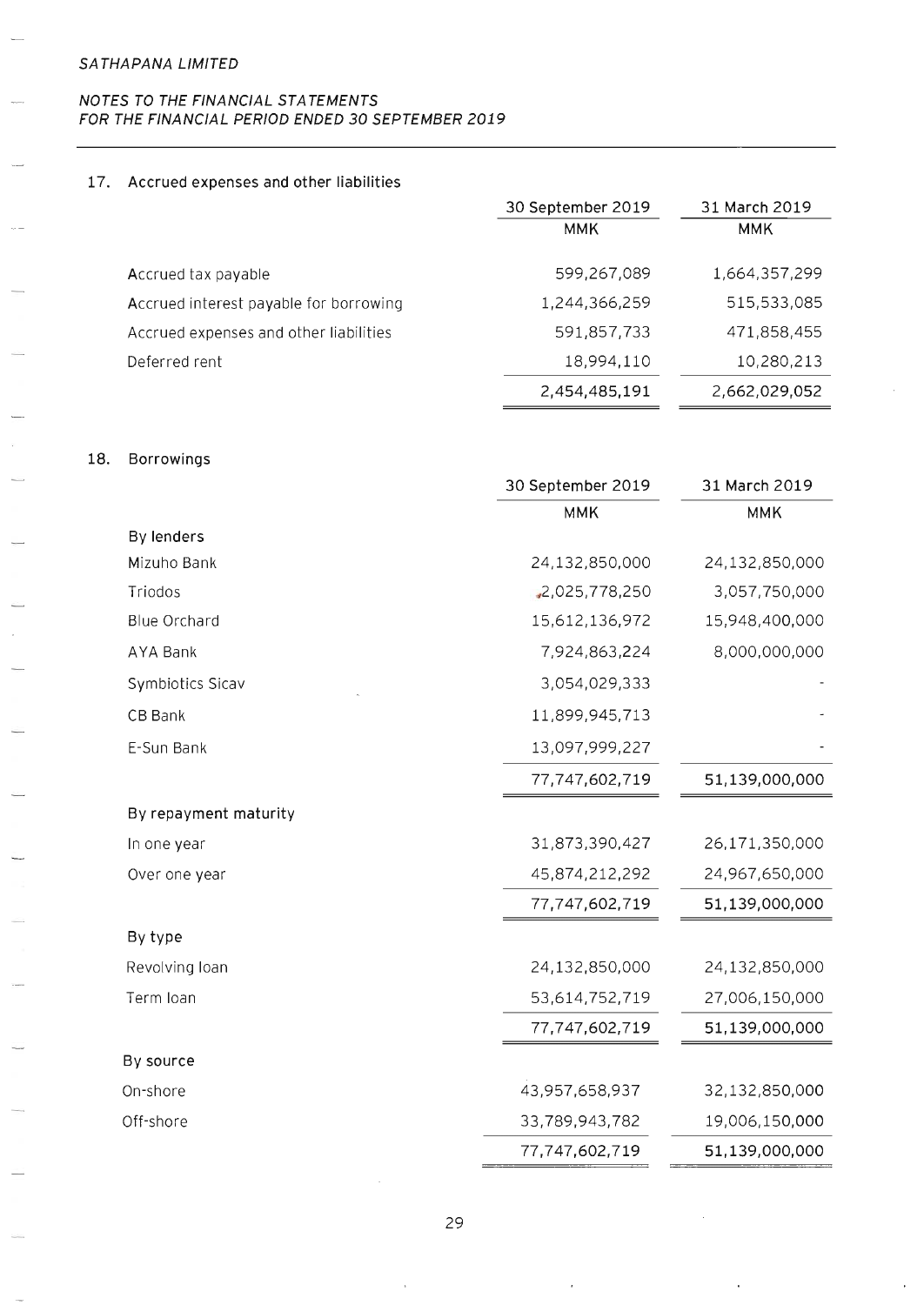## NOTES TO THE FINANCIAL STATEMENTS FOR THE FINANCIAL PERIOD ENDED 30 SEPTEMBER 2079

## 18. Borrowings(Cont'd)

During the period, the Company has outstanding loan agreement with eight creditors with the following term and conditions:

### Mizuho Bank Ltd, Yangon Branch

The loan from Mizuho is uncommitted short-term revolving credit. On 2B June 2019, the Company renewed the uncommitted short term revolving credit amounting MMK24,732,850,000. The maximum drawdown period is twelve months starting from 2B June 2019 to 26 June 2O2O which is subjected to be extended automatically for successive period of one year unless otherwise notified by the bank. The interest rate for this loan is up to 12.5% without any loan fee.

## Triodos SICAV ll - Triodos Microfinance Fund and Triodos Custody B.V

The disbursed loan amount is USD 3,000,000 equivalent in local currency (as of that time the equivalent amount is MMK 4,077,000,000) with term of 3 years. The loan will be matured on 15 August 2020. During the Ioan term, the Company is required to repay principal four times with25% each time every six months starting on 15 February 2019 up to 15 August 2020 while the interest payment is semiannual on 15th February and 15th August.

During the period, the Company repaid 25% of the original principal to creditor. The interest rate of the loan is 13% excluding withholding tax.

### Blue Orchard

There are two loans from Blue Orchard:

- 1- The 1st loan amount is USD 5,000,000 equivalent in local currency (as of that time the equivalent amount is MMK 6,805,000,000) with term of 3 years. The Ioan was disbursed on 23 August 20L7 and will be matured on 23 August 2020. The principal repayment is only one time at its maturity date while the interest payment is semi-annual. The interest rate of the loan is 13% excluding withholding tax
- 2' On 26 February 2079, the Company entered into a new loan agreement amounting USD 6,000,000 equivalent in local currency (as of the disbursement date, the equivalent amount is MMK 9,143,400,000) with term of 2 years. The loan was disbursed on 27 February 2019 and will be matured on 27 February 2021. lt is the bullet repayment loan at its maturity date while interest payment is semi-annual. the interest rate is 13% excluding withholding tax.

## AYA Bank

On 20 December 2018, the Company entered into a new Ioan agreement with a local creditor, AYA Bank. The loan amount is MMK 8,000,000,000 with tenor of 2 years starting from 21 December 2018 to 22 December 2020. The loan is secured by Stand-by letter of Credit (SBLC) issued by Mizuho bank in Tokyo. The principal repayment is one time at maturity date while interest payment is monthly. The gross interest rate for this loan is 13%.

#### Symbiotics Sicav

During the period, the Company entered into a new loan agreement with an offshore lender, Symbiotics Sicav. The loan amount is USD 2,000,000 equivalent in local currency (as of the disbursement date, the equivalent amount is MMK 3,078,400,000) with tenor of 2 years. The loan was disbursed on 20 May 2019 and will mature on 15 May 2021. It is the bullet repayment loan at its maturity date while interest payment is semi annual. The interest rate is 13% p.a, excluding withholding tax.

30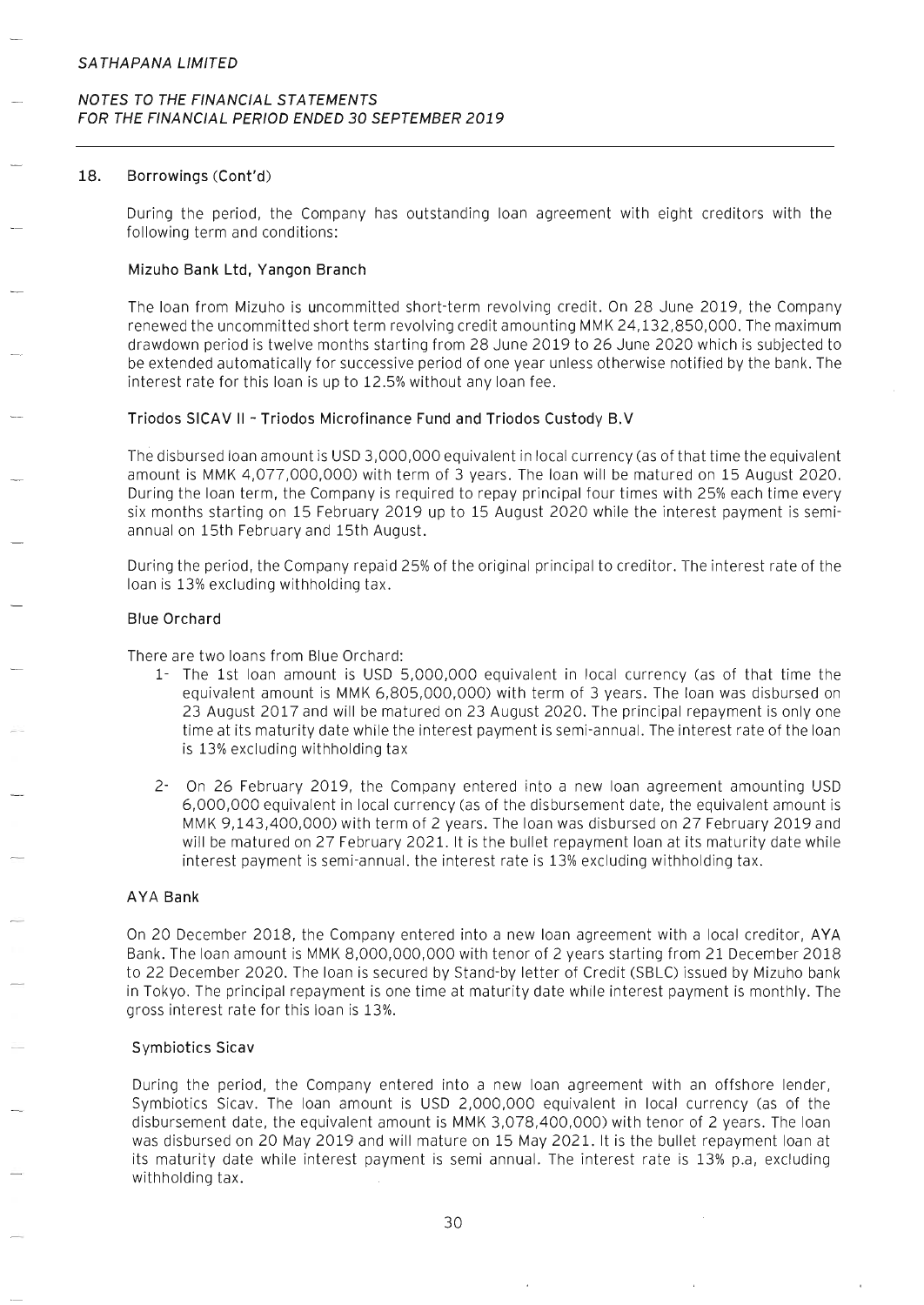## NOTES TO THE FINANCIAL STATEMENTS FOR THE FINANCIAL PERIOD ENDED 30 SEPTEMBER 2079

## 18. Borrowings(Cont'd)

## CB Bank

During the period, the Company also entered into a new loan agreement with a local bank, CB bank. The total approved loan amount is MMK 25,500,000,000 with the tenor of 3 years from the first disbursement date on 21 June 2019. As of 30 September 2019, the Company made 2 drawdowns totaling MMK 12,500,000,000 and the remaining of MMK13,000,000,000 to be drawdown in the other 2 times in next fiscal year. The loan principal will be repaid two times during its tenor with 50% repayment on the second year end while the rest will be repaid on its maturity date, 20June 2022. The loan bears an interest rate of 12.50% p.a and is secured by SBLC from Aozora bank in Japan.

#### E-Sun Bank, Yangon Branch

During the period, the Company also entered into a loan agreement with a foreign branch bank from Taiwan, E-Sun bank. The total approved loan amount is MMK 18,500,000,000 with the tenor of 3 years from the first disbursement date on 24 July 2019. As of 30 September 2019, the Company made 2 drawdowns totaling MMK13,500,000,000 and the remaining of MMK 5,000,000,000 to be drawdown in the next fiscal year. The loan principal will be repaid two times during its tenor in which the first repayment amount of MMK1,000,000,000 will be repaid on the second year end while the rest will be repaid on its maturity date,23 July 2022. The loan bears an interest rate of 12.00% p.a and is secured by SBLC from Tokyo Star bank in Japan.

### MUFG Bank, Yangon Branch

During the period, the Company also entered into an uncommitted short term revolving facility agreement with a foreign branch bank, MIFG bank. The maximum facility amount is USD 6,000,000 equivalent to local currency and its availability period is one year starting from 28 June 2019 to 27 June 2020 with the possibility of auto roll over at the end of availability period subject to advance notice by the Company and the consent by MUFG. The interest rate for this revolving loan is 12.5% p.a without any loan fee. As of the end of September 20L9, the Company has not made any drawdown and outstanding loan with MUFG is zero.

| 19. | Employee pension                            | 30 September<br>2019 | 31 March 2019 |
|-----|---------------------------------------------|----------------------|---------------|
|     |                                             | MMK                  | ммк           |
|     | Employee contribution (5% of basic salary)  | 241,156,497          | 159,635,493   |
|     | Employer contribution (10% of basic salary) | 479.529.218          | 317,379,448   |
|     |                                             | 720,685,715          | 477,014,941   |

The Company has a pension scheme whereby both employee and employer contribute each month. This scheme is treated as defined contribution plan as the Company's liability is limited only to fixed amount and therefore not discounted.

Employee contribution is repaid to employee when they resign, retires, or be terminated while the Company contribution is only paid to resigned or retired staff who has three years of service with the Company.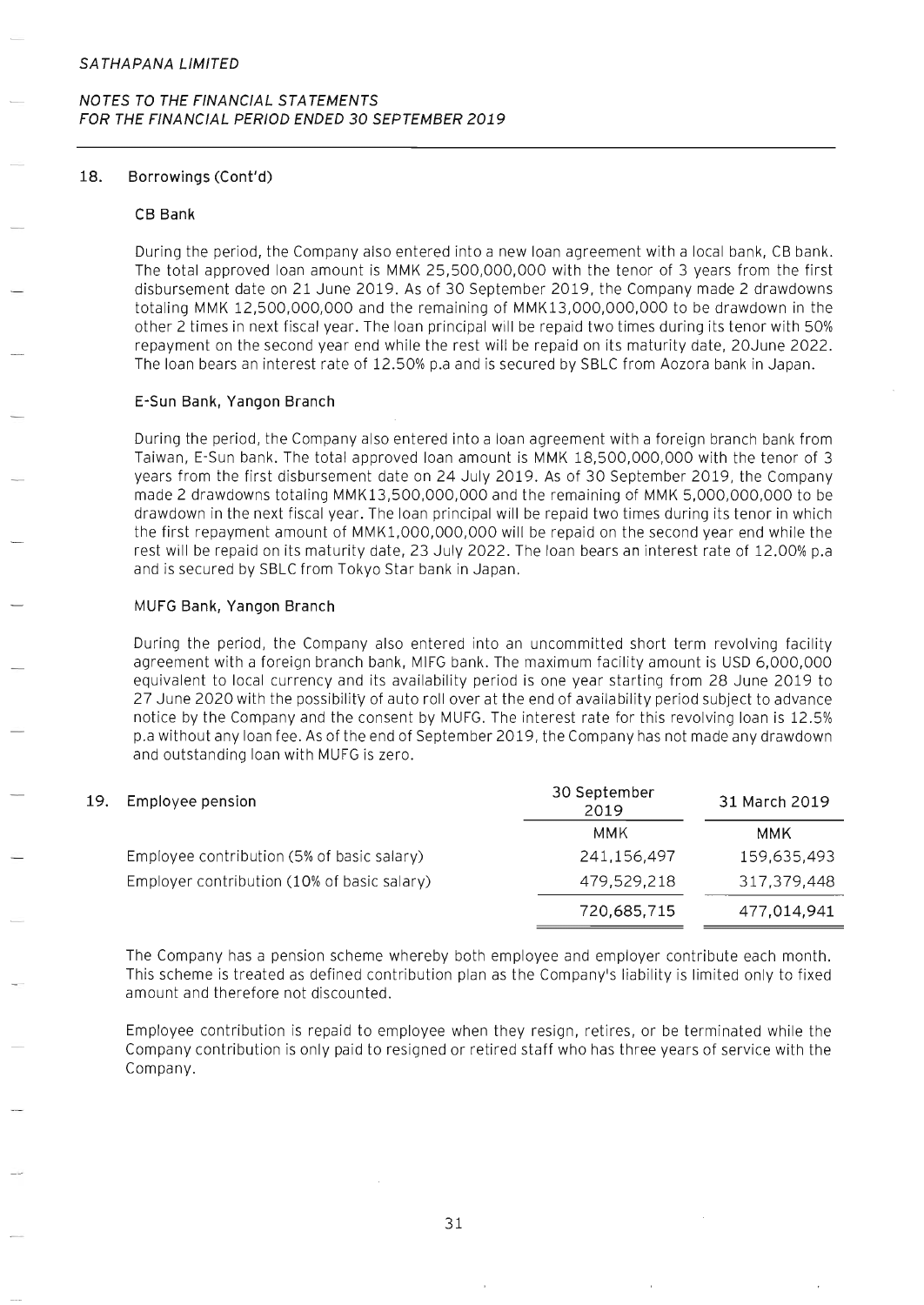## NOTES TO THE FINANCIAL STATEMENTS FOR THE FINANCIAL PERIOD ENDED 30 SEPTEMBER 2019

#### 20. Issued share capital

|                                      | 30 September 2019 |                |               | 31 March 2019  |
|--------------------------------------|-------------------|----------------|---------------|----------------|
|                                      | No. of shares     | MMK            | No. of shares | <b>MMK</b>     |
| Mr. Yu Han                           |                   | 1,000          |               | 1,000          |
| MARUHAN Investment<br>Asia Pte. Ltd. | 19,999,999        | 26,236,599,000 | 14,999,999    | 18.676.599.000 |
| At 30Sept/31Mar                      | 20,000,000        | 26,236,600,000 | 15,000,000    | 18,676,600,000 |

At the first time of capital injection, the Financial Regulatory Department (FRD) recognized 1S was equal 1,000MMK for one share.

During this fiscal year as of September 2019, MARUHAN Investment Asia Pte. Ltd have injected new capital of USD5,000,000 which, as of fund received in July 2019, it is equivalent to MMK7,560,000,000 and the agreed number of new shares for this amount is 5,000,000. As of September 30, 2019, the Company has registered additional share capital with DICA. However, it has not yet been approved by FRD as of audit report date.

## MARUHAN Investment Asia Pte. Ltd

|                                         | 30 September 2019 |                |               | 31 March 2019  |
|-----------------------------------------|-------------------|----------------|---------------|----------------|
|                                         | No. of shares     | ммк            | No. of shares | ммк            |
| Beginning Balance                       | 14,999,999        | 18,676,599,000 | 14,999,999    | 18,676,599,000 |
| Advances made during<br>the period/year | 5,000,000         | 7,560,000,000  |               |                |
| At 30Sept/31Mar                         | 19,999,999        | 26,236,599,000 | 14,999,999    | 18,676,599,000 |

The holders of ordinary shares are entitled to receive dividends as and when declared by the Company. All ordinary shares carry one vote per share without restrictions.

## 21. Reserve

|                              | 30 September<br>2019 | 31 March 2019 |  |
|------------------------------|----------------------|---------------|--|
|                              | <b>MMK</b>           | <b>MMK</b>    |  |
| Beginning balance            | 1,730,084,399        | 620,812,200   |  |
| Addition for the period/year | 669,476,517          | 1,109,272,199 |  |
| Ending balance               | 2,399,560,916        | 1,730,084,399 |  |

ln compliance with Section 33(b) of the Microfinance Law, 25% of the net profit after tax will be set aside to a general reserve account at the end of the fiscal period. Such account shall be carried out till it is equivalent to 100% of paid-up capital.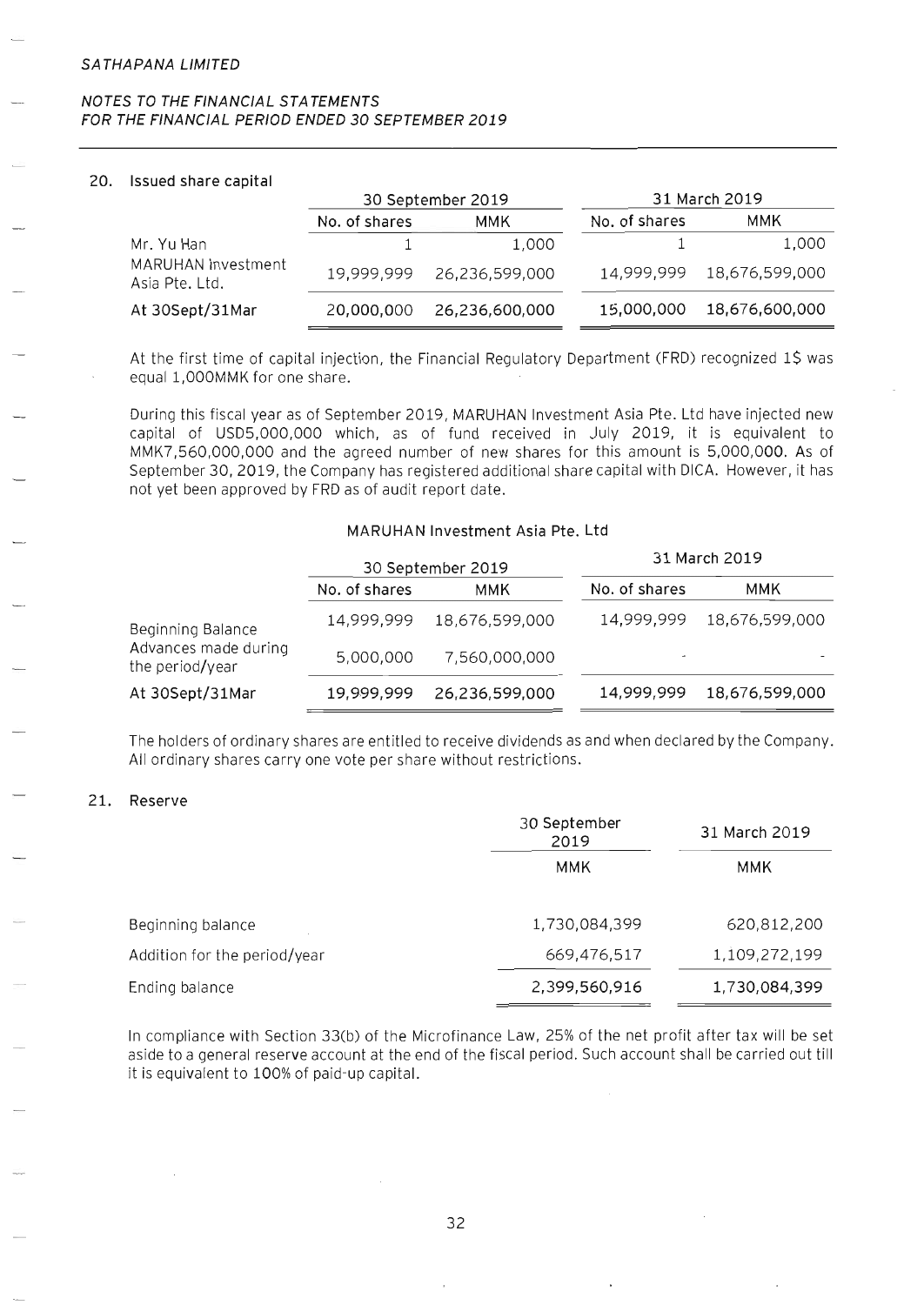## NOTES TO THE FINANCIAL STATEMENTS FOR THE FINANCIAL PERIOD ENDED 30 SEPTEMBER 2019

## 22. Commitments and contingencies

Operating lease commitments - Company as lessee:

The company has several operating lease agreements for offices, apartment for expats and operating cars. The company is restricted to sublease those properties to third parties. Future commitments for rental payment payable under non-cancellable operating leases at the end of reporting period are as follows:

|                    | 30 September<br>2019 | 31 March 2019 |  |
|--------------------|----------------------|---------------|--|
|                    | <b>MMK</b>           | ммк           |  |
| Within one year    | 189,103,373          | 235,697,000   |  |
| More than one year | 1,414,159,450        | 1,329,517,200 |  |
|                    | 1,603,262,823        | 1,565,214,200 |  |

## 23. Maturity analysis of assets and liabilities

The table below shows an analysis of assets and liabilities analyzed according to when they are expected to be recovered or settled.

## As at 30 September 2019

|                                        | Less than one<br>year | Over one year  | Total           |
|----------------------------------------|-----------------------|----------------|-----------------|
|                                        | <b>MMK</b>            | <b>MMK</b>     | <b>MMK</b>      |
| Assets                                 |                       |                |                 |
| Cash and cash at banks                 | 9,670,788,418         |                | 9,670,788,418   |
| Interest receivables                   | 1,750,828,200         |                | 1,750,828,200   |
| Loan and advance to customers - net    | 99,811,867,339        | 10,041,194,277 | 109,853,061,616 |
| Prepaid expense                        | 1,180,130,683         | 150,557,819    | 1,330,688,502   |
| Other receivables                      | 194,670,670           |                | 194,670,670     |
| Property, plant and equipment - net    |                       | 2,001,779,825  | 2,001,779,825   |
| Intangible assets-net                  |                       | 48,760,226     | 48,760,226      |
| Deferred tax assets                    |                       | 35,255,679     | 35,255,679      |
| <b>Total Assets</b>                    | 112,608,285,310       | 12,277,547,826 | 124,885,833,136 |
|                                        |                       |                |                 |
| Liabilities                            |                       |                |                 |
| Deposit from customer                  | 8,189,820,000         | 544,685,000    | 8,734,505,000   |
| AIP for depositor                      | 502,325,300           |                | 502,325,300     |
| Accrued expenses and other liabilities | 2,435,491,081         |                | 2,435,491,081   |
| Borrowings*                            | 31,873,390,427        | 45,874,212,292 | 77,747,602,719  |
| Employee pension**                     | 136,930,286           | 583,755,429    | 720,685,715     |
| Deferred rent                          |                       | 18,994,110     | 18,994,110      |
| <b>Total Liabilities</b>               | 43,137,957,094        | 47,021,646,831 | 90,159,603,925  |

33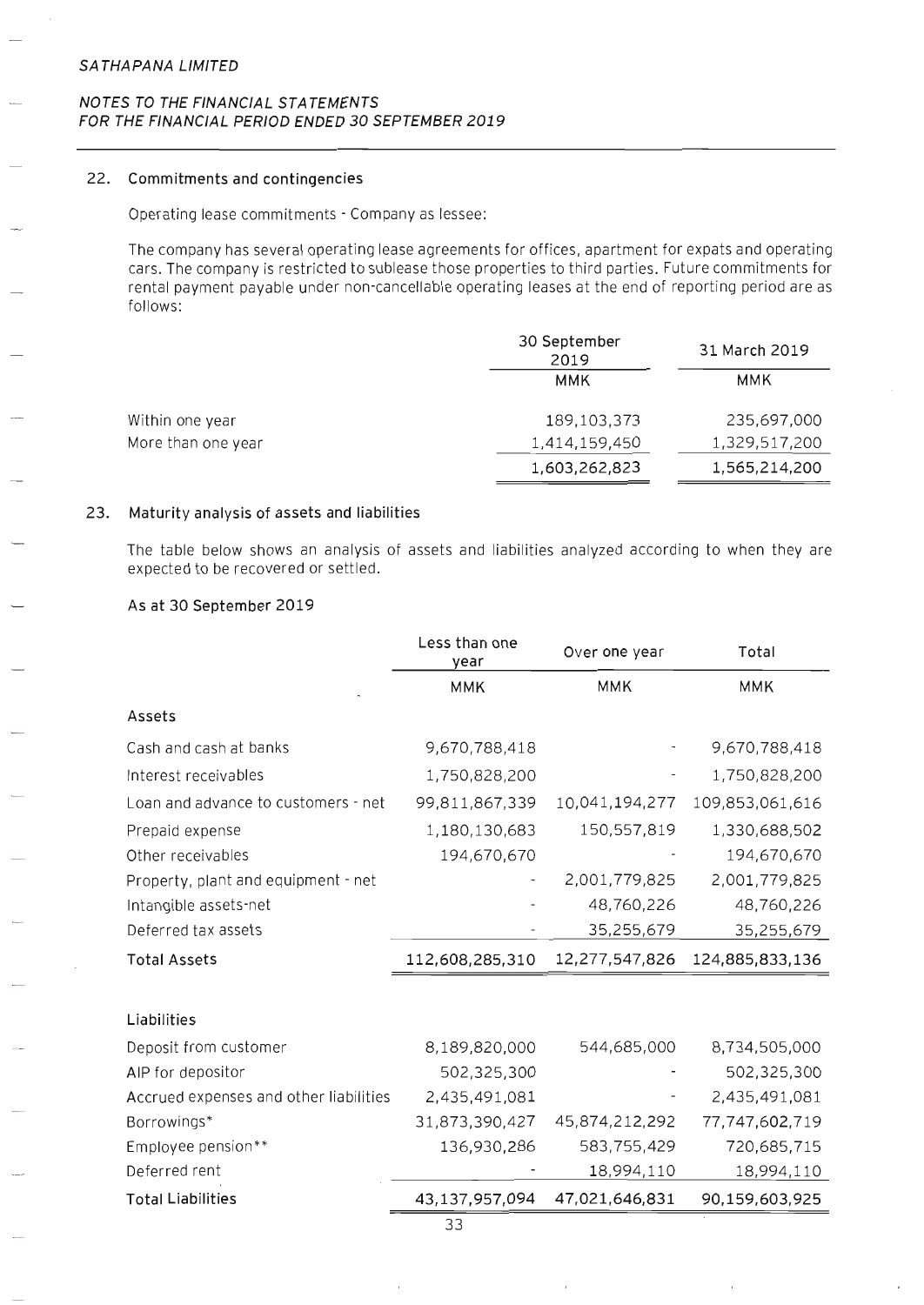## 23. Maturity analysis of assets and liabilities (cont'd)

\* Current portion of borrowing include revolving loan with Mizuho bank.

\*\* As of 30 September 2019, Management expect the amounts to be paid out within the next 12 months based on the Company's average turnover rate.

## As at 31 March 2019

|                                           | Less than one<br>year | Over one year  | Total          |
|-------------------------------------------|-----------------------|----------------|----------------|
|                                           | <b>MMK</b>            | <b>MMK</b>     | <b>MMK</b>     |
| Assets                                    |                       |                |                |
| Cash and cash at banks                    | 6,439,070,841         |                | 6,439,070,841  |
| Interest receivables                      | 1,280,851,400         |                | 1,280,851,400  |
| Loan and advance to customers -<br>net    | 70,928,533,608        | 2,438,132,994  | 73,366,666,602 |
| Prepaid expense                           | 2,086,583,962         | 269,824,795    | 2,356,408,757  |
| Other receivables                         | 75,402,561            |                | 75,402,561     |
| Property, plant and equipment - net       |                       | 1,702,565,828  | 1,702,565,828  |
| Intangible assets-net                     |                       | 45,330,094     | 45,330,094     |
| Deferred tax assets                       |                       | 17,352,353     | 17,352,353     |
| <b>Total Assets</b>                       | 80,810,442,372        | 4,473,206,064  | 85,283,648,436 |
|                                           |                       |                |                |
| Liabilities                               |                       |                |                |
| Deposit from customer                     | 6,009,750,000         | 131,300,000    | 6,141,050,000  |
| Accrued interest payable for<br>depositor | 376,231,300           |                | 376,231,300    |
| Accrued expenses and other<br>liabilities | 2,651,748,839         |                | 2,651,748,839  |
| Borrowings*                               | 26,171,350,000        | 24,967,650,000 | 51,139,000,000 |
| Employee pension**                        | 109,713,436           | 367,301,505    | 477,014,941    |
| Deferred rent                             |                       | 10,280,213     | 10,280,213     |
| <b>Total Liabilities</b>                  | 35,318,793,575        | 25,476,531,718 | 60,795,325,293 |

\* Current portion of borrowing include revolving loan with Mizuho bank.

\*\* As of 31 March 2019, Management expect the amounts to be paid out within the next 12 months based on the Company's average turnover rate.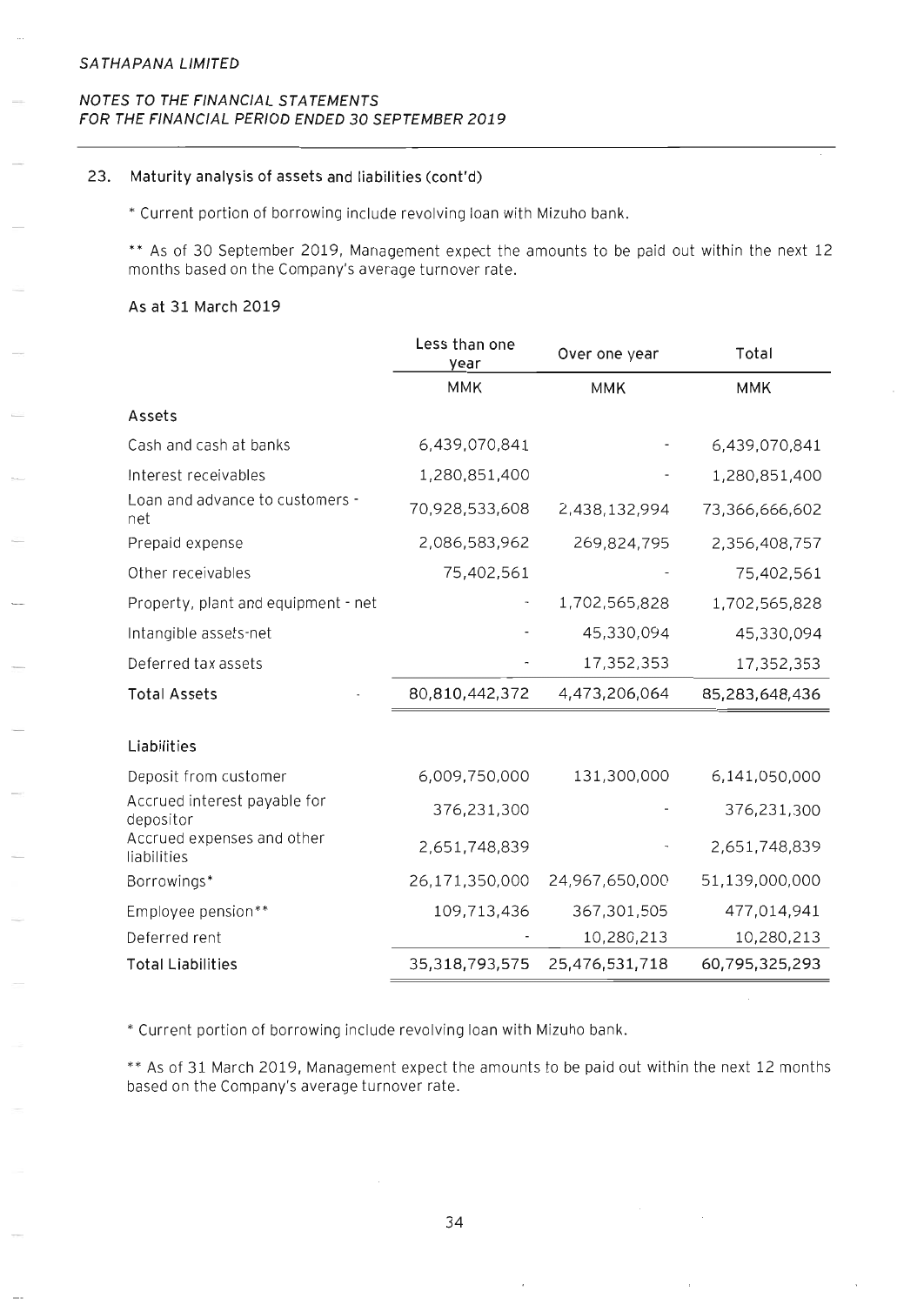## 24. Related party transactions

Compensation to key management

During the year, the company has compensated to executive members in cash form for the gross salary (base pay plus allowance before taxed) together with new year bonus, and in non-cash form for accommodation as follows:

|                                            | 30 September 2019 | 31 March 2019 |  |
|--------------------------------------------|-------------------|---------------|--|
|                                            | ммк               | <b>MMK</b>    |  |
| Current executive members - Salary         | 236,219,808       | 422,118,631   |  |
| Current executive members - Accommodation- | 37,392,000        | 68,837,500    |  |
|                                            | 273,611,808       | 490,956,131   |  |

The executive members include Chief Executive Officer (CEO), Chief Operation Officer (COO), and Chief Financial Officer (CFO). During the year, our board directors recruited and appointed a new executive member, Chief Risk Officer, with the effective date from 1 October 2019.

The Company uses the exchange rate as of September 2019 in conversion annual gross salary from USD to MMK for the purpose to disclose in this audit report.

## 25. Fair value of financial instruments

The fair value of a financial instrument is the amount at which the instrument could be exchanged or settled between knowledgeable and willing parties in an arm's length transaction, otherthan in a forced or liquidation sale.

## Financial instruments whose carrying amount approximates fair value

Management has determined that the carrying cash and cash at banks, loans and other receivables, savings and other payables, based on their notional amounts, are reasonable approximation of their fair values, either due to their short-term nature or that they are floating rate instruments that are re-priced to market interest rates on or near the end of the reporting period.

## 26. Financial risk management objectives and policies

The Company's principal financial liabilities comprise of savings and other payables. The main purpose of these financial liabilities is to finance the Company's operations and to provide guarantees to support its operations. The Company's principal financial assets include loans and other receivables including interest receivables, and cash and cash at banks that derive directly from its operations.

The Company is exposed to market risk, credit risk and liquidity risk. The Company's senior management oversees the management of these risks.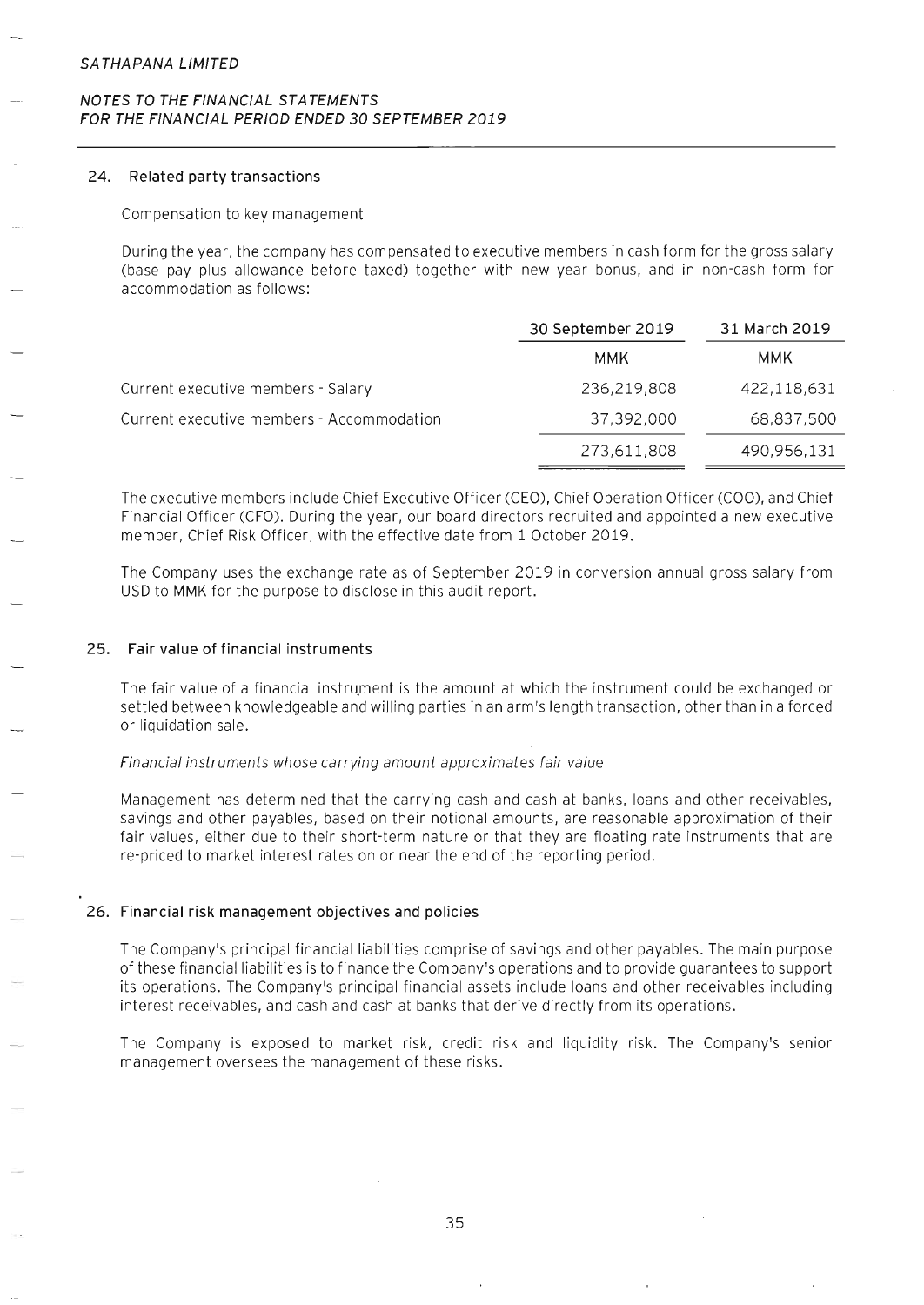## NOTES TO THE FINANCIAL STATEMENTS FOR THE FINANCIAL PERIOD ENDED 30 SEPTEMBER 2079

## 26. Financial risk management objectives and policies (Cont'd)

## Market risk

Market risk is the risk that the fair value of future cash flows of a financial instrument will fluctuate because of changes in market prices. Market risk generally comprise three types of risk: interest rate risk, currency risk and other price risk such equity price risk and commodity risk.

## Foreign currency risk

Foreign currency risk is the risk that the fair value or future cash flows of a financial instrument will fluctuate because of changes in foreign exchange rates. The Company's exposure to the risk of changes in foreign exchange rates is minimal as its financial assets and financial liabilities are denominated in functional currency.

### Credit risk

The Company performs ongoing credit evaluations of its customers and generally does not require collateral on trade receivables. Allowance for doubtful debts / receivables on uncollectible trade receivables have been made based on the expected collectability of outstanding trade receivables at the statement of financial position date.

The maximum exposure to credit risk is represented by the carrying amount of the financial assets as stated in the statement of financial position.

### Interest rate risk

lnterest rate risk is the risk that the fair value or future cash flows of a financial instrument will fluctuate because of changes in market interest rates.

The Company is not significantly exposed to interest rate risk since all of its financial assets and liabilities are subject to fixed interest rates.

## Liquidity risk

The Company monitors its risk to a shortage of funds by reviewing the cash payment plan. The Company's objective is to maintain a levelof cash and bank balances deemed sufficient to finance the Company's operations and mitigate the effects of fluctuations in cash flows.

The table below summarizes the maturity profile of the Company's financial asset and liabilities based on contractual undiscounted receipts and payments.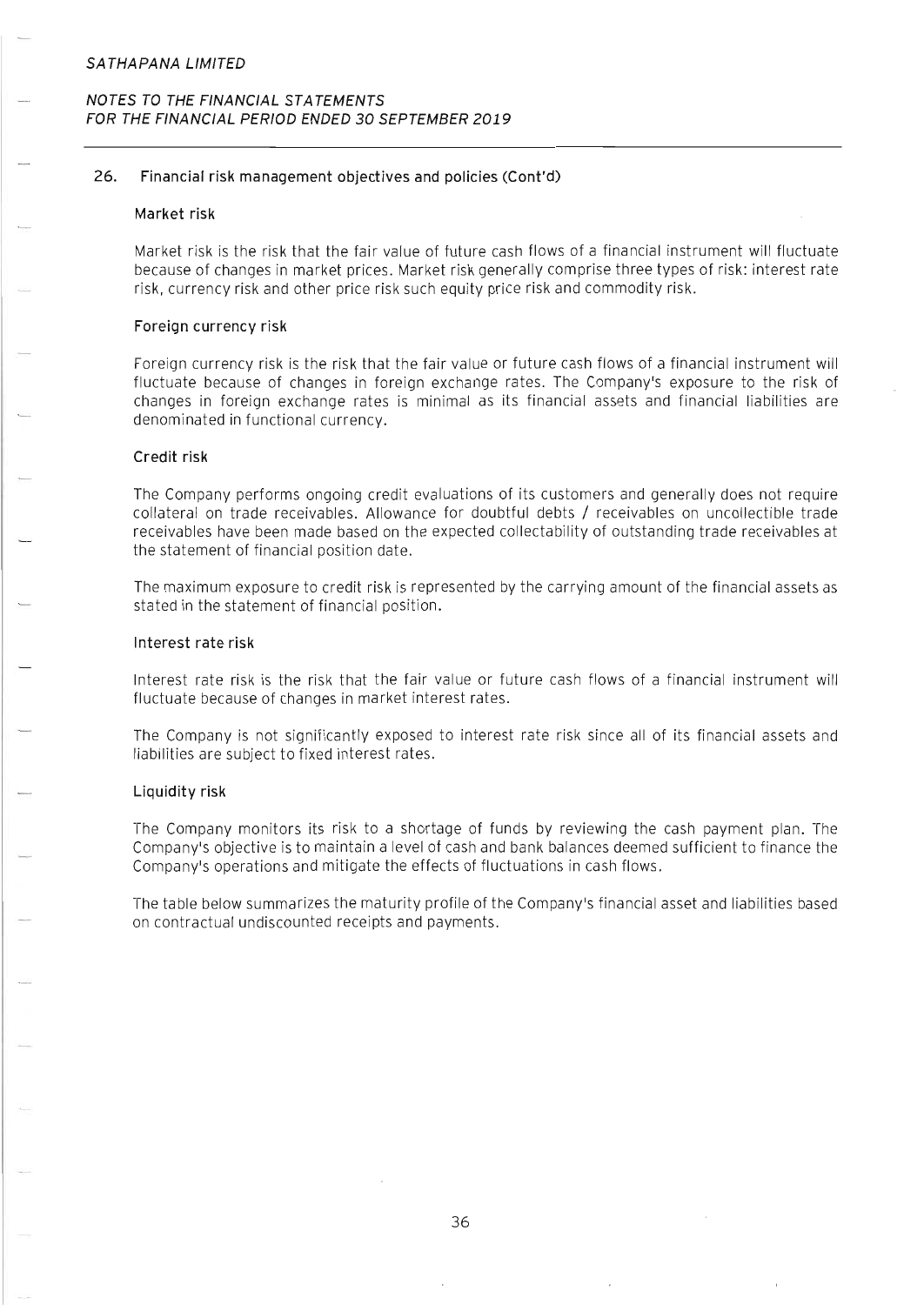## NOTES TO THE FINANCIAL STATEMENTS FOR THE FINANCIAL PERIOD ENDED 30 SEPTEMBER 2019

# 26. Financial risk management objectives and policies (Cont'd)

| As at 30 September 2019                               | Less than 1 year | 1 to 3 years                    | Total           |
|-------------------------------------------------------|------------------|---------------------------------|-----------------|
|                                                       | <b>MMK</b>       | <b>MMK</b>                      | <b>MMK</b>      |
| Financial assets:                                     |                  |                                 |                 |
| Cash and cash at banks                                | 9,670,788,418    |                                 | 9,670,788,418   |
| Loan and interest receivables                         | 101,562,695,539  | 10,041,194,277                  | 111,603,889,816 |
| Total undiscounted financial assets                   | 111,233,483,957  | 10,041,194,277                  | 121,274,678,234 |
| <b>Financial liabilities:</b>                         |                  |                                 |                 |
| Deposit from customer                                 | 8,189,820,000    | 544,685,000                     | 8,734,505,000   |
| Interest payable on customer<br>depositor             | 502,325,300      |                                 | 502,325,300     |
| Accrued expenses and other liabilities                | 2,435,491,081    |                                 | 2,435,491,081   |
| Borrowings                                            | 31,873,390,427   | 45,874,212,292                  | 77,747,602,719  |
| Employee pension                                      | 136,930,286      | 583,755,429                     | 720,685,715     |
| Total undiscounted financial<br>liabilities           | 43,137,957,094   | 47,002,652,721                  | 90,140,609,815  |
| Total net undiscounted financial<br>assets            | 68,095,526,863   | (36, 961, 458, 444)             | 31,134,068,419  |
| As at 31 March 2019                                   | Less than 1 year | 1 to 3 years                    | Total           |
|                                                       | <b>MMK</b>       | <b>MMK</b>                      | <b>MMK</b>      |
| Financial assets:                                     |                  |                                 |                 |
| Cash and cash at banks                                | 6,439,070,841    |                                 | 6,439,070,841   |
| Loan and interest receivables                         | 72,209,385,008   | 2,438,132,994                   | 74,647,518,002  |
| Total undiscounted financial assets                   | 78,648,455,849   | 2,438,132,994                   | 81,086,588,843  |
| <b>Financial liabilities:</b>                         |                  |                                 |                 |
| Deposit from customer<br>Interest payable on customer | 6,009,750,000    | 131,300,000                     | 6,141,050,000   |
| depositor                                             | 376,231,300      |                                 | 376,231,300     |
| Accrued expenses and other liabilities                | 2,651,748,839    |                                 | 2,651,748,839   |
| <b>Borrowings</b>                                     | 26,171,350,000   | 24,967,650,000                  | 51,139,000,000  |
| Employee pension                                      | 109,713,436      | 367,301,505                     | 477,014,941     |
| Total undiscounted financial<br>liabilities           | 35,318,793,575   | 25,466,251,505                  | 60,785,045,080  |
| Net undiscounted financial                            |                  |                                 |                 |
| assets/(liabilities)                                  | 43,329,662,274   | (23,028,118,511) 20,301,543,763 |                 |